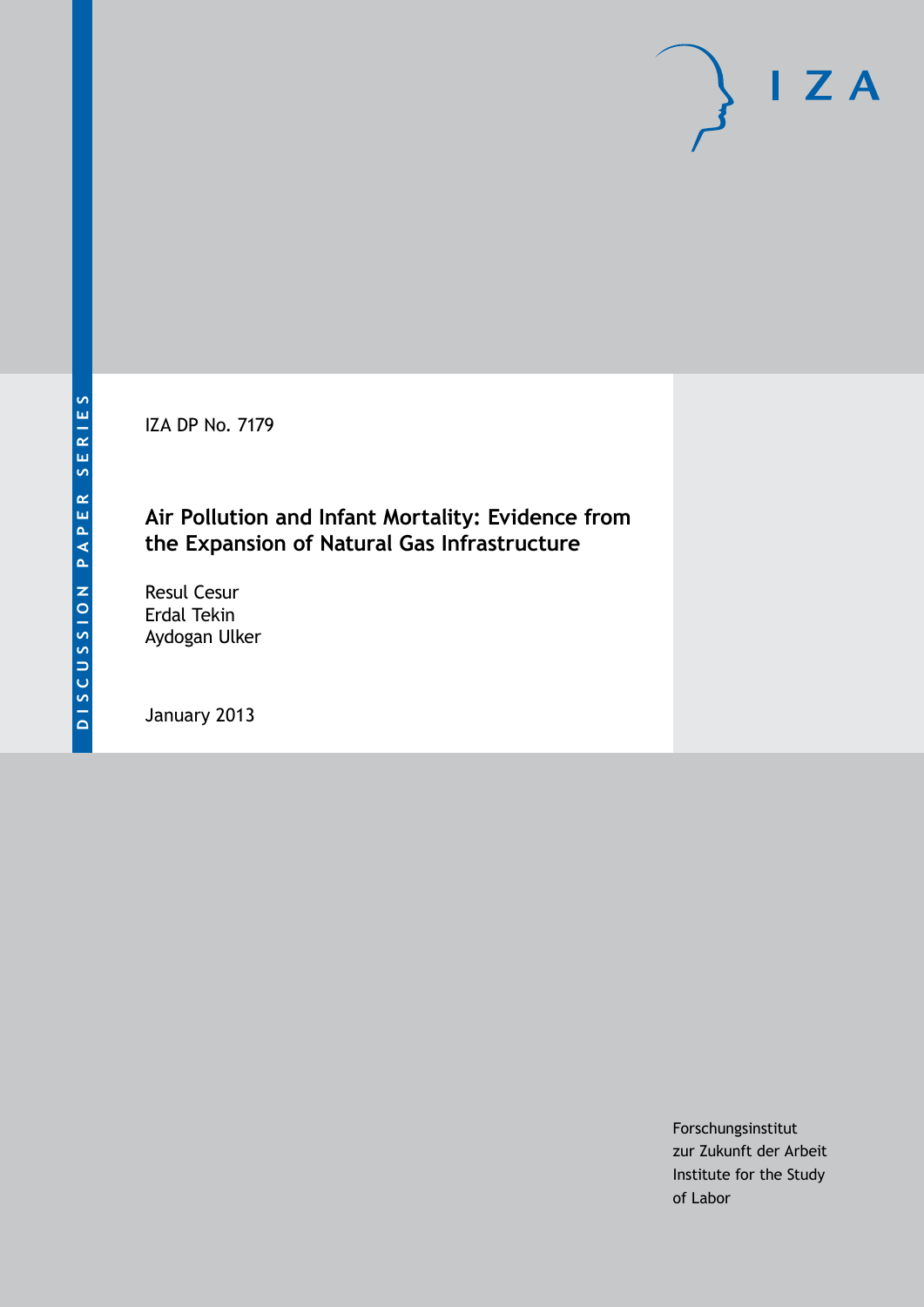# **Air Pollution and Infant Mortality: Evidence from the Expansion of Natural Gas Infrastructure**

### **Resul Cesur**

*University of Connecticut*

### **Erdal Tekin**

*Georgia State University and IZA*

### **Aydogan Ulker**

*Deakin University*

### Discussion Paper No. 7179 January 2013

IZA

P.O. Box 7240 53072 Bonn **Germany** 

Phone: +49-228-3894-0 Fax: +49-228-3894-180 E-mail: [iza@iza.org](mailto:iza@iza.org)

Any opinions expressed here are those of the author(s) and not those of IZA. Research published in this series may include views on policy, but the institute itself takes no institutional policy positions. The IZA research network is committed to the IZA Guiding Principles of Research Integrity.

The Institute for the Study of Labor (IZA) in Bonn is a local and virtual international research center and a place of communication between science, politics and business. IZA is an independent nonprofit organization supported by Deutsche Post Foundation. The center is associated with the University of Bonn and offers a stimulating research environment through its international network, workshops and conferences, data service, project support, research visits and doctoral program. IZA engages in (i) original and internationally competitive research in all fields of labor economics, (ii) development of policy concepts, and (iii) dissemination of research results and concepts to the interested public.

IZA Discussion Papers often represent preliminary work and are circulated to encourage discussion. Citation of such a paper should account for its provisional character. A revised version may be available directly from the author.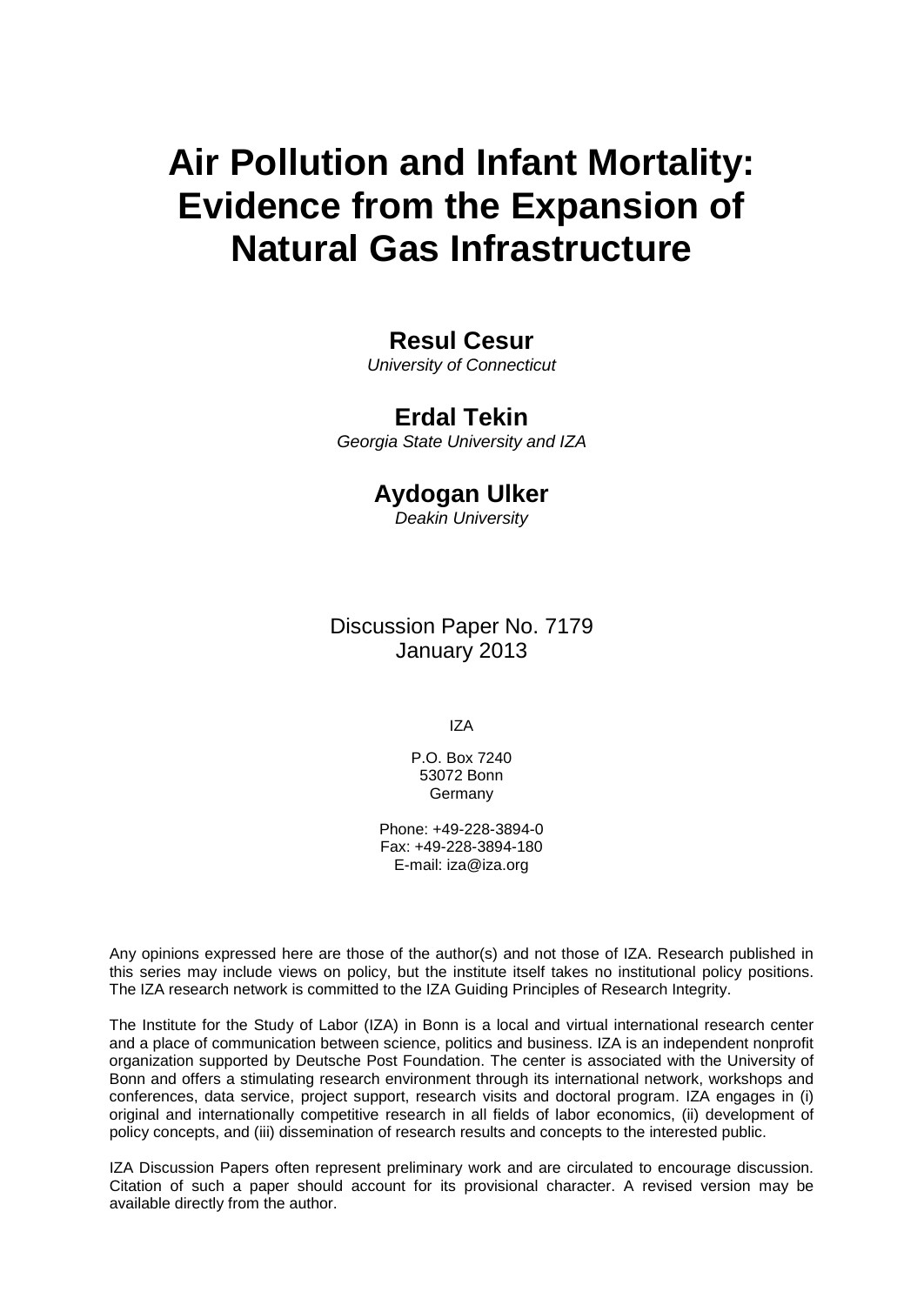IZA Discussion Paper No. 7179 January 2013

# **ABSTRACT**

# **Air Pollution and Infant Mortality: Evidence from the Expansion of Natural Gas Infrastructure[\\*](#page-2-0)**

One of the consequences of rapid economic growth and industrialization in the developing world has been deterioration in environmental conditions and air quality. While air pollution is a serious threat to health in most developing countries, environmental regulations are rare and the determination to address the problem is weak due to ongoing pressures to sustain robust economic growth. Under these constraints, natural gas, as a clean, abundant, and highly-efficient source of energy, has emerged as an increasingly attractive source of fuel, which could address some of the environmental and health challenges faced by these countries without undermining their economies. In this paper, we examine the impact of air pollution on infant mortality in Turkey using variation across provinces and over time in the adoption of natural gas as a cleaner fuel. Our results indicate that the expansion of natural gas infrastructure has caused a significant decrease in the rate of infant mortality in Turkey. In particular, a one-percentage point increase in the rate of subscriptions to natural gas services would cause the infant mortality rate to decline by 4 percent, which could result in 348 infant lives saved in 2011 alone. These results are robust to a large number of specifications. Finally, we use supplemental data on total particulate matter and sulfur dioxide to produce direct estimates of the effects of these pollutants on infant mortality using natural gas expansion as an instrument. Our elasticity estimates from the instrumental variable analysis are 1.25 for particulate matter and 0.63 for sulfur dioxide.

JEL Classification: I0, I12, I15, I18, O10, O13, Q42, Q48, Q53

Keywords: air pollution, infant mortality, environment, natural gas, coal, Turkey

Corresponding author:

Erdal Tekin Department of Economics Andrew Young School of Policy Studies Georgia State University P.O. Box 3992 Atlanta, GA 30302-3992 USA E-mail: [tekin@gsu.edu](mailto:tekin@gsu.edu)

<span id="page-2-0"></span>We would like to thank Laura Arygs, Ala Cubukcu, and the seminar participants at the Queens College of the City University of New York and the 2012 Southern Economic Association for their comments and suggestions. Chandler McClellan provided excellent research assistance.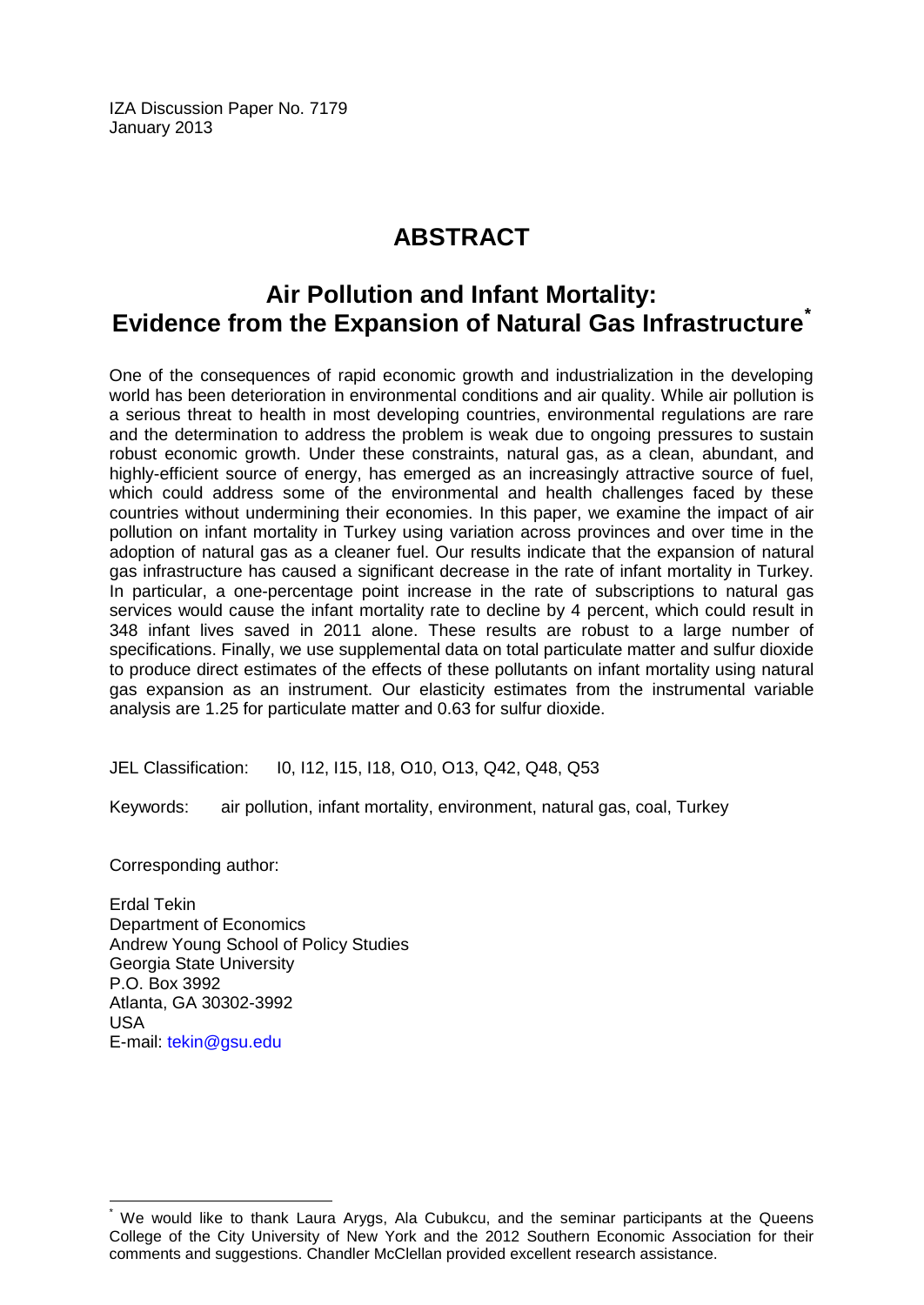#### **I. Introduction**

The pressure to industrialize and become competitive in the global economy has often sidelined concerns over environment and air pollution in much of the developing world. Moreover, consumption of coal, which produces far more carbon emissions than any other fuels, has risen by nearly 60 percent between 2000 and 2010, driven primarily by the surging demand in developing economies (International Energy Agency, 2013). Consequently, air pollution presents a formidable threat to some of the gains in health outcomes, such as infant mortality, achieved by the developing world over the last several decades. According to the World Health Organization (WHO), air pollution is estimated to cause approximately 3.3 million deaths worldwide annually, mostly in developing countries, and a significant proportion of these deaths are in children under age 5 (WHO, 2011). The Organization for Economic Co-Operation and Development (OECD) predicts that urban air pollution would become the top environmental cause of premature mortality worldwide by 2050 (OECD, 2012). Developed countries, in contrast, have made substantial progress in improving their environmental conditions and air quality due to advances in cleaner technologies and stringent regulations. However, these countries may not be able to escape the negative effects of air pollution either as global circulation patterns can transport some types of pollutants around the world.

Despite growing concerns about the harmful health effects of air pollution in developing countries, most of the available evidence on the subject comes from the United States and other developed countries (e.g., Chay and Greenstone, 2003a, b; Currie and Neidell, 2005; Currie, Neidell, and Schmieder, 2009; Currie and Walker, 2011; Currie, Greenstone, and Moretti, 2011; Knittel, Miller, and Sanders, 2011). However, it is not clear whether estimates obtained in studies from high-income country settings could serve as a reliable guide to the impact of air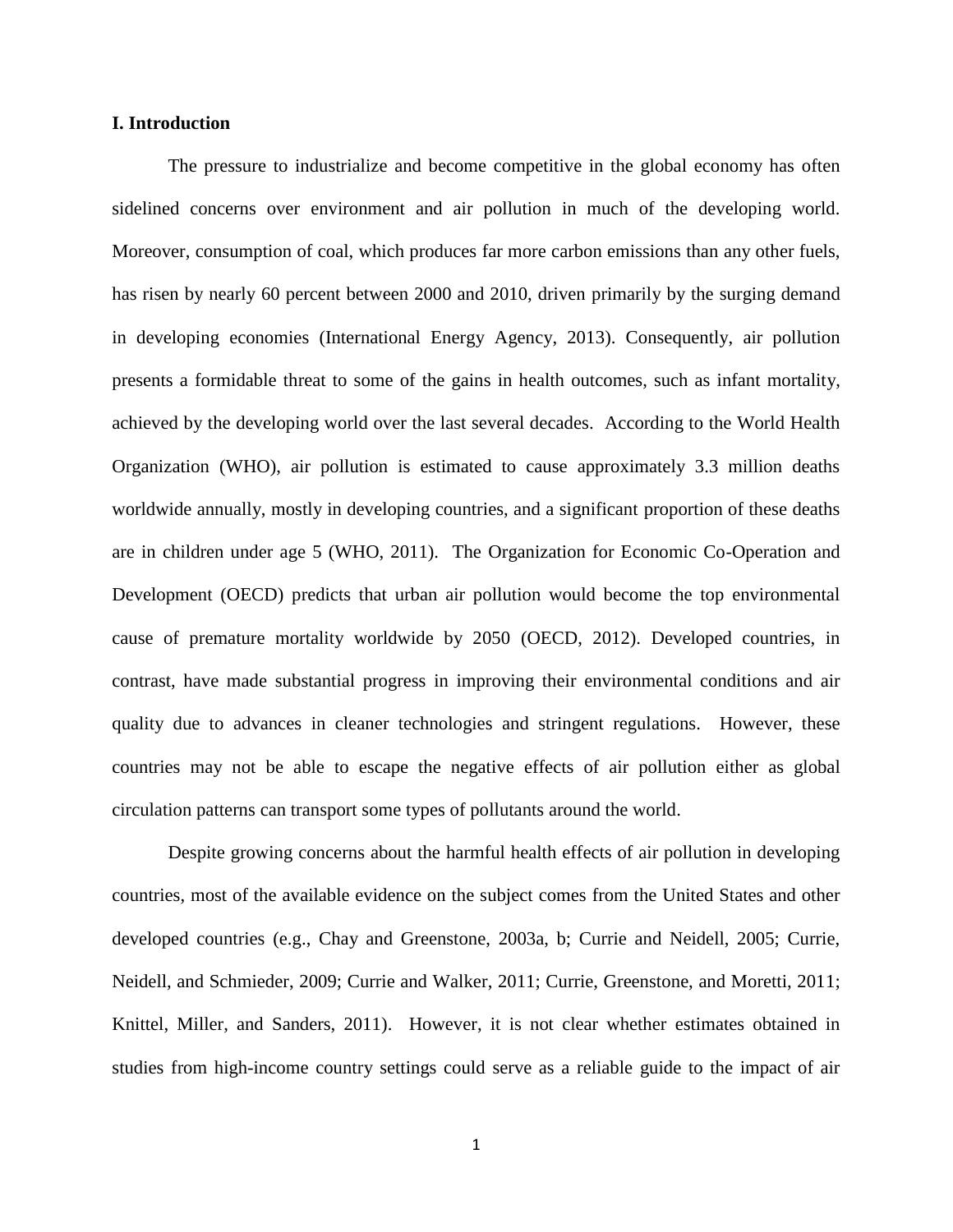pollution on infant health in developing countries, where baseline levels of air pollution are substantially higher (Arceo-Gomez, Hanna, and Oliva, 2012; Currie and Vogl,  $2012$ ).<sup>1</sup>

One explanation for the relative paucity of evidence from developing countries is the fact that policy changes and environmental regulations in the developing world are rare and weakly enforced, failing to generate enough variation in air pollution levels to detect statistically significant effects (Arceo-Gomez, Hanna, and Oliva, 2012; Tanaka, 2012). In fact, the lack of sources of exogenous variation has been a major obstacle to producing credible estimates of the causal effect of air pollution on infant health for both developing and developed countries. This obstacle stems from the fact that pollution is not randomly assigned and differences in exposure are likely to be correlated with other determinants of health. Therefore, it is possible that the associations documented in much of the earlier research on air pollution and health may reflect the impact of omitted factors, such as socio-economic status, that are correlated with both pollution exposure and health outcomes.

Only recently, researchers have responded to this challenge and turned their attention toward identifying exogenous sources of variation that could yield the causal impact of air pollution on health in developing country settings. For example, Jayachandran (2009) studies the impact of particulate matter on infant health using variation in pollutants caused by massive wildfires in Indonesia. Tanaka (2012) uses variation in the regulations on emissions from power plants to examine the impact of air pollution on infant mortality in China. Arceo-Gomes, Hanna, and Oliva (2012) exploit the number of thermal inversions as an instrument to investigate the

l

<sup>&</sup>lt;sup>1</sup> Arceo-Gomez, Hanna, and Oliva (2012) discuss a number of scenarios under which the estimates drawn from studies of developed countries may have limited external validity to a developing country context. For example, they suggest that estimates from developed countries may underestimate the effect in developing countries if the marginal changes in pollution are more damaging at higher levels of pollution. Alternatively, they argue that the estimates from developed countries may overstate the effect for developing countries since infants might already be weak and malnourished due to other negative health shocks.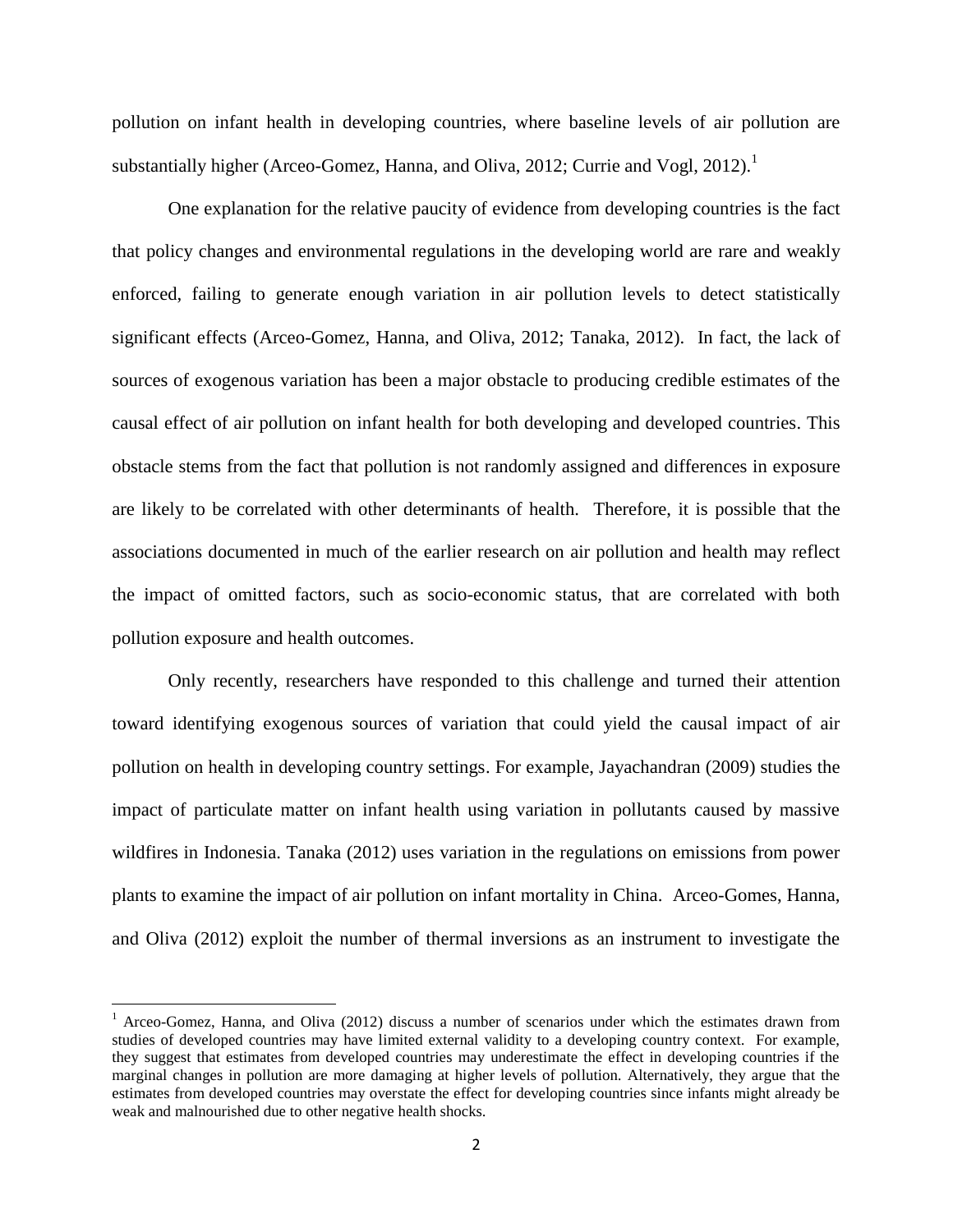impact of air pollution on infant mortality in Mexico City. Finally, Greenstone and Hanna (2011) examine the impact of air and water pollution regulations on infant mortality in India.

This paper extends the growing literature on air pollution and infant mortality in developing countries by using a novel source of variation from Turkey. In particular, we exploit the widespread replacement of coal by cleaner-burning natural gas for residential and commercial space heating and cooking in Turkish provinces, which has been made possible by the expansion of a network of natural gas pipelines originating from Russia in the  $1980s^2$ . Burning of natural gas emits virtually no sulfur oxide, which is a key component of acid rain. Emissions of total particulate matter, carbon monoxide, and nitrogen oxide, which cause acid rain, smog, and contribute to global warming, are also at much lower quantities from burning of natural gas compared to burning coal. First introduced to households and businesses in Ankara in 1988 and followed by Istanbul and Bursa in 1992, the number of provinces with natural gas has grown rapidly over the last two decades. As shown in Figure 1, 61 of the 81 Turkish provinces now have access to a natural infrastructure. On the one hand, the expansion of natural gas networks in Turkey has caused considerable improvements in air quality by reducing emissions of pollutants such as particulate matter, sulfur dioxide, carbon dioxide, and nitrogen oxides. On the other hand, Turkey has also experienced significant reductions in infant mortality rate during the same period. For example, between 1990 and 2010, infant mortality rate (per 1,000 live births) decreased from 33 to 10. In fact, Turkey has already surpassed one of the Millennium Development Goals, which called for a reduction of the under-five year old mortality rate by two thirds between 1990 and 2015. Nonetheless, Turkey still has the second highest infant mortality rate among the OECD countries after Mexico.

 $\overline{\phantom{a}}$ 

 $2$  Natural gas is considered the cleanest energy source among all fossil fuels. Burning natural gas as opposed to other fossil fuels emits fewer harmful pollutants, and an increased reliance on natural gas can potentially reduce the emission of many of these most harmful pollutants (U.S. Environmental Protection Agency, 2012).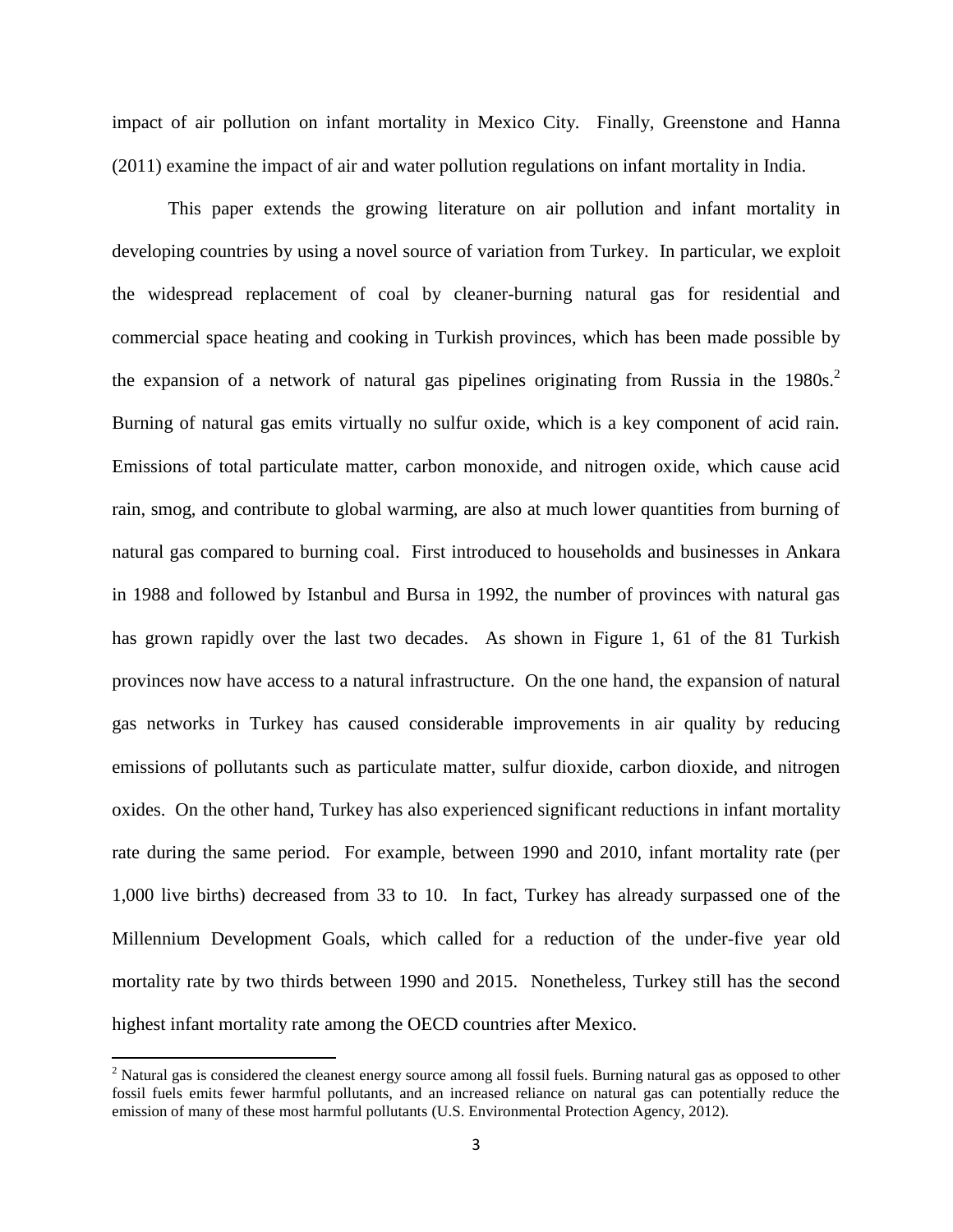There are several explanations offered for the pathways through which prenatal exposure to air pollution can affect infant health. For example, it has been suggested that exposure to pollutants like carbon monoxide and particulate matter could lead to impaired fetal tissue growth through oxygen deprivation (Ha et al., 2001; Dejmek et al., 2000; Maisonet, Correa, and Jaakkola, 2004; Siddiqui et al. 2008; Li et al., 2003). The effects of air pollution can be damaging particularly for young children, whose lungs are not developed and immune systems are weak. It is also argued that air pollution can harm the infant through adversely affecting the health of the pregnant mother, for example, by weakening her immune system, which could then be detrimental for her fetus (Currie, Neidell, and Schmieder, 2008). Furthermore, prenatal exposure to potent atmospheric pollutants such as polycyclic aromatic hydrocarbons, released by the combustion of coal, has been linked to poorer birth outcomes, lower birthweight and smaller head circumference (e.g., Perera et al., 1998; Dejmek et al., 2000; Choi et al., 2006).

Our paper makes several contributions to the literature on the impact of air pollution on health. First, we provide evidence on the effect of air pollution on infant mortality from a rapidly growing developing country, which has not been studied previously. Second, we exploit a novel source of variation, i.e., the expansion of natural gas infrastructure. While the effect of natural gas use on infant mortality is interesting in and of itself, we also utilize the variation in air pollution generated by this development to produce direct estimates of the impact of air pollution on infant mortality. Unlike most previous studies that rely on policy changes measured as binary variables, our treatment is in essence a continuous variable, thereby allowing a doseresponse relationship between changes in air pollution and infant mortality. In particular, we not only exploit the variation in the timing of the introduction of natural gas across provinces over time, but also utilize the variation in the rate of expansion of natural gas services, measured by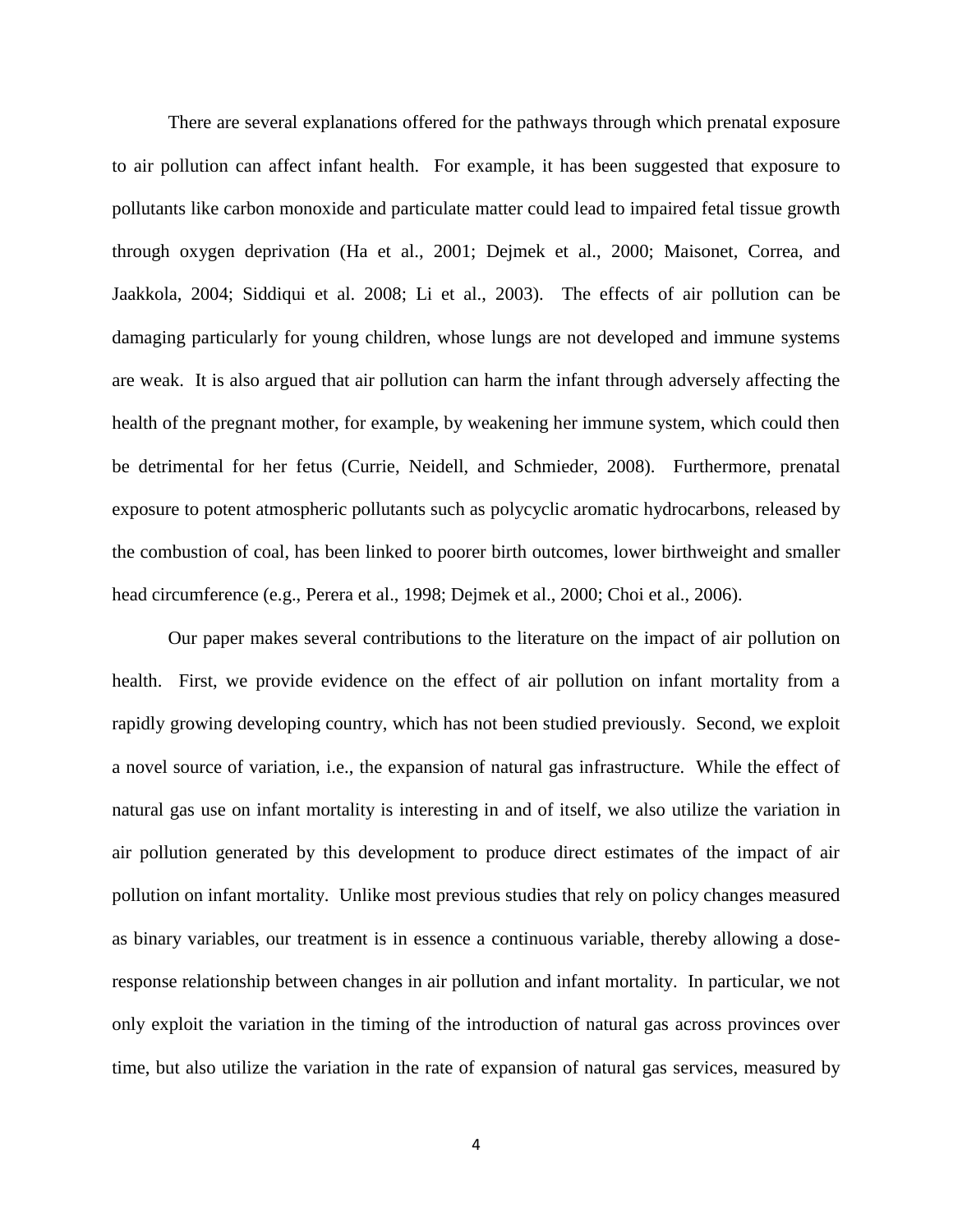the number of subscribers to natural gas services per 100 persons. As shown in Figure 2, the natural gas infrastructure has grown rapidly in Turkey between 2001 and 2011, but the transition is far from complete. For example, in 2011, there were 11 natural gas subscribers for every 100 persons in provinces with a natural gas infrastructure.<sup>3</sup> About half of the natural gas imported in Turkey is used in power plants to produce electricity. The share of natural gas used by households and the industry is about 20 percent each (Botas, 2010). Third, by focusing on province level air pollution and infant mortality, our analysis implicitly allows for households which decide to switch from coal to natural gas to be different from those which do not in both observable and unobservable ways, enabling us to focus on an intent-to-treat effect.

Finally, studying the impact of natural gas is an important and a timely matter because, as a cleaner, abundant and highly-efficient source of energy, natural gas has increasingly emerged as a bridge fuel toward the eventual replacement of carbon-based fossil fuels by renewable energy sources (Podesta and Wirth, 2009; Paltsev et al., 2011). On the one hand, the mounting energy demand by emerging and developing economies like Brazil, China, Indonesia, Mexico, and Turkey presents a serious challenge against efforts to address global climate change. On the other hand, reducing emissions through environmental regulations does not seem to be a viable option in the near future because of steadfast refusal by many of these countries to committing to legal obligations and setting emissions targets. There are also challenges to effective enforcement of regulations due to weak governance, not to mention the costs induced by

 $\overline{\phantom{a}}$ 

<sup>&</sup>lt;sup>3</sup> Natural gas subscribers include both households and businesses. Assuming that there are roughly four persons per household and one business establishment per 10 persons, the maximum number of household and business units with natural gas could be 35 per 100 persons. Then, 11 subscriptions per 100 persons would correspond to a penetration rate of about 31 percent. Of course, there are vast differences across provinces in the distribution of the number businesses. In more urbanized provinces (e.g., Istanbul and Ankara), there would be a larger number of business establishments per capita and there may also be fewer people living per household. In that case, the maximum number of household and business units per capita with a subscription to natural gas services would be higher. For example, For instance, if there are 3 individuals living in per household and there are 2 business establishments for every 10 persons living in the province, the maximum number of household and business units with access to natural gas would be about 53 per 100 persons.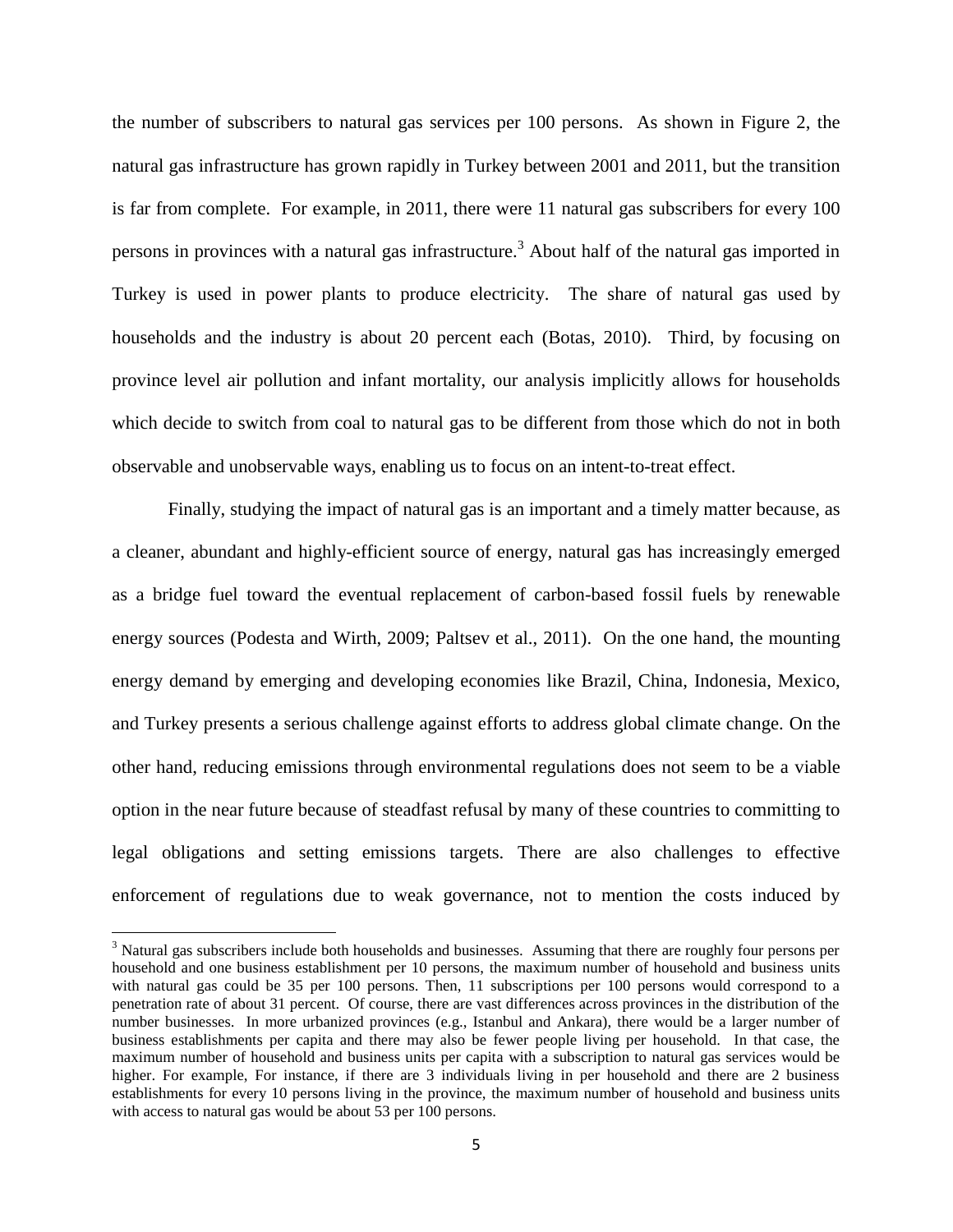regulating emission levels and the corruption (Greenstone and Hanna, 2011; Jayachandran, 2009). Under these circumstances, natural gas serves an increasingly important function for efforts to reduce global carbon emissions, while allowing the developing countries to sustain their economic development without having to resort to strict regulations.<sup>4</sup> A number of studies have already considered the economic impact of the expansion in the natural gas infrastructure (Boxall, Chan, and McMillan, 2005; Shahidehpour, Fu, Wiedman, 2005; Jacquet, 2011; McMillen and Prakash, 2011). But a full account of the implications of this development also requires a thorough examination of its effects on environment and public health.

We begin with estimating a reduced form model to document that the penetration of natural gas services across provinces over time has caused a significant reduction in infant mortality. In order to account for omitted variables that could be correlated with both the expansion of natural gas networks and infant mortality, we control for various time-variant province characteristics in our models. Furthermore, we include province and year fixed effects along with province-specific linear and quadratic time trends as well as region by year fixed effects in our empirical models. Our estimates indicate that a one-percentage point increase in the rate of subscriptions to natural gas services would result in a 4 percent decline in infant mortality rate, which could translate into approximately 348 infant lives saved in 2011 alone. Next, we show evidence that the reductions in infant mortality associated with the penetration of natural gas services are driven by the improvement in air quality. In particular, we use supplemental data on total particulate matter and sulfur dioxide available for a sub-period of our analysis to produce direct estimates of the impact of improved air quality associated with the

 $\overline{\phantom{a}}$ 

<sup>&</sup>lt;sup>4</sup> Natural gas is playing an increasingly significant role not only for Turkey but other major economies including China, Brazil, and India (e.g., Jiping, 2010; DeShazo, Ladislaw, and Primiani, 2007; U.S. Energy Information Administration, 2011).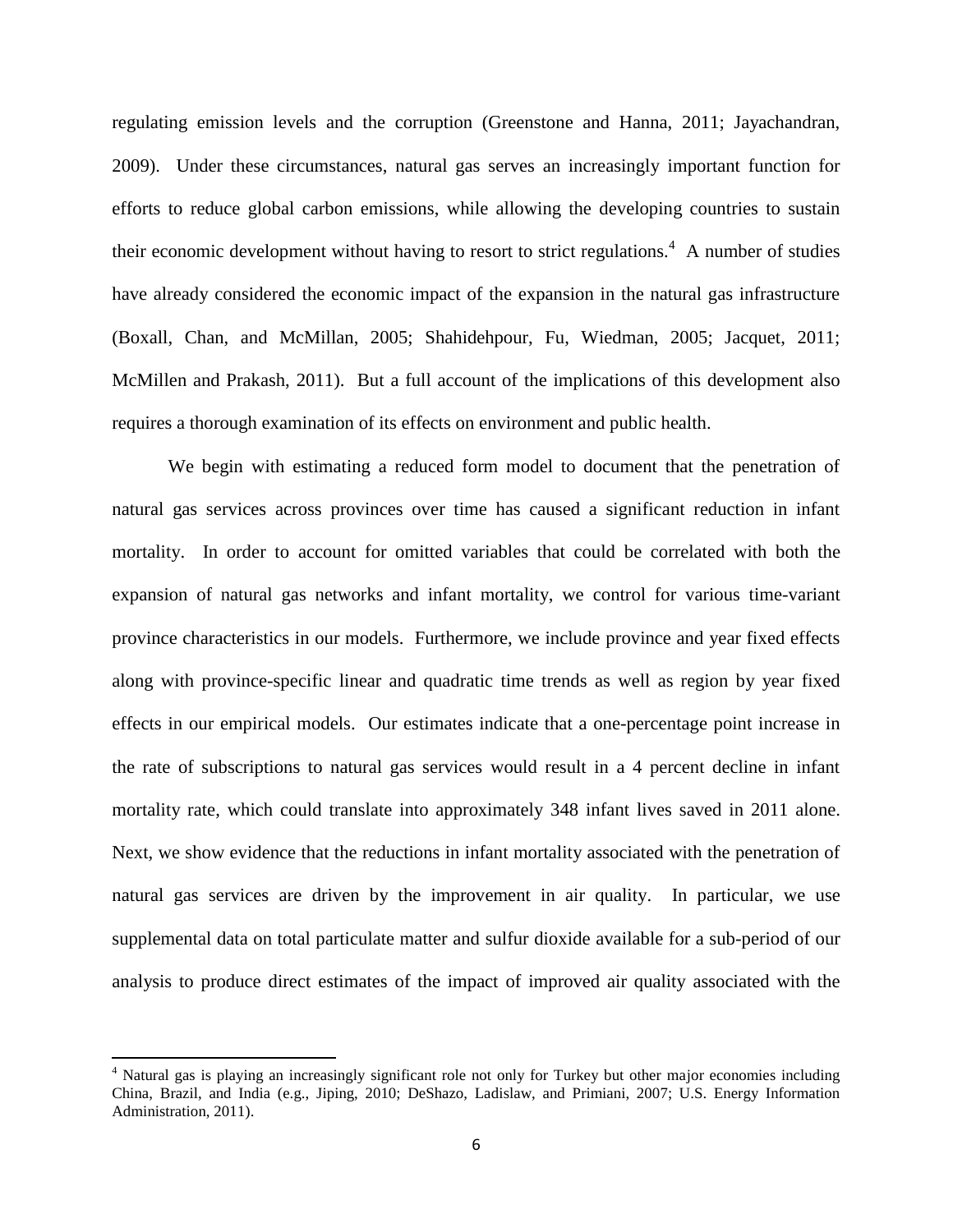adoption of natural gas on infant mortality. Our elasticity estimates from this instrumental variables analysis are 1.25 and 0.63 for particulate matter and sulfur dioxide, respectively.

The rest of the paper is laid out as follows. In Section II, we provide some information on the expansion of natural gas networks in Turkey. We then discuss our data in Section III and methods in Section IV, followed by the results in Section V. We provide a brief conclusion in Section VI.

#### **II. Development of Natural Gas Networks in Turkey**

The Turkish economy, currently ranked the  $18<sup>th</sup>$  largest in the world, has undergone a major transformation over the last two decades. This transformation is marked by rapid growth and structural changes, such as privatization of state enterprises and integration into the European Union and the global economy. However, Turkey's emergence as an economic power has brought with it concerns on environmental and health degradation. Concurrent with the strong economic growth, energy use has increased sharply and energy related carbon emissions have more than doubled since 1990. According to estimates from the OECD, excessive  $SO_2$ emissions in the early 1990s might have caused in excess of 3,000 deaths and restricted activity days of about seven million annually (International Energy Agency, 2005).

Turkey's recognition as a candidate for European Union membership in December 1999 and the accession talks that started in 2005 have brought the country's environmental record under increased scrutiny. This has led to the Turkish government putting a number of legislations and regulations in place to improve energy efficiency and address environmental concerns, including flue gas desulfurization requirements on all newly commissioned coal-fired power plants, new by-laws on air pollution control from heating in 2005, 2007, and 2009, the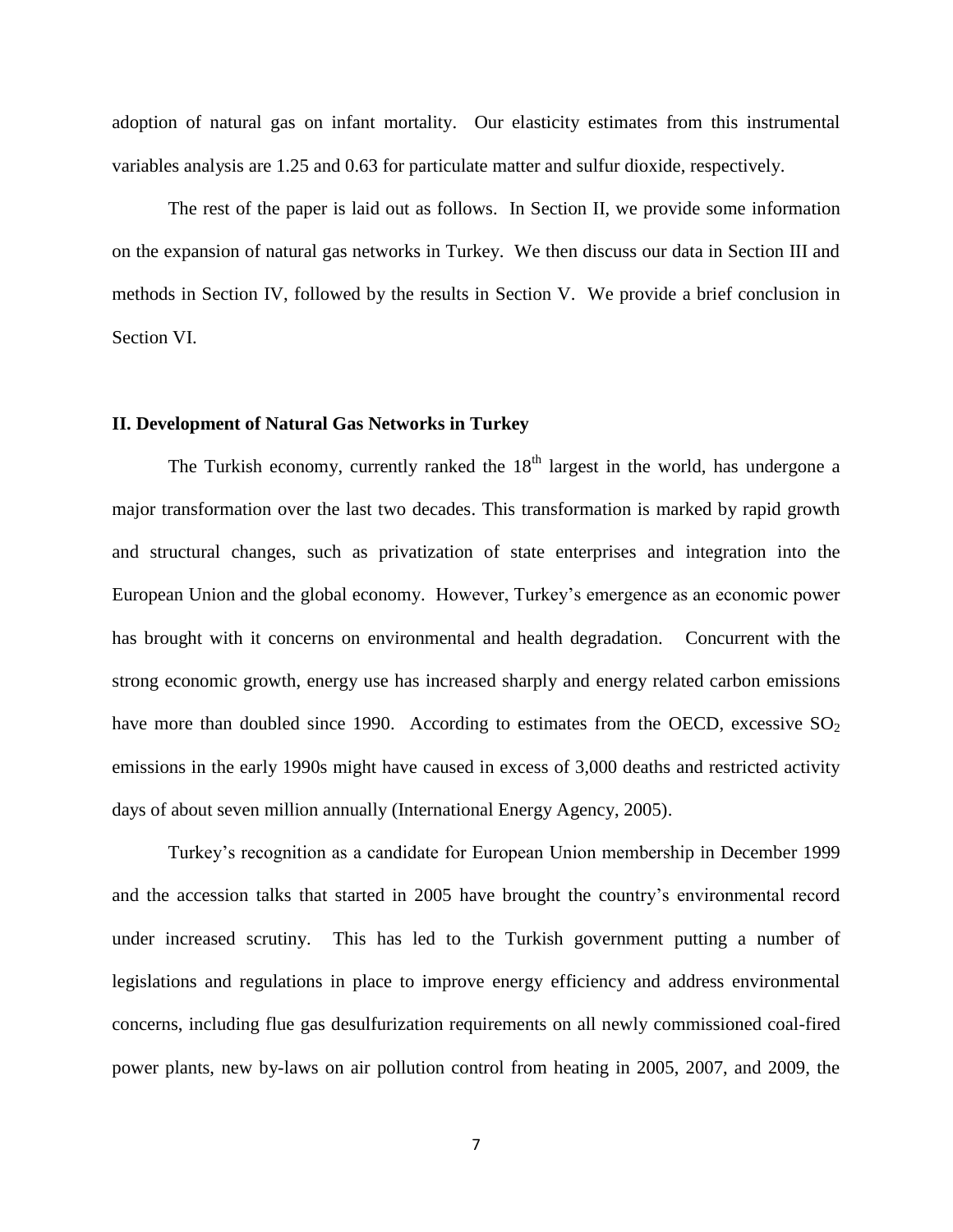ratification of the Kyoto protocol, and setting a unilateral target for carbon emissions introduced by the 2009 National Climate Change Strategy (International Energy Agency, 2009). Furthermore, the use of leaded gasoline was banned in 2004. Note that all of these laws and regulations have been at the national level and enforced uniformly everywhere in Turkey.<sup>5</sup> While these measures have resulted in considerable improvements in air quality, emission standards in Turkey remain significantly less stringent than those currently in place in European countries.

During the same period, Turkey has also intensified its efforts to diversify its energy portfolio and ensure sufficient energy for its rapidly growing economy. These efforts have led to an expansion of natural gas networks across Turkish provinces, which have then facilitated the migration from coal to natural gas for space heating and cooking purposes by dwellings and businesses. Just between 2004 and 2007, licenses were awarded to private investors for building and operating "greenfield" gas distribution systems in 26 additional provinces. Consequently, natural gas consumption has risen rapidly since the end of 1990s and the levels of  $SO_2$  have declined markedly (Kaygusuz, 2007). While the number of households using solid fuel like coal has declined markedly, natural gas use has gone up.<sup>7</sup> Currently, 41 percent of households in Turkey rely on solid fuels (mainly carbon), while another 40 percent use either natural gas or hybrid systems that use both natural gas and solid fuels (Guide for Understanding Turkey,  $2010$ .<sup>8</sup>

Turkey's close proximity to some of the world's largest natural gas producers has especially played an important role in assisting this migration toward natural gas. In fact, most

<sup>&</sup>lt;sup>5</sup> Turkey has a centralized governmental system and laws are typically legislated and implemented at the national level.

<sup>&</sup>lt;sup>6</sup> Number of provinces with natural gas infrastructure by year is as follows (2001 to 2004: 5 provinces; 2005: 13 provinces; 2006: 20 provinces; 2007: 31 provinces; 2008: 36 provinces; 2009: 54 provinces; 2010: 60 provinces; 2011: 61 provinces).

 $<sup>7</sup>$  For example, since 1990, the household consumption of coal has doubled while the consumption of natural gas has</sup> gone up by 142 times (350 Ankara, 2012).<br><sup>8</sup> The remaining households use other types of energy, such as electricity and solar systems.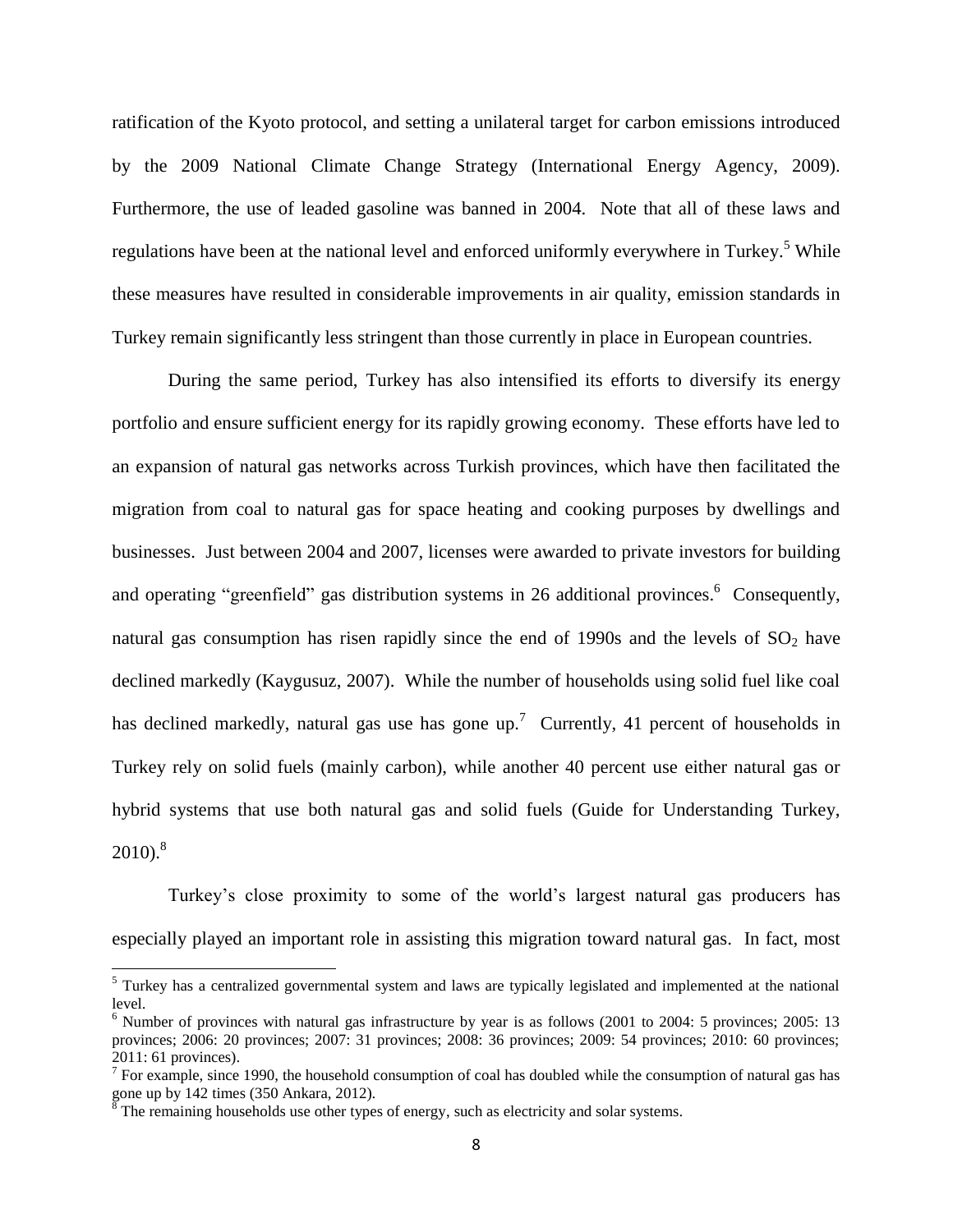natural gas is travelled to Turkey via a natural gas grid, connected to several of its neighboring countries (see Figure 3). Together these pipelines have a capacity of 48.8 billion cubic meters (bcm). Over 60 percent of the natural gas used in Turkey is exported from Russia, which arrives in Turkey via two routes, first one coming through the Blue Stream pipeline that crosses the Black Sea and the other one traveling via the West Gas Pipeline through Bulgaria. The capacity of these two pipelines is about 30 bcm. Another pipeline with a capacity of 8.8 bcm is with Azerbaijan that travels through Georgia via the Baku-Tbilisi-Erzurum pipeline that was launched in 2007 (International Energy Agency, 2011). The third connection is to Iran with a capacity of 10 bcm of natural gas. In 2010, Turkey imported 38 mcm of natural gas, an increase of 8.6 percent compared to 2009. Pipeline imports accounted for 79 percent of this total, while the remaining 21 percent transmitted in liquefied form, mainly from Azerbaijan, Algeria, and Nigeria (International Energy Agency, 2011).

The gas industry is regulated by the Energy Markets Regulatory Authority in Turkey. Although the majority of the market is open to private competition, the industry is currently dominated by the state-owned Petroleum Pipeline Corporation (BOTAS), which also builds and operates gas pipelines in Turkey. The monopoly power of BOTAS over Turkey's natural gas market ended in 2007 with Shell becoming an important player in distributing some of the natural gas imported from Russia (Energy Information Administration, 2011).

According to statistics from the International Energy Agency, the total consumption of coal and peat in Turkey increased from 11 Million tons of oil equivalent (Mtoe) to 14 Mtoe between 2000 and 2010, while the total consumption of natural gas almost tripled from 4.9 Mtoe to 13.1 Mtoe during the same period (International Energy Agency, 2012). Similarly, the share of natural gas in electricity production increased from 37 percent in 2000 to about 46 percent in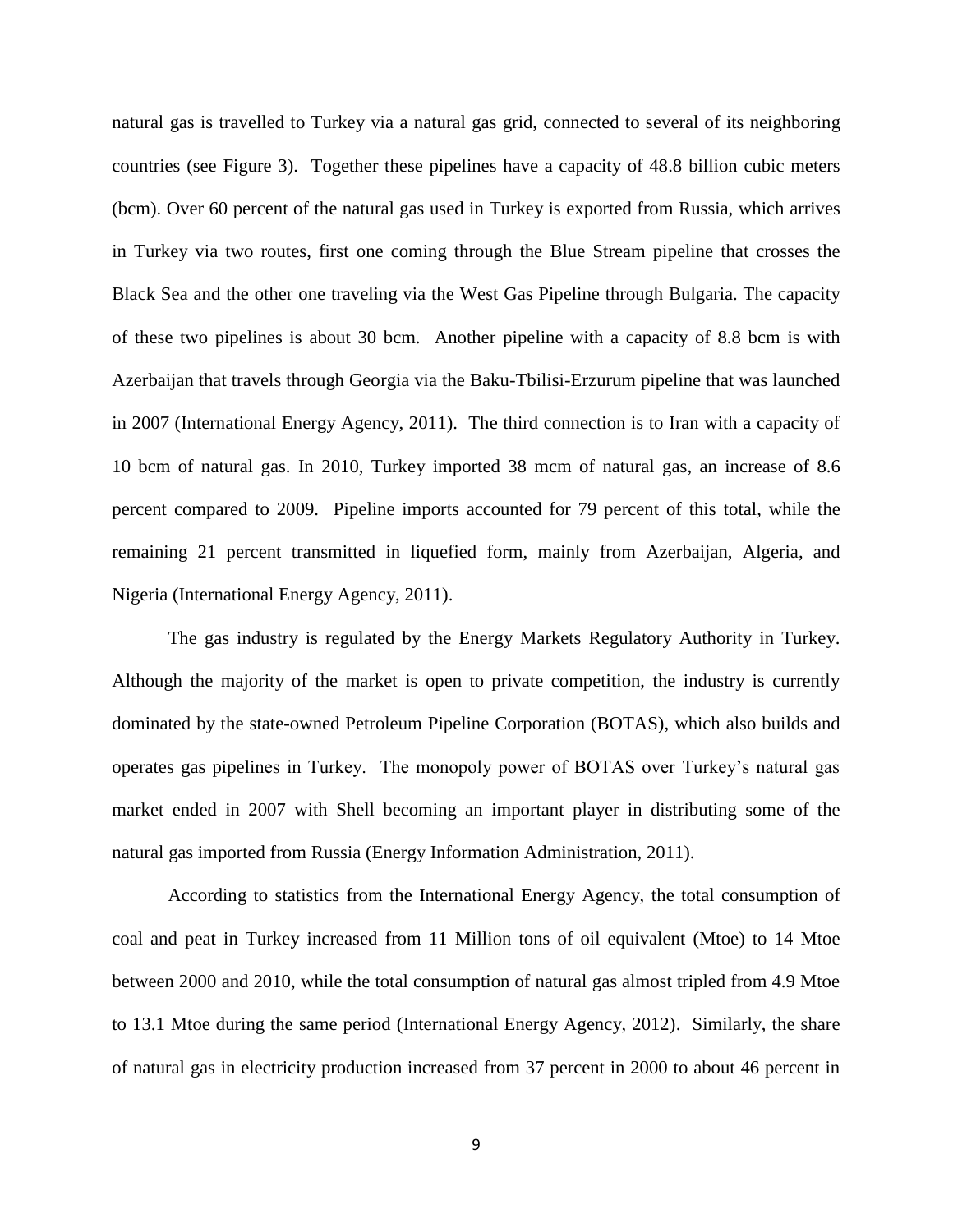2010. During the same time, the share of coal and peat has been relatively stable, exhibiting a small decline from 31 percent to 26 percent. Parallel to the fluctuations in the world markets, the natural gas prices for households has increased sharply during that period from 259.3 to 526.4 dollars per  $10^7$  kcal on a gross calorific value (International Energy Agency, 2011). In terms of residential use, the demand for natural gas exhibited an average increase of 28 percent between 1990 and 2009, while the demand for coal increased only by 3.6 percent (International Energy Agency, 2011). Similarly, the average annual increase in the industrial use of natural gas has been 10.6 percent compared to only 1.5 percent for coal during that period.

#### **III. Data and Descriptive Statistics**

#### *Time-Variant Province Characteristics*

 $\overline{\phantom{a}}$ 

We control for a vector of time-variant determinants of infant mortality in our empirical models. These variables are at the province level and include hospitals and hospital beds per 100,000 persons, percent with a high school degree, percent with a college degree, number of students per teacher in secondary schools, number of motor vehicles per 1,000 persons, unemployment rate, number of physicians per 100,000 persons, income per capita at the subregional level,  $9$  an indicator variable for whether the province has a Family Physician Program,  $^{10}$ and an indicator variable for whether the party affiliation of the province's elected mayor is the

 $9$  According the Turkish Statistical Institute, Turkey is classified into 12 regions, 26 sub-regions, and 81 provinces. The Turkish Statistical Institute is the major governmental institute, which collects and processes data from a variety of different sources on numerous topics ranging from agriculture to health. See [http://www.turkstat.gov.tr](http://www.turkstat.gov.tr/) for more information.

 $10$  The Family Physician Program, aimed to provide primary care services to the needy, started as a pilot program in the province of Duzce in 2005 and was later expanded to all of the 81 provinces by 2010. <http://ailehekimligi.gov.tr/english/index.php/general-information/family-medicine-in-turkey>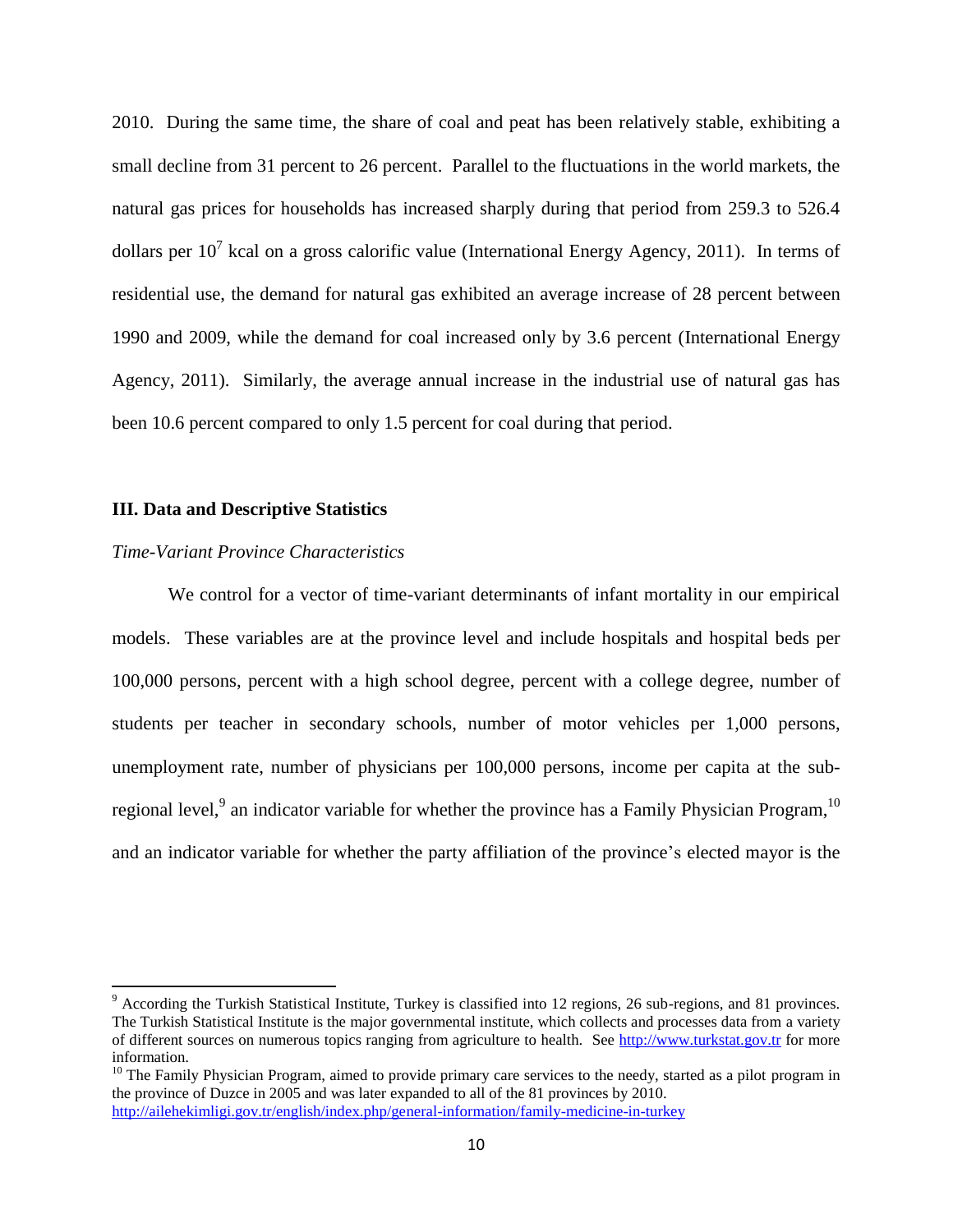same as the party governing Turkey.<sup>11,12</sup> Data on province level populations are obtained from the Turkish Statistical Institute from the Turkish Statistical Institute for years 2000 and 2007- 2011 and from the Turkish Ministry of Health between 2001 and  $2006$ <sup>13</sup> Information on the Family Physician Program comes from the Ministry of Health. The remaining control variables are obtained from the Turkish Statistical Institute.

Table 1 shows the means and standard deviations for these characteristics. The first column presents the descriptive statistics for the full sample. The descriptive statistics for all province-year observations without access to natural gas are displayed in column (2) and those with access to natural gas are displayed in column (3). The descriptive statistics for the subsample of provinces that has never been introduced to natural gas during our analysis period are shown in column (4) and those that have gained access to natural gas at some point during that period are shown in column (5).

As illustrated in Table 1, provinces with and without access to natural gas differ from each other in a number of characteristics. For example, provinces with natural gas are more likely to have a mayor whose party affiliation is the same as the ruling party. This is not surprising in a country where the central government continues to maintain control over decisions on resource allocations and local investments. Provinces with access to natural gas also have higher number of motor vehicles, per capita income, hospital beds and physicians, individuals with college education, and population, in addition to a higher likelihood of having a family physician program initiated in the province by the government. Again these differences

 $\overline{a}$ 

 $11$  In the period 2001-2011, Turkey had three general elections (2002, 2007, and 2001) and two local elections (2004, and 2009). The members of the Turkish Parliament are elected in general elections, and province and town mayors are elected in local elections.

 $12$  We create dummy variables that equal unity for observations with missing data on the explanatory variables.

<sup>&</sup>lt;sup>13</sup> Since no Census was conducted between years 2001-2006, the province level population figures for the 2001-2006 are based on extrapolations implemented by the Ministry of Health. Alternatively, we imputed the population figures between 2001-2006 using province specific growth rates. Using these values produce results almost identical to those presented in this paper. These results are available from the authors upon request.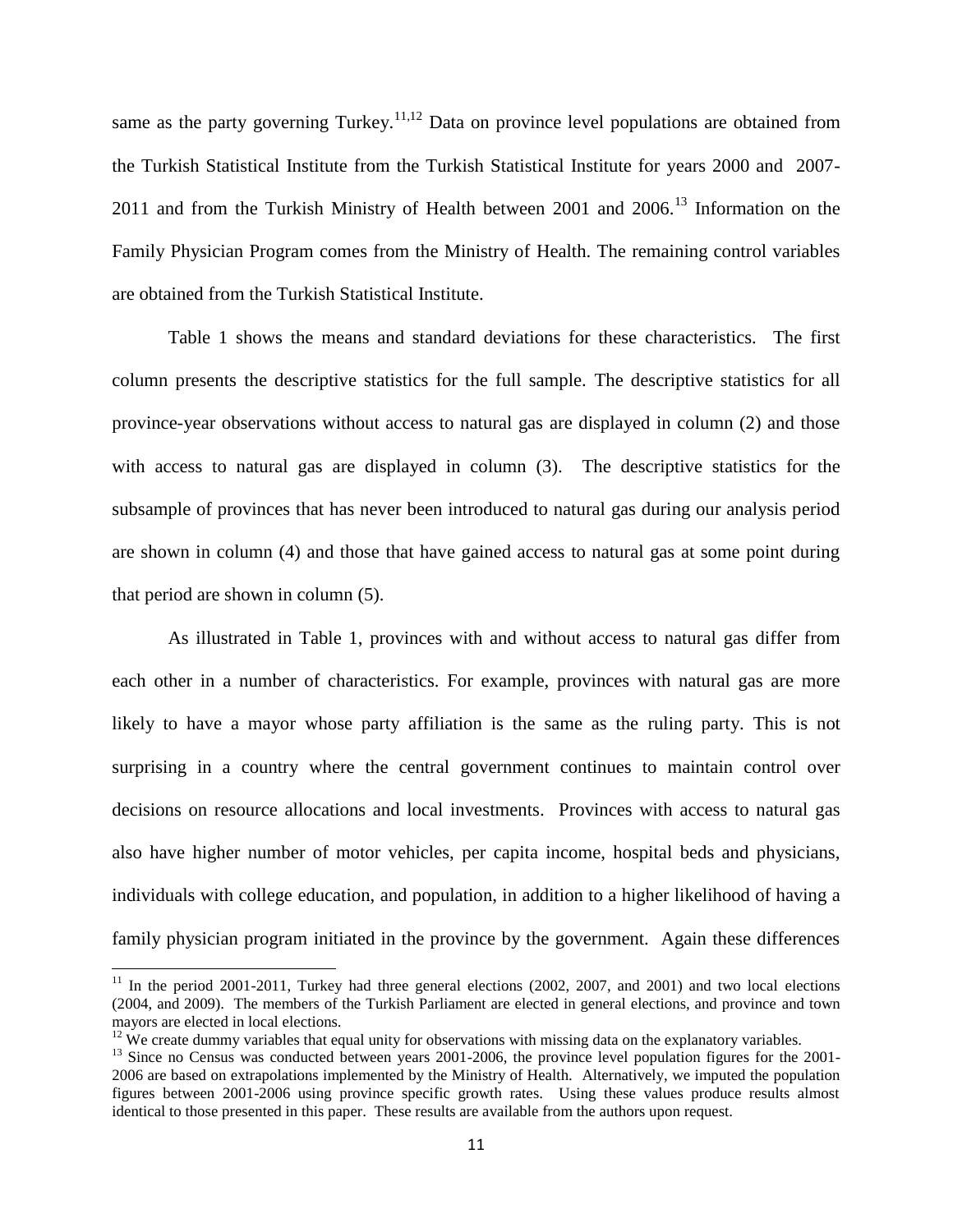are indicative of the fact that natural gas penetration is more likely in provinces that are wealthier, more urban, and with more educated populations. On the other hand, there is no difference in unemployment rate between the two types of provinces.

#### *Adoption of Natural Gas in Turkey*

Data on natural gas variables come from the Dogal Gaz Dergisi (the Turkish Natural Gas Journal).<sup>14</sup> As shown in Figure 1, the number of provinces with natural gas infrastructure was only five in 2001. This number grew substantially in the following ten years and, by 2011, 61 of the 81 Turkish provinces had access to a natural gas infrastructure.<sup>15</sup> Note that there is considerable variation in the rate by which natural gas has expanded across provinces. To illustrate, we show the expansion of natural gas infrastructure for six select provinces, including Istanbul, Izmir, Bursa, Gaziantep, Kocaeli, and Erzurum in Figure 4. Note that the first four of these provinces are among the top ten in terms of population, while the last two are medium sized provinces. The figure shows that there is considerable variation across provinces both in terms of the year of adoption and the growth of the natural gas infrastructure.

As mentioned previously, natural gas is imported from mainly Russia and a few other countries through pipelines that are operated by the state owned company, BOTAS, and is transmitted to individual provinces by private distribution companies.<sup>16</sup> These companies are responsible for providing the public with clean burning natural gas by establishing and operating all infrastructural facilities for the utilization of natural gas. As shown in Figure 5, gas arriving in regional regulators is fed into polyethylene pipes, which carry the gas to the service boxes on

 $\overline{a}$ 

<sup>&</sup>lt;sup>14</sup> See <http://www.dogalgaz.com.tr/>

<sup>&</sup>lt;sup>15</sup> Appendix Table 1 presents the list of provinces with natural gas infrastructure by 2011 along with the year of adoption and natural gas subscription rates in 2011.

<sup>&</sup>lt;sup>16</sup> For example, the companies in charge of distribution in the three largest provinces, Istanbul, Ankara, and Izmir are Igdas, Baskentgaz, and Izmirgaz, respectively.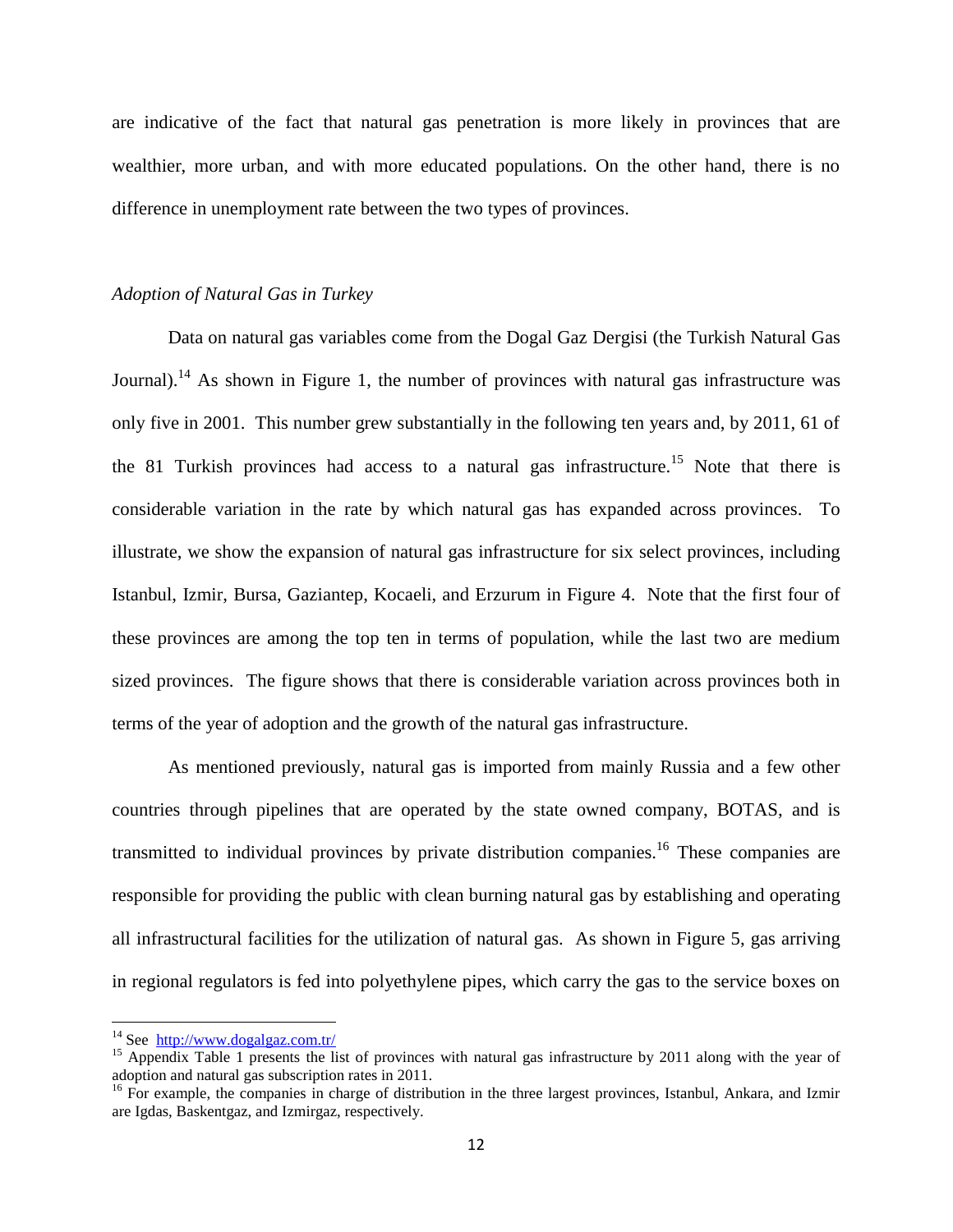streets and in front of buildings. Both the regional regulators and the service boxes contain security valves to cut off gas flow in the event of an emergency.

There are a number of factors that determine the reasons why certain provinces have adopted natural gas earlier than others and why the rate of penetration has been different across these provinces once they adopt it. First of all, whether a household switches to natural gas for heating and cooking purposes after a province has access to natural gas is largely voluntary. Applications for subscribing to natural gas services are made to the distribution companies either by owners of individual housing units or businesses, or jointly as the residents of a multi-unit building. If there is no natural gas service box on the street of the applicant, then distribution companies install one on their schedule. In buildings with central heating systems using another type of fuel, a majority decision among the individual residents is required in order to change the system to either individual or central heating with natural gas. Similarly, in buildings using individual heating systems with another type of fuel, the residents, who want to preserve the individual system but want to switch to natural gas, need to take a majority decision. There is a one-time subscriber connection fee that covers the cost of connecting the internal system with the distribution network within the buildings, including the gas meters. The fee is determined in accordance with the natural gas market regulations and cannot exceed 315 Turkish Liras or about 177 U.S. dollars.

In terms of the variation in the timing of province level adoption, the factors associated with demand, such as the number of housing units (or the population size) and the climate, appear to play an important role (Aras and Aras, 2005). This is not surprising because, as mentioned previously, the companies responsible for establishing and running the natural infrastructure in provinces are privately owned. Thus, it is not surprising that highly populated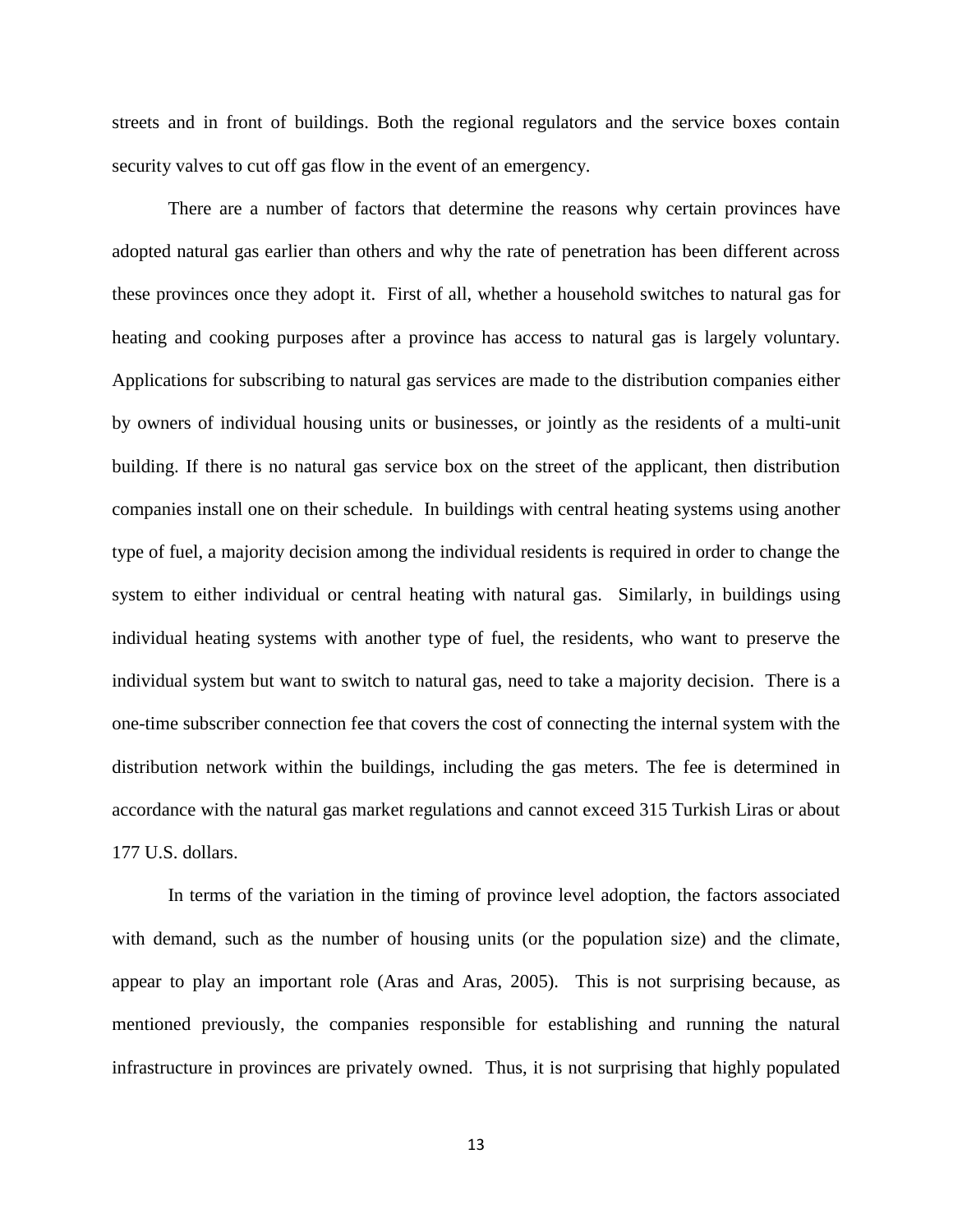provinces like Istanbul, Ankara, and Bursa are among the early adopters. However, there are also exceptions like Izmir, which, despite being the third largest province in terms of population, was introduced to natural gas in 2007, possibly due to its relatively warmer climate and longer distance to main pipeline. Furthermore, the investment in infrastructure required to expand natural gas lines to individual provinces is very costly and often takes many years to recover. Thus, simultaneous and widespread adoption is not feasible. Under such a constraint, the conditions of the terrain and geographic proximity to main natural gas ports built and operated by the state-owned BOTAS also appear to be important factors determining the order by which provinces adopt natural gas. For example, many of the remaining provinces without a natural gas infrastructure are in the far eastern and southern regions of Turkey, areas that are both mountainous and distant from the main ports.

To understand the importance of selection on observables, we run regression models for the binary outcome indicating whether a province has natural gas on a number of province-level characteristics along with year and province level fixed effects. As shown in Appendix Table 2A, there are few observable differences between provinces with access to a natural gas network and those without access to one. However, columns (2) to (4) indicate that controlling for province fixed effects, along with province specific linear and quadratic trends, does a good job of causing these differences to disappear. The p-value from an F-test for joint significance of all the control variables is 0.44 in column (3), which controls for province specific linear trends. The only statistically significant individual coefficient in this model is of the log of motor vehicle ownership per capita. In columns (4) and (5), where we add quadratic trends and region by year specific fixed effects, none of the observables are statistically significant either individually or jointly. In Appendix Table 2B, we present estimates from similar regressions except that the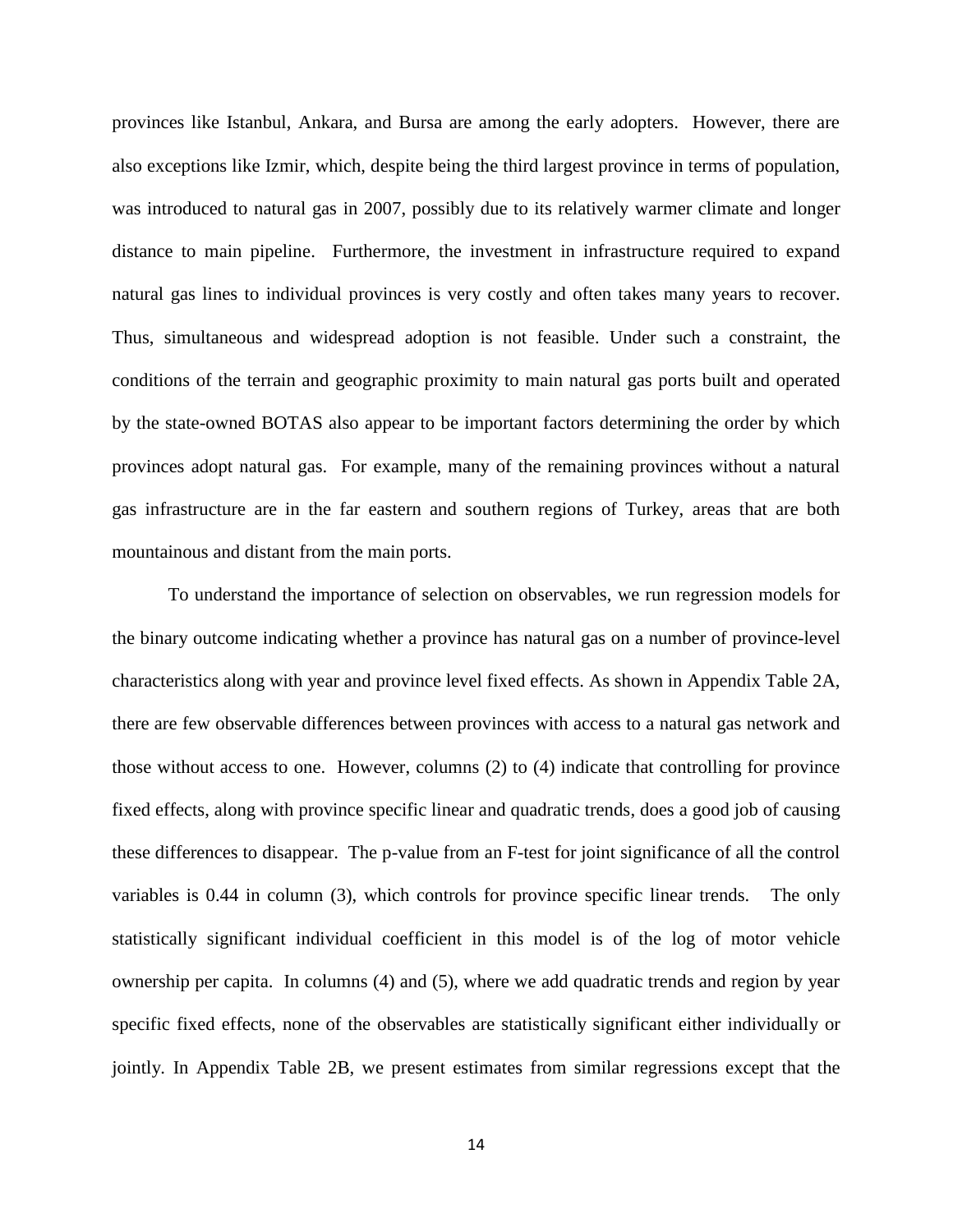outcome variable is a binary indicator of the presence of a natural gas infrastructure rather than a continuous measure defined as the number of subscribers to natural gas services per capita. Again, none of the observable characteristics considered in this analysis are statistically significant individually or jointly once we account for province specific quadratic trends in column (4). We have also run regressions of the binary indicator of natural gas infrastructure and the rate of natural gas subscribers on each of the control variables. These results are shown in Appendix Tables 4A and 4B. While many of the control variables are significantly associated with the presence of a natural gas infrastructure or the natural gas subscription rate in column (1), these differences become insignificant once we add province fixed effects along with province specific linear and quadratic trends and region by year fixed effects through columns (2) and  $(5)$ .<sup>17</sup>

#### *Infant Mortality Rate in Turkey*

 $\overline{\phantom{a}}$ 

It is well known that in many developing countries, official statistics on deaths, especially, among infants, are incomplete (e.g., Greenstone and Hanna, 2011; Gruber et al., 2012; Victora and Barros, 2001; Anthopolos and Becker, 2010; Becker et al., 1998; Anderson and Silver, 1986). There are usually wide differences in the infant mortality rates reported by the national statistical offices of individual countries and those released by international agencies such as the WHO. Note that the under-reporting is mostly one-sided, i.e., there are far more unreported infant deaths than unreported live births that survive the first year in life (Anthopolos

 $17$  Note that our identification strategy does not require the levels in infant mortality rates between provinces with and without natural gas to be equal prior to adoption of natural gas. Rather, it assumes that, in the absence of natural gas adoption, the rates of infant mortality could have trended similarly between the two types of provinces. Nevertheless, we allow these trends to be different by accounting for province specific linear and quadratic time trends. Therefore, conditional on the time-variant characteristics, fixed effects, provincial time trends, we are assessing whether provinces with a more rapid penetration of natural gas also experienced a more rapid decrease in infant mortality than other provinces.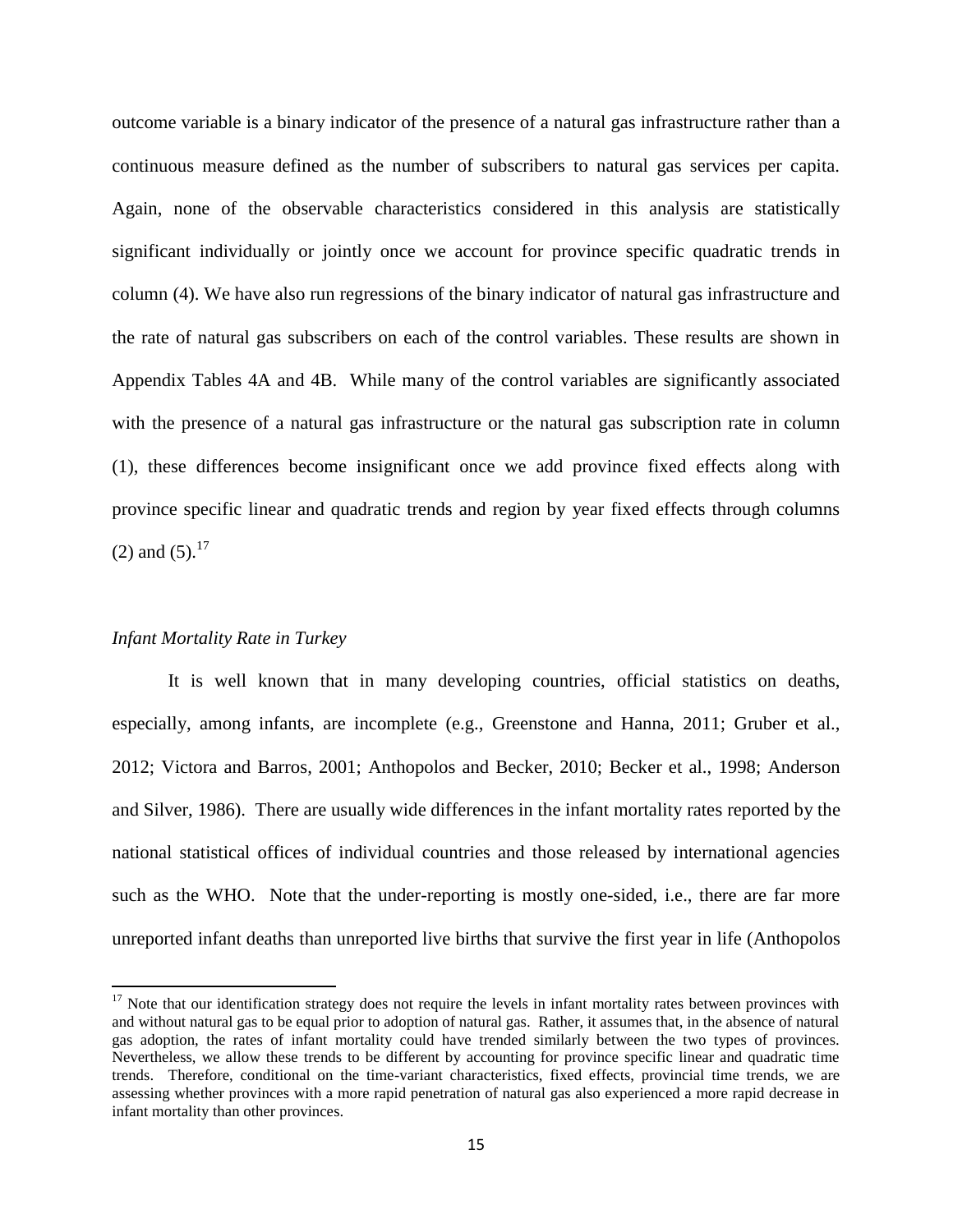and Becker, 2010). The statistics compiled by these international agencies usually adjust for under-reporting by combining information from various demographic surveys, census data, the official vital statistics registries, and by using modeling assumptions in an attempt to reduce the impact of under-reporting (Gruber et al., 2012; Lopez et al., 2001). The underreporting in the official statistics is driven by a number of factors. For example, many deaths, especially those that occur outside of a hospital where risks are higher, go unrecorded (Gruber et al., 2012; Tangcharoensathien et al., 2006; Anthopolos and Becker, 2010). Underreporting is particularly widespread for home deliveries and when the newborn dies only a very short period after birth. In fact, it is not uncommon for midwives to announce deaths as stillbirth rather than a live birth followed shortly by death, in an effort to show respect to a grieving family (Anthopolos and Becker, 2010). In countries like Turkey, in accordance with the Islamic tradition, the dead are usually buried shortly (typically before sundown or within hours) after death, which might also exasperate the under-registering of infant deaths.

We obtained province-level infant mortality data from the Turkish Statistical Institute (TUIK) between years 2001 and 2008 and Turkish Census Bureau for the 2009 and 2011.<sup>18</sup> Our analysis sample consists of 877 province year observations between 2001 and  $2011.^{19}$  As shown in Table 1, the average infant mortality rate across all provinces and over the period of 2001 and 2011 is 9.27. However, the average infant mortality rate is higher among province-year observations with natural gas than among without natural gas. Similarly, there is a sharp difference in infant mortality rate between provinces which were introduced to natural gas and those which never had access to natural gas during our sample period.

 $\overline{a}$ 

 $18$  The mortality records at the province level between 2009 and 2011 were not available from the TUIK at the time this research was conducted. However, we were able to obtain data for these three years from the Turkish Census Bureau. The data from the two sources are largely consistent. Moreover, year fixed effects would account for differences in the data collection procedures between the two agencies if such differences exist.

 $19$  Fourteen observations with missing information on infant mortality are dropped from the analysis.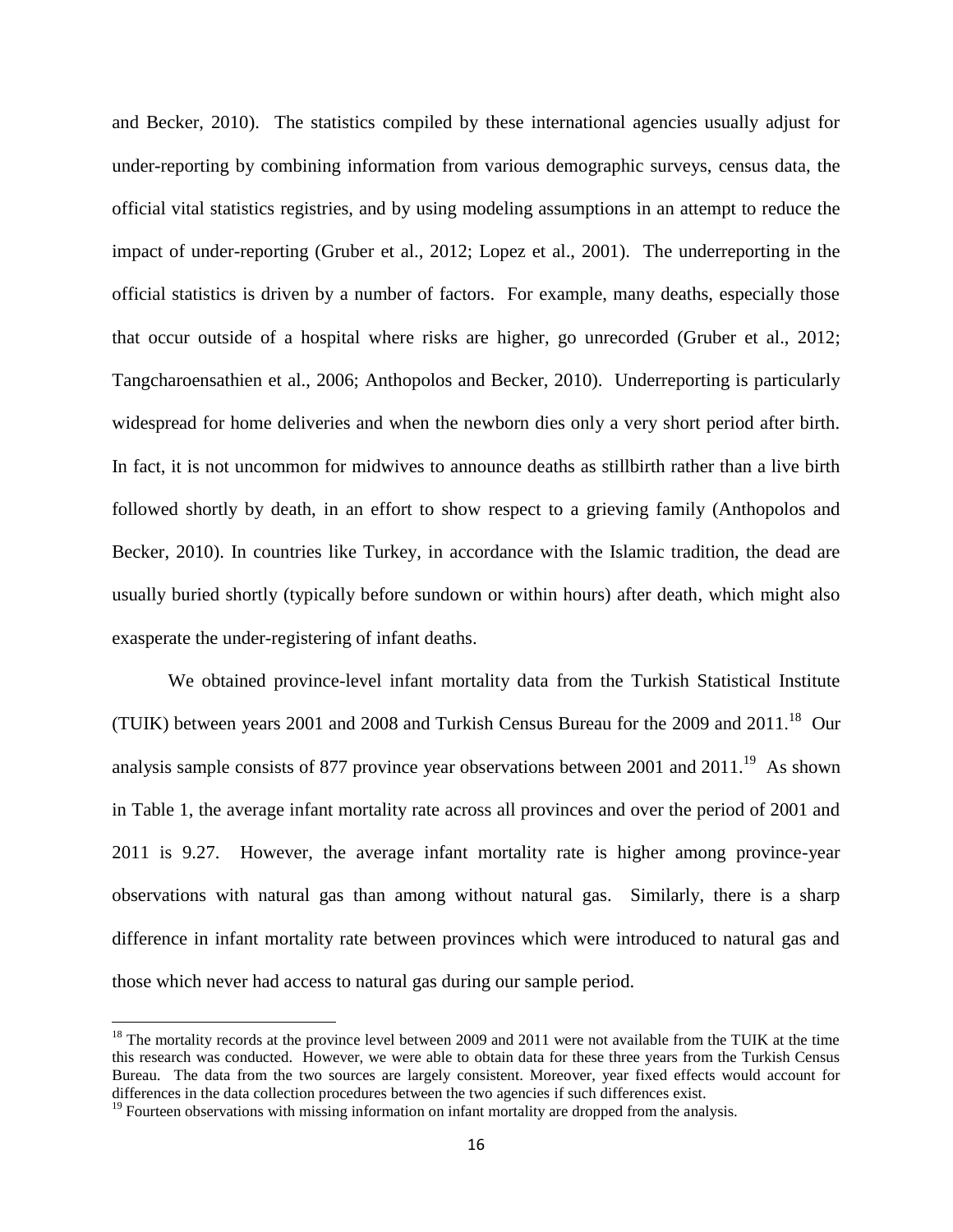As it is the case in many other developing countries, there appears to be an issue with the under-reporting of infant deaths in Turkey. To illustrate this issue, we present the average annual mortality rates for Turkey from three different sources in Appendix Table 3. The first two columns report the average mortality rates based on estimates from the WHO and the United Nations. The third column shows the infant mortality rate obtained from the TUIK.<sup>20</sup> Note that province level data on infant mortality do not exist from the WHO and the United Nations. While the national records from the TUIK are lower than those from the two other sources for every year, the trends in the TUIK and the other two series are similar and the pairwise correlations are very high. In fact, the pairwise correlation is 0.97 for both the series between the TUIK and the WHO series and the TUIK and the United Nations series. Furthermore, the measurement error (or under-reporting) in the infant mortality rate data obtained from TUIK is not a source of concern for our analysis as long as it is not correlated with the adoption and the rate of penetration of natural gas by Turkish provinces. As we discuss in greater detail below, even under a scenario where such correlations are plausible, the province-specific linear and quadratic trends in addition to province fixed effects included in our models would capture those correlations.

#### **IV. Empirical Framework**

 $\overline{a}$ 

The net effect of the rate of natural gas penetration on infant mortality rate can be

summarized by the following empirical model:

 $20$  For example, Gruber et al. (2012) study the effects of a healthcare reform implemented in Thailand on a health care utilization and infant mortality. The infant mortality rates that they obtained from the Thailand Ministry of Public Health exhibit large differences from those reported in the World Bank Development Indicator Database. As they report in Table 4, the vital statistics registry estimates are lower than those of the World Bank by a factor of about 2.5. In a recent paper examining the impact of environmental regulations on infant mortality in India, Greenstone and Hanna (2011) report that the city-level infant mortality data that they use are about a third of the rate measured from survey measures of infant mortality rates. In the absence of data on infant mortality from Indonesia, Jayachandran (2009) imputes deaths from "missing children" in the 2000 Census.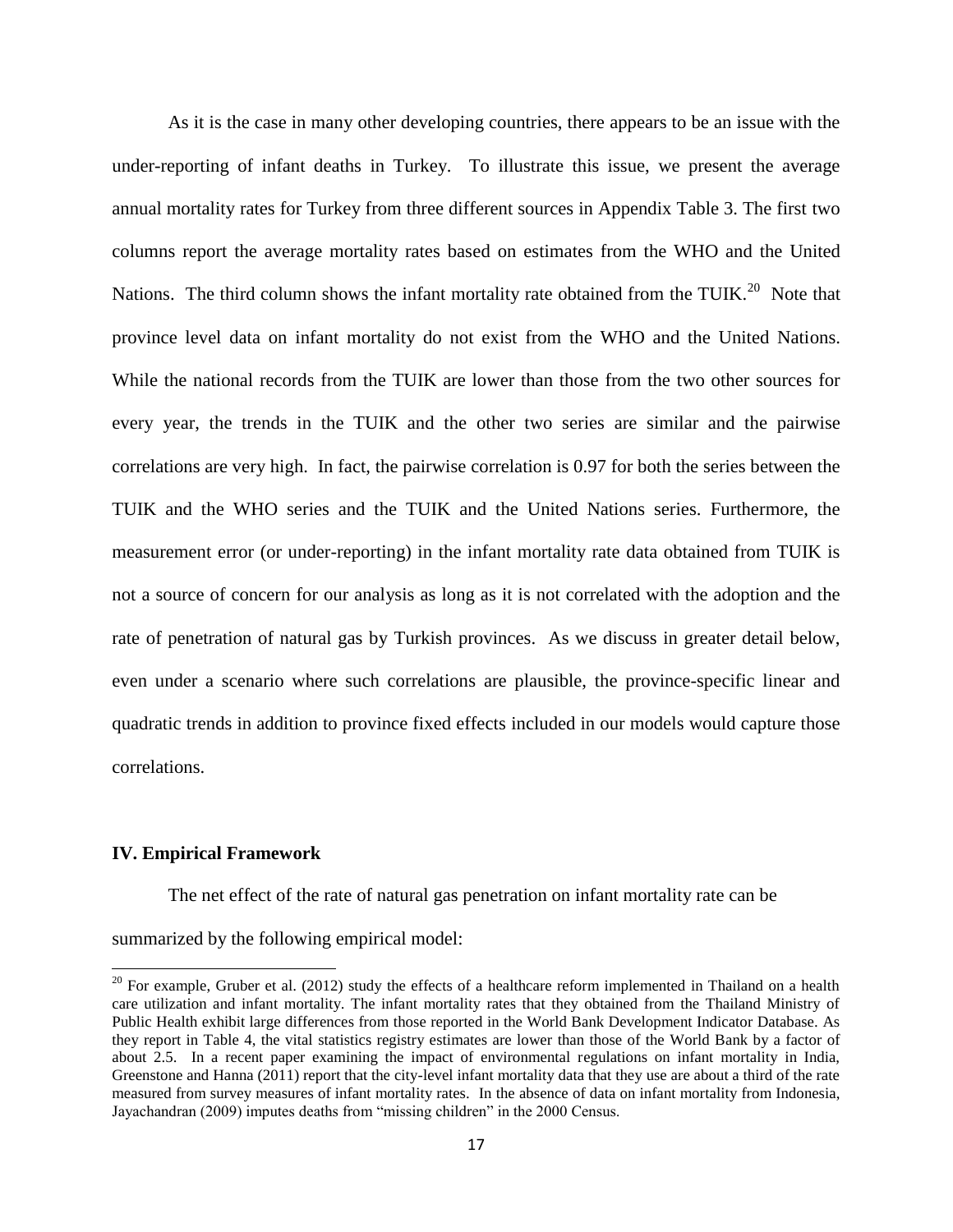$$
IMR_{pt} = X_{pt} \beta_o + \beta_1 NG_{pt} + \varepsilon_{pt},
$$
\n(1)

where  $IMR<sub>pt</sub>$  represents the natural logarithm of the infant mortality rate in province p and year  $t.^{21}$  Our primary measure of natural gas penetration, NG<sub>pt</sub>, is the number of natural gas service subscribers per 100 persons. The number of subscribers is the total number of household and business units with access to natural gas. We also present results from a binary treatment model, where the treatment is defined as whether or not the province has a natural gas infrastructure.<sup>22</sup>  $X_{pt}$  is a set of exogenous determinants of infant mortality described above. The  $\varepsilon_{pt}$  is the unobserved determinants of infant mortality.

The coefficient of interest in equation (1) is  $\beta_1$ , the impact of the rate of penetration of natural gas on infant mortality rate. However, the causal interpretation of the coefficient  $β_1$  is complicated due to omitted variables that are likely to be correlated with both the availability of natural gas infrastructure and infant mortality. For example, as shown in Table 1, provinces with natural gas infrastructure are more likely to be urban, industrial, and with more motor vehicles per capita. Thus, these provinces may also have higher levels of infant mortality despite having a natural gas infrastructure. In order to control for the effect of these factors, we rely on the longitudinal nature of our data and incorporate a series of fixed effects into equation (1):

 $\overline{a}$ 

 $21$  It is common to use the log of infant mortality rate as opposed to the level in similar contexts (e.g., Murtin, in press; Ruhm, 2000; Tanaka, 2005; Farahani et al., 2009; Anand and Baernighausen, 2004; Flegg, 1982; Jamison et al., 2004). Those provinces in the treatment category that already have small levels of infant mortality rate may experience only small improvements in their infant mortality rate in response to the adoption of natural gas. This may be in contrast to provinces with high levels of infant mortality rate, which may experience large swings in infant mortality. However, we also estimate our models using the level of infant mortality rate as the outcome and the results from these models are very similar to those presented here and are available from the authors upon request.

 $^{22}$  We also experiment with the natural logarithm of the number of units with natural gas per 100 persons. Note that the number of subscribers is zero for each province in the treatment group before the treatment starts. Thus, we replace the zeros by one in order to preserve these province\*year observations in the analysis. These results are similar to those presented here and are available from the authors upon request.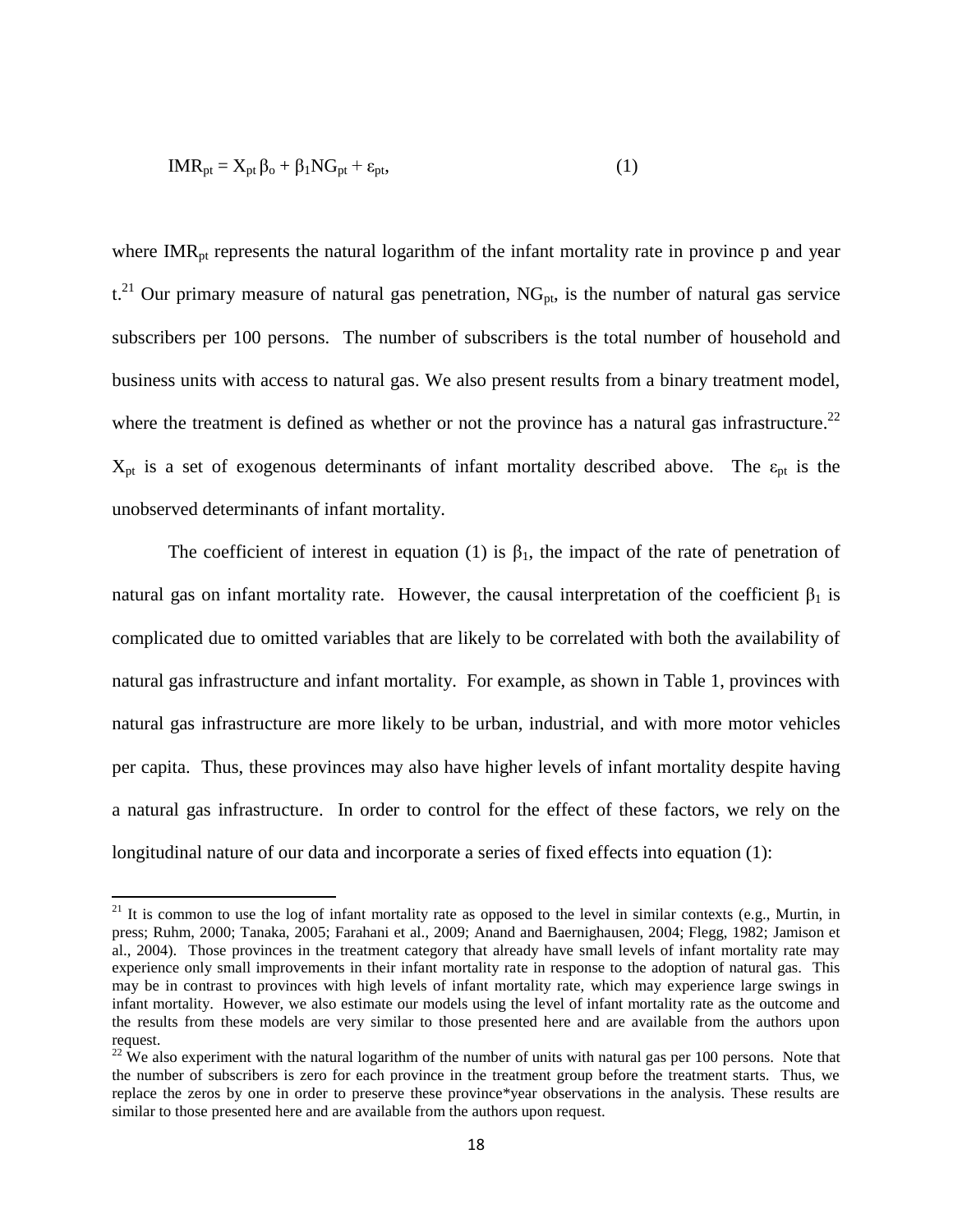$$
IMR_{pt} = X_{pt} \beta_0 + \beta_1 NG_{pt} + \omega_p + \lambda_t + \tau_{pt} + \tau_{pt}^2 + \epsilon_{pt}.
$$
 (2)

In equation (2), the  $\omega_p$  is a set of binary indicators for each province, which captures permanent differences across provinces. These differences may be related to factors such as the geographic proximity to a major hospital, hospital quality, culture, status of women, climate, religious tendencies, and ethnic composition, which may be correlated with both infant mortality and a province's transition to natural gas infrastructure. These fixed effects also account for province-specific time-invariant sources of measurement error. The  $\lambda_t$  is a vector of binary indicators for each year, representing any nationwide trends and shocks that may influence infant mortality, such as recessions and changes in environmental laws and regulations nation-wide (e.g., the ban on the use of leaded gasoline in 2004 and the national ban on indoor smoking in public places in 2009).

However, some of the unobserved differences between provinces with and without natural gas may be time-variant. To account for such differences, equation (2) also controls for province-specific linear and quadratic time trends as denoted by  $\tau_{pt}$  and  $\tau_{pt}^2$ . Adding these trend variables to the model in addition to controlling for province and year fixed effects also relaxes the parallel trends assumption of the simple difference-in-difference model. Relaxing this assumption is important because it is likely to be violated. For example, it is possible that many provinces that adopted natural gas were experiencing a worsening (or a slower decrease in) infant mortality rate compared to other cities. In fact, this is likely if these provinces were increasingly becoming urban and were experiencing rapid industrialization, a development which might have put pressure on the officials to invest in natural gas infrastructures. Thus,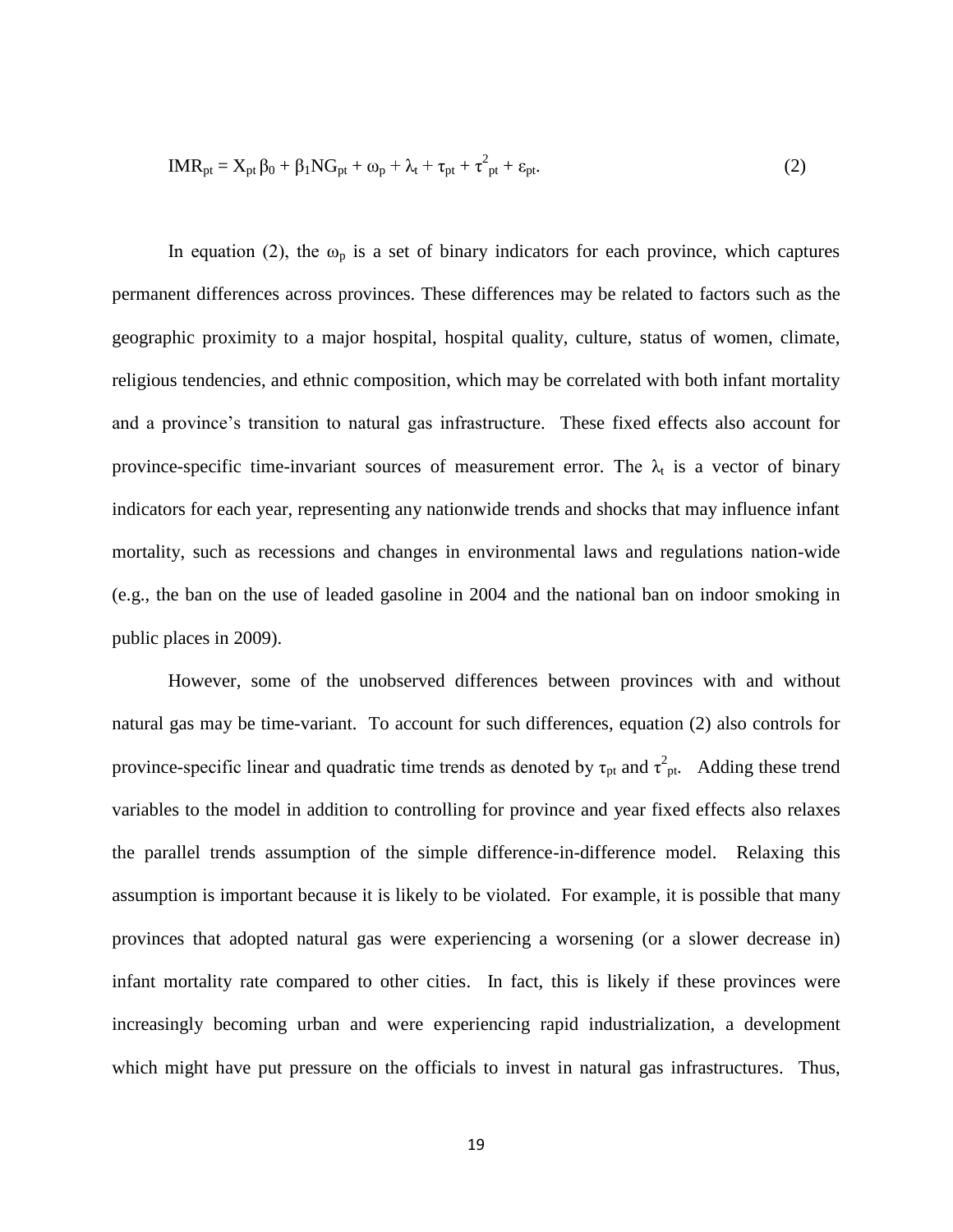equation (2) accounts for differences across provinces in both levels and trends in the rate of infant mortality, and identifies the effect of natural gas as deviations from those trends. Finally, we further enrich the specification in equation (2) by controlling for region by year fixed effects that would account for any spillovers to neighboring provinces as well as any time-variant differences in unobserved heterogeneity that are common to provinces within a region.<sup>23</sup>

#### *Under-reporting in Infant Mortality Rate*

As mentioned above, under-reporting in infant mortality rate is unlikely to cause a problem in our analysis. To illustrate this point more formally, suppose that the true infant mortality rate is  $IMR_{pt}^*$ . Then the observed infant mortality rate can be expressed as

$$
IMR_{pt} = IMR_{pt} * -k_{pt},
$$

l

where  $IMR_{pt}^* = Actual\_Deaths_{pt}/Live\_births_{pt};$   $IMR_{pt} = Reported\_Deaths_{pt}/Live\_births_{pt};$  and  $k_{pt}$ =Unreported\_Deaths<sub>pt</sub>/Live\_births<sub>pt</sub>. Therefore, the error term in equation (2) can be rewritten as  $\varepsilon_{pt} = \varphi_{pt}$  -  $k_{pt}$ , where  $\varphi_{pt}$  is the true error term. As long as the measurement error (or underreporting),  $k_{pt}$ , is uncorrelated with the NG<sub>pt</sub>, the β<sub>1</sub> will be an unbiased estimate of the impact of natural gas penetration on infant mortality rate. We cannot think of plausible scenarios to suggest such a correlation. One argument could be that there may be a positive correlation between the adoption of natural gas and overall quality in government services in health care. A failure to

 $23$  The busier economic activity in certain regions like Marmara, which includes major urban and industrial hubs like Istanbul, Bursa, and Kocaeli, may have effects on all the provinces within that region. For example, Bursa and Istanbul are connected to each other through highly congested routes that have to pass through Yalova, a smaller and less urban province within the same region. Therefore, any air pollution, for example caused by the traffic congestion between Bursa and Istanbul, may also contaminate the air in Yalova. Controlling for region by year fixed effects would mitigate concerns about the aggregate effects of these factors.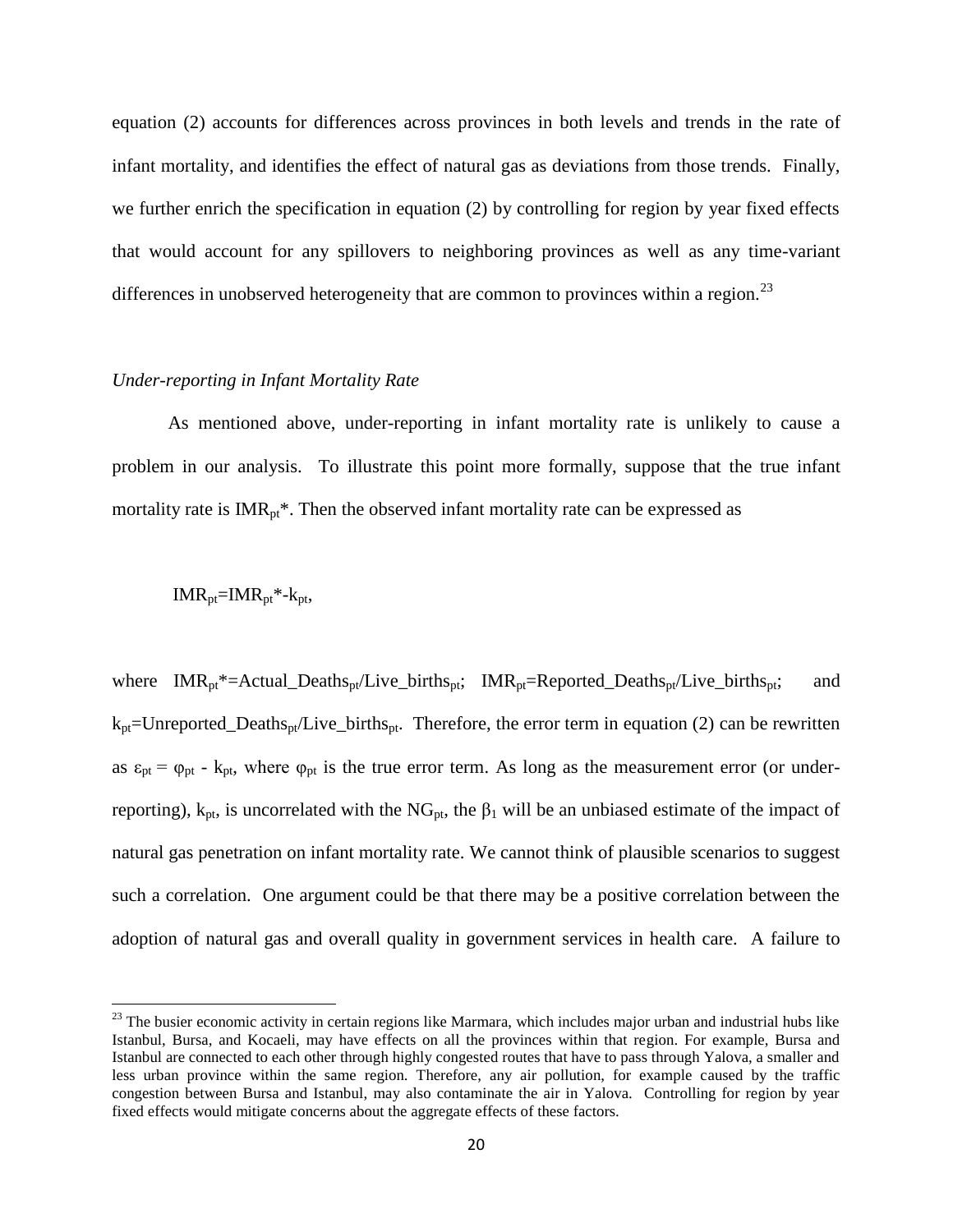account for such heterogeneity would cause the estimate of  $\beta_1$  to be biased upward. However, if the improved quality of care in hospitals results in an increased proportion of births delivered in hospitals rather than homes, then the extent of under-reporting in the infant mortality should go down. In essence, under-reporting should be near zero if all births are delivered at hospitals. In that case, our estimate of  $\beta_1$  would be biased downward. Note that, in all of our regressions, we control for the number of hospitals, hospital beds, and physicians per capita at the province level as well as an indicator for whether the province has adopted the Family Physician Program. Also the provinces that switch to natural gas are typically more urban and higher income than others. It is likely that a smaller proportion of births are delivered at homes than hospitals in these provinces relative to low-income rural provinces. This would suggest that underreporting tends to be larger in poor and less urban provinces (Anthopolos and Becker, 2010), but these are also the provinces less likely to have access to a natural gas infracturture. One may also argue that the improvement in the quality of health care services itself may account for some of the reduction in infant mortality rate. Note that we further guard against any bias from such omitted factors that may be correlated with both infant mortality and the adoption and expansion of natural gas services across provinces by controlling for province fixed effects and province specific linear and quadratic time trends in all of our models. In addition, we include region by year fixed effects in our richest specification. If anything, our estimate of the impact of natural gas subscription rate on infant mortality rate gets only slightly larger when province specific trends and region by year fixed effects are accounted for. Similarly, it may also be argued that natural gas penetration could lead to increased awareness among the public, pregnant women in particular, of the harmful effects of air pollution and thus, reduce their exposure to air pollution by engaging in avoidance behavior. Although the reduction in infant mortality can still be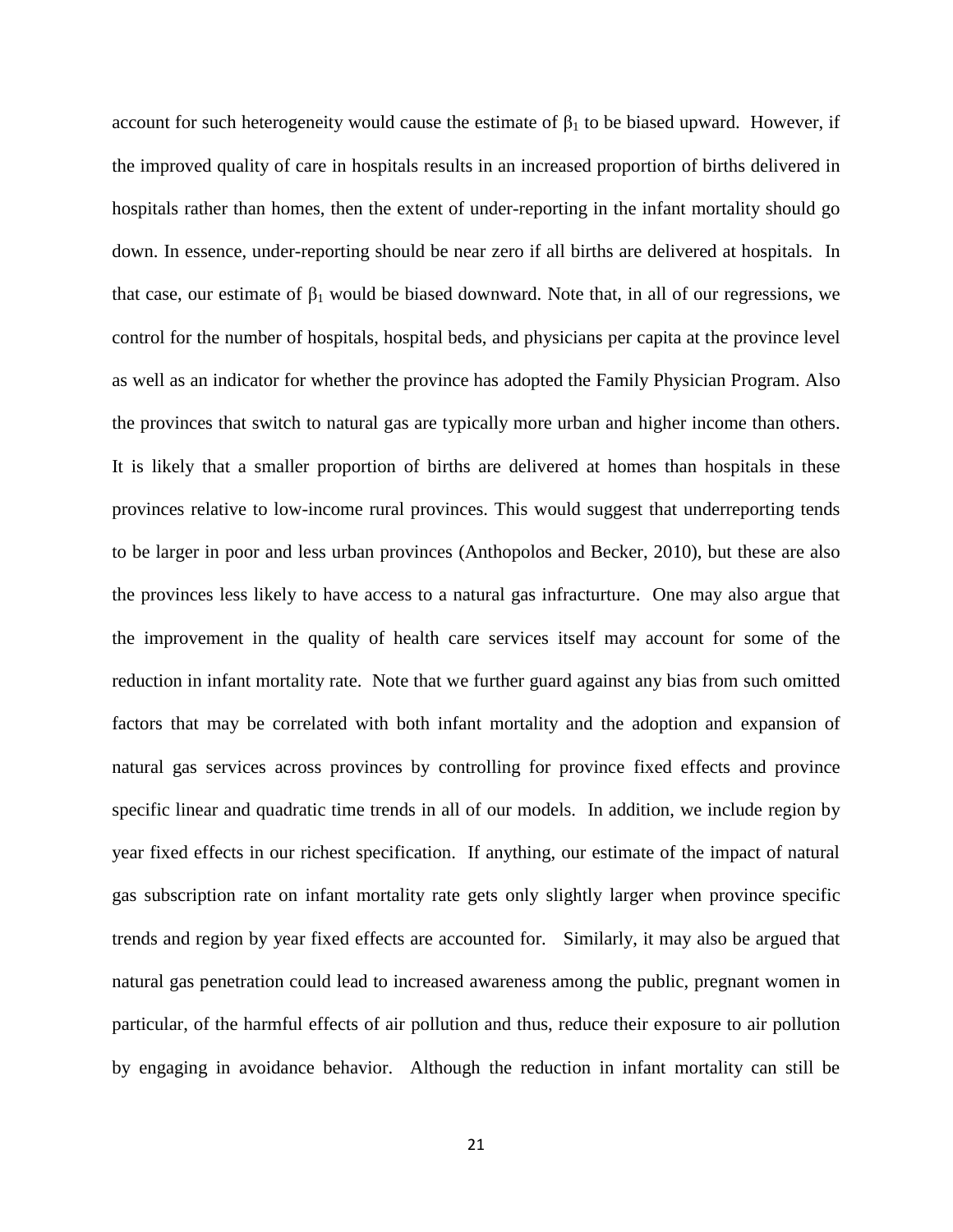attributed to the treatment, the mechanisms would be different. In any case, province specific linear and quadratic trends along with region by year fixed effects would also control for these unobservables.

#### *Instrumental Variables*

 $\overline{\phantom{a}}$ 

The estimates from equation (2) would yield the reduced form impact of natural gas adoption on infant mortality rate. These estimates are novel and interesting in their own right. Next, we supplement our empirical framework with structural equations using data on the measures of two types of air pollutants, including particulate matter  $(PM_{10})$  and sulfur dioxide  $(SO_2)$ . We obtained these measures from the Turkish Ministry of Health.<sup>24</sup> Note that we have these measures only for the sub-period of 2002-2010 for an unbalanced panel. In particular, we have 490 and 485 year and province observations on particulate matter and sulfur dioxide, respectively.<sup>25</sup> The descriptive statistics in Table 1 indicate that the average levels of particulate matter and sulfur dioxide are lower in provinces that have accessed to a natural gas infrastructure at some point during our analysis period, although the difference is statistically significant only for the particulate matter. However, the average particulate matter is higher in province-year observations with a natural gas infrastructure than those without a natural gas infrastructure, while the opposite is the case for sulfur dioxide.

Note that an appropriate causal model for the impact of air pollution on infant mortality rate can be expressed as follows:

$$
IMR_{pt} = X_{pt} \mu_0 + \mu_1 P_{pt} + \omega_p + \lambda_p + \zeta_{pt},
$$
\n(3)

 $24$  Air pollution measures are the averages computed at the province centers. In calculating annual averages, measurements are taken for a minimum of 21 days for each month for at least nine months.

<sup>&</sup>lt;sup>25</sup> Most of the missing observations on pollution variables come from the period prior to 2007.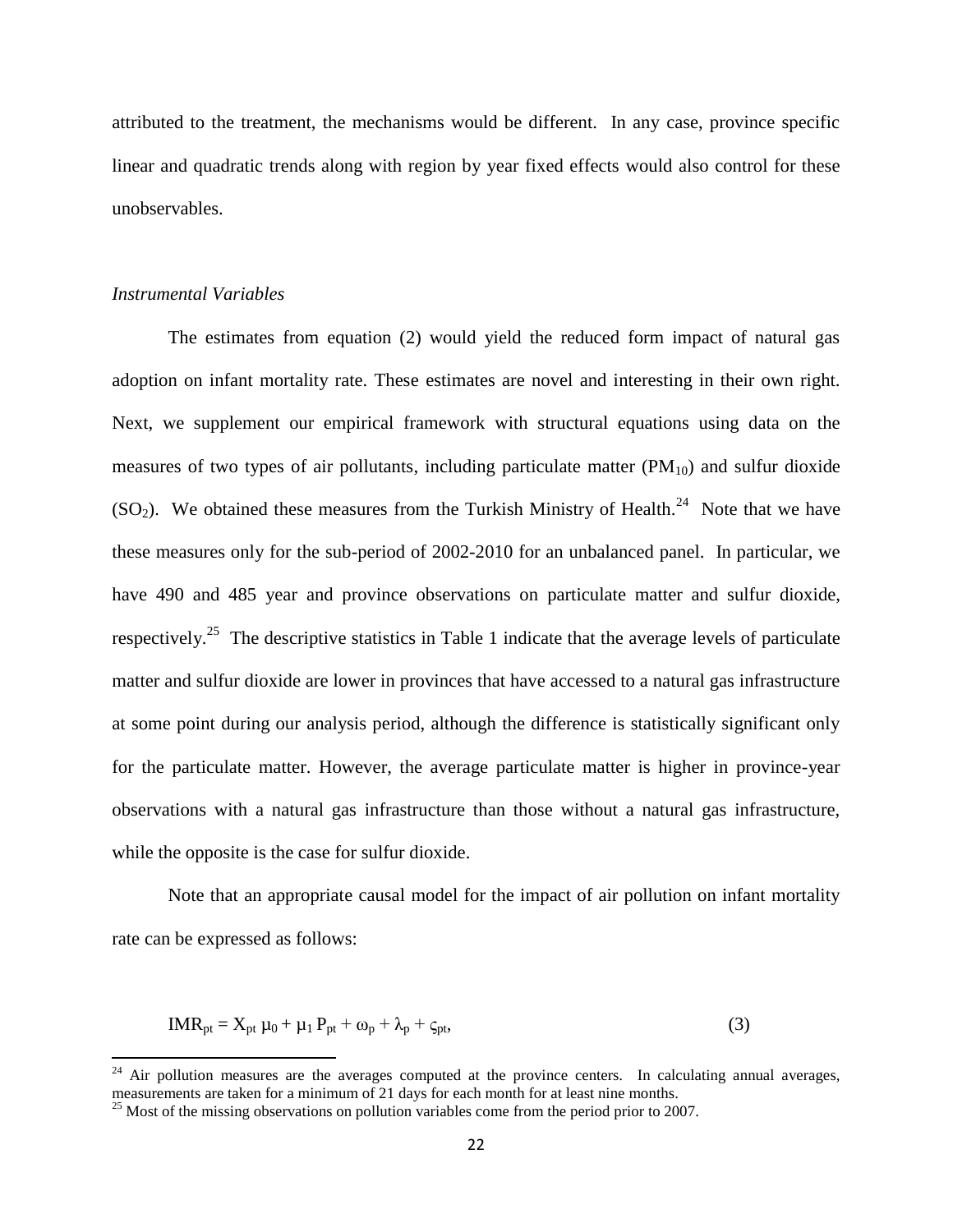where  $P_{pt}$  is natural logarithm of one of the two air pollutant measures. In this model, the  $\mu_1$  is interpreted as the impact of air pollution on infant mortality rate. Note that equation (3) accounts for permanent differences across provinces and nationwide trends through province-fixed effects and year fixed effects, respectively.

 Next, suppose the relationship between air pollution and natural gas penetration rate is determined by the following first-stage equation:

$$
P_{pt} = X_{pt} \pi_0 + \pi_1 NG_{pt} + \omega_p + \lambda_p + \upsilon_{pt}. \tag{4}
$$

Equations (3) and (4) imply the reduced form relationship between the natural gas penetration and infant mortality rate expressed in equation (2). Then the reduced form effect of natural gas penetration on infant mortality rate is  $\beta_1 = \mu_1^* \pi_1$ . The causal effect of air pollution on infant mortality rate is then estimated using an instrumental variables method. The idea underlying this approach is that the variation in  $NG_{pt}$  is exogenous once we account for fixed effects. Note that another advantage of the instrumental variables strategy in this context is that it would likely minimize bias from classical measurement error in air pollution.

#### **V. Results**

Table 2 presents results from the estimation of equation (2). Each cell in the table represents the estimate on the number of subscribers to natural gas services per 100 persons and its standard error. Standard errors are robust to any form of heteroscedasticity and clustered at the province level to allow for correlation at a given time and across time within provinces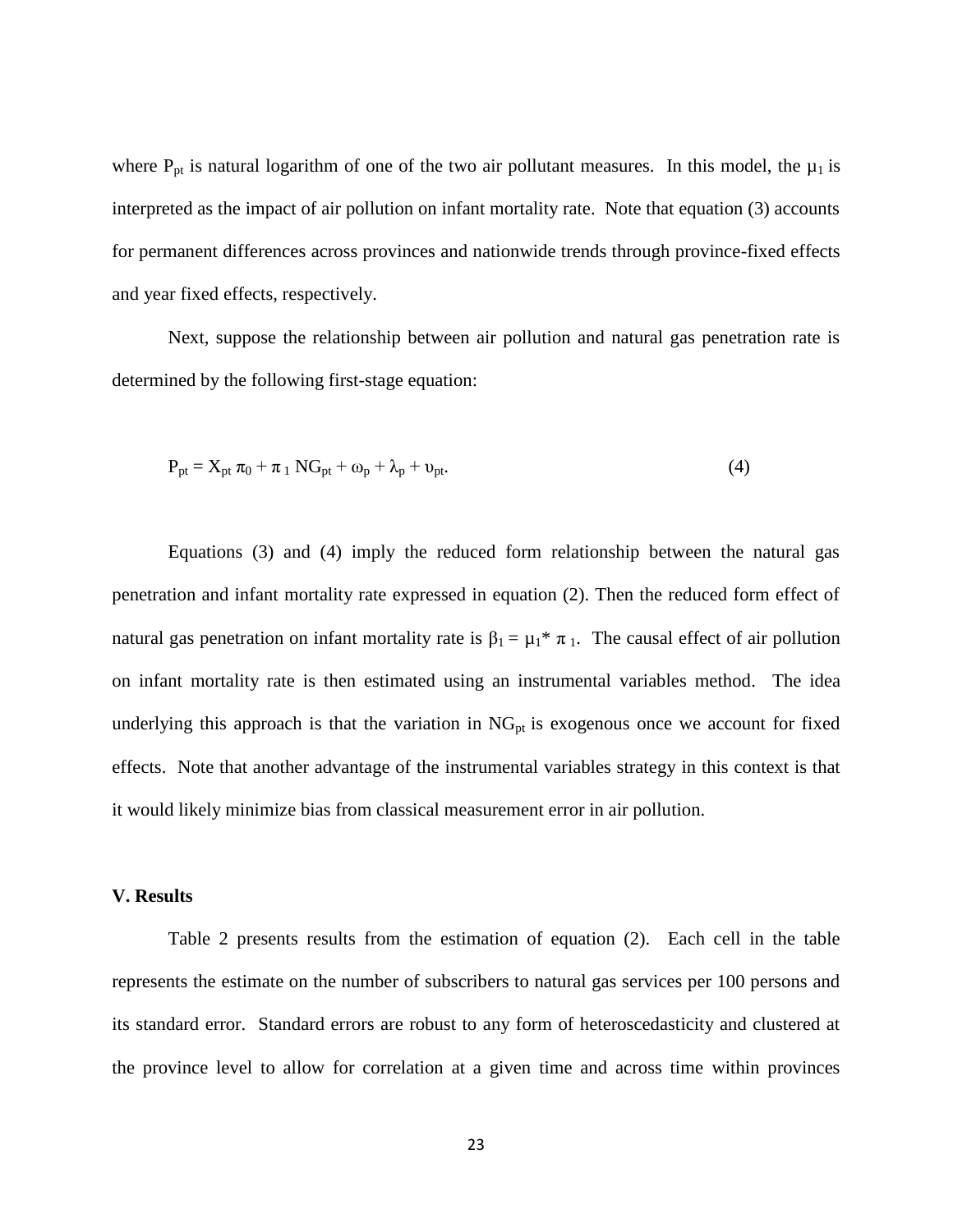(Bertrand et al., 2004).<sup>26</sup> Column (1) shows the estimates for natural gas services subscription rate without any control variables. Columns (2) and (3) add year fixed effects and a full set of time-variant province characteristics, respectively, and column (4) controls for permanent differences across provinces through province fixed effects. In columns (5) and (6), we present versions of equation (2) with province-specific linear and quadratic time trends, respectively. Finally, in column (7), we show results from a fully saturated model, which also incorporates region by year fixed effects in an attempt to control for any region specific time varying factors associated with natural gas expansion and infant mortality. This specification could also account for any spillovers to the surrounding provinces that are associated with natural gas adoption as well as any differences in region level government policies, such as healthcare interventions.<sup>27</sup>

As shown in Table 2, the estimates for the natural gas subscription rate exhibit substantial variation across various specifications. The estimate on the  $NG_{pt}$  in the most basic model presented in column (1) is 0.033, suggesting that a one-percentage point increase in the natural gas subscription rate per 100 persons is associated with a 3.3 percent increase in infant mortality rate. The positive sign on the estimate confirms our earlier arguments about the endogeneity of natural gas infrastructure, i.e., provinces that gain access to a natural gas infrastructure are different from other provinces in ways that are correlated with infant mortality. As mentioned previously, these provinces are more likely to be urban and industrial than others. Since urbanization and industrialization are likely to be positively correlated with infant mortality,

 $\overline{\phantom{a}}$ 

 $26$  We also estimated weighted regressions using the population density as a weight. These estimations did not cause any appreciable changes to the results presented here. The results from the weighted regressions are available from the authors upon request.

 $27$  There are various levels of regional classifications in Turkey defined by TUIK. These regions are based on clusters of adjacent provinces and are merely for geographic and statistical purposes. Here we use the 12 region classification, which includes the northeast Anatolia, eastern Anatolia, central Anatolia, southeastern Anatolia, Istanbul, western Marmara, Mediterranean, eastern Marmara, western Anatolia, Aegean, western Black Sea, and eastern Black Sea regions. We also estimated this specification using the 26 sub-region classification. Despite the reduction in the number of degrees of freedom, these results are similar to those presented here quantitatively and in terms of statistical significance.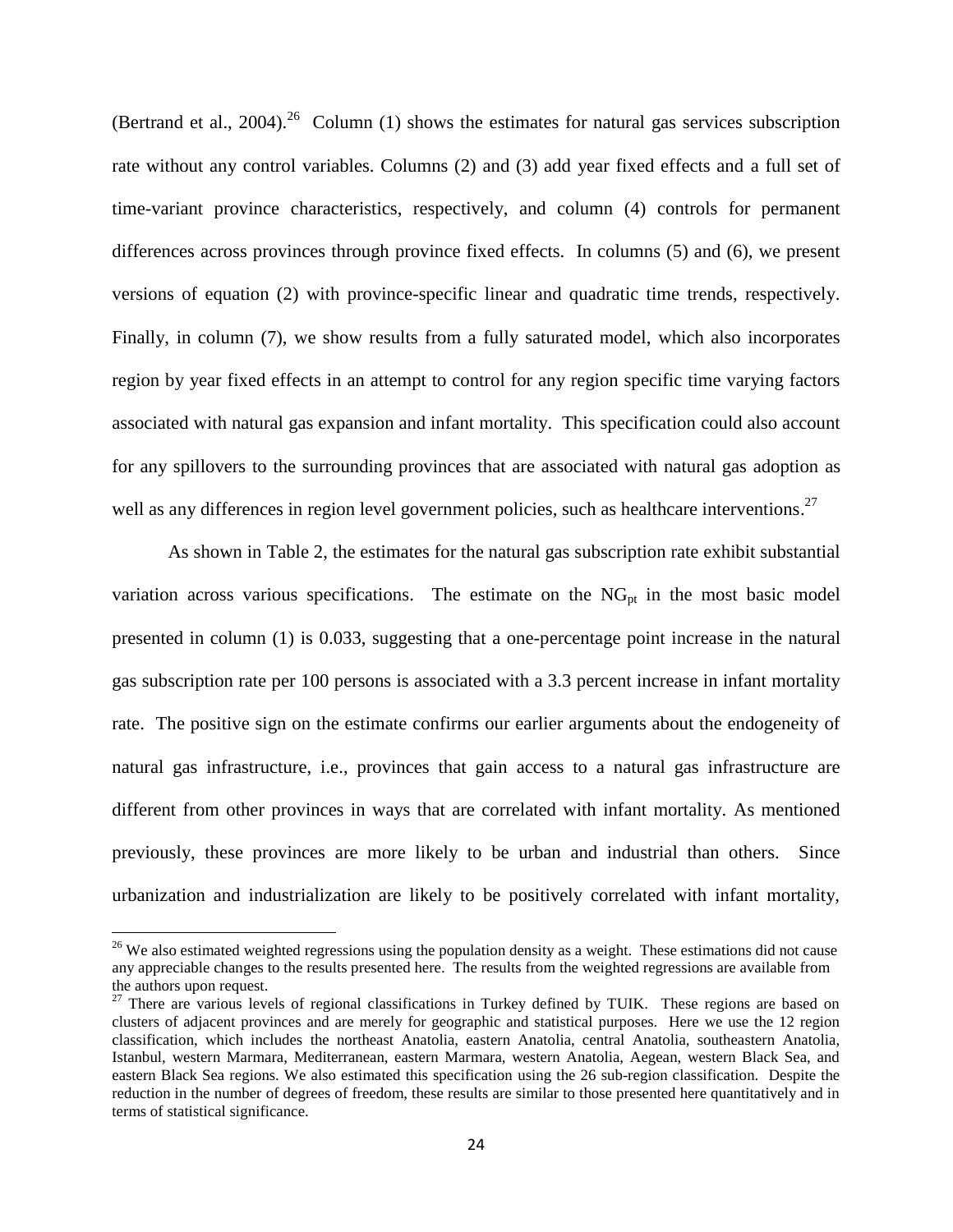failing to control for these differences would cause the estimate on natural gas subscription rate to be biased downward, and like in our case, possibly switch sign. We see that the estimate remains almost identical when we control for year fixed effects in column (2). As shown in column (3), controlling for a set of time-variant differences across provinces causes the estimate to decrease by half. The estimate in column (3) indicates that a percentage-point increase in natural gas subscription rate is associated with a 1.7 percent increase in infant mortality. The large reduction in the size of the estimate is again indicative of the endogeneity of natural gas adoption and points to the importance of fully accounting for the underlying differences across provinces. The results from the first important step toward accounting for this endogeneity are revealed in column (4), where we control for province fixed effects. Consistent with our predictions, doing so not only makes a dramatic difference in the size of the estimate, but also causes its sign to switch to negative. According to the point estimate, a one-percentage point increase in the penetration rate of natural gas lowers the infant mortality rate by 2.5 percent. And the estimate is statistically significant at the one percent level. In the following two columns, we present results from the full specification in equation (2), which controls for province-specific linear and quadratic trends, respectively. Allowing for differential trends in the infant mortality rate across provinces causes the estimate on the impact of natural gas subscription rate to rise, suggesting that some provinces that adopt a natural gas infrastructure might have an increasing (or decreasing at a slower pace) trend in infant mortality rate in comparison to other provinces. According to the point estimate in column (6), a one-percentage point increase in the subscription rate to natural gas services causes the infant mortality rate to decrease by 4.1 percent.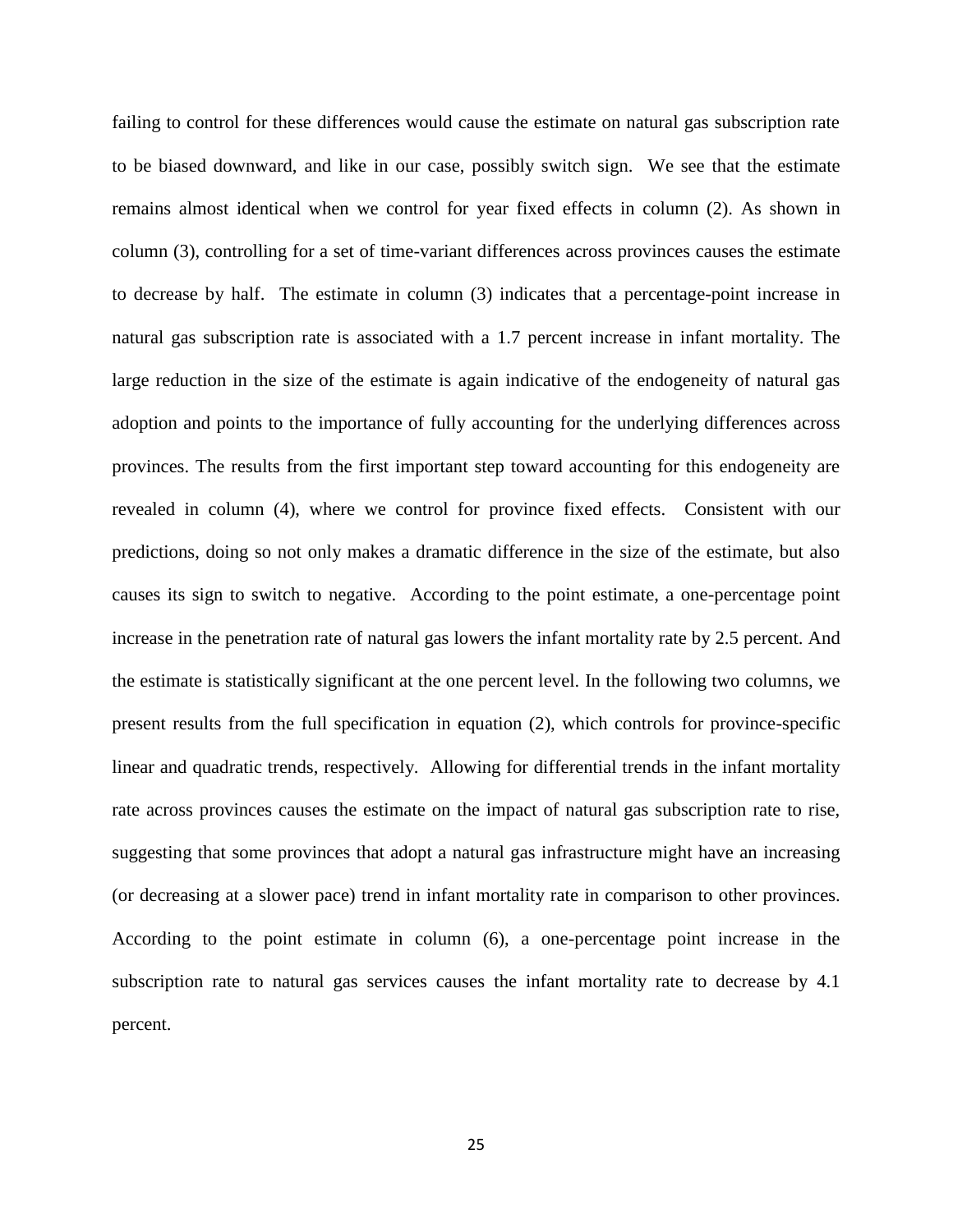Finally, in column (7) we present the estimate from a specification that controls for region by year fixed effects along with all the other variables included in the previous columns. Controlling for region by year fixed effects is likely to help mitigate the impact of positive spillovers on air quality enjoyed by provinces without natural gas that are surrounded by provinces in the treatment group. If the rate of infant mortality is reduced in control provinces because of the cleaner air in adjacent provinces that are in the treatment group, this may cause our estimate to be a lower bound. As it turns out, controlling for region by year fixed effects leaves the estimated coefficient on natural gas subscription rate largely unaltered. In particular, the coefficient estimate presented in column (7) indicates that the effect of natural gas penetration rate on infant mortality rate is 4.0 percent.

To put these estimates into context, we next present some simulation results. For instance, as shown in Table 1, the average natural gas subscription rate is 7.9 per 100 persons in province-year observations with natural gas infrastructure. In 2011, there were 8.714 infant deaths for 1,087,933 births in the provinces with a natural gas infrastructure, yielding an infant mortality rate of about 8 per 1,000 births. Holding the number of births, this would suggest that there could be approximately 348 fewer infant deaths in these provinces in 2011 in response to a one-percentage point increase in the natural gas subscription rate. The subscription rate to natural gas services stands at about 11 units per 100 persons in 2011. Then, doubling the capacity of the natural gas services can save about 3,828 lives in one year.

#### *Robustness and Sensitivity Analyses*

 The results presented above could be driven by either a decrease in the numerator (number of children who die in their first year) or an increase in the denominator (the number of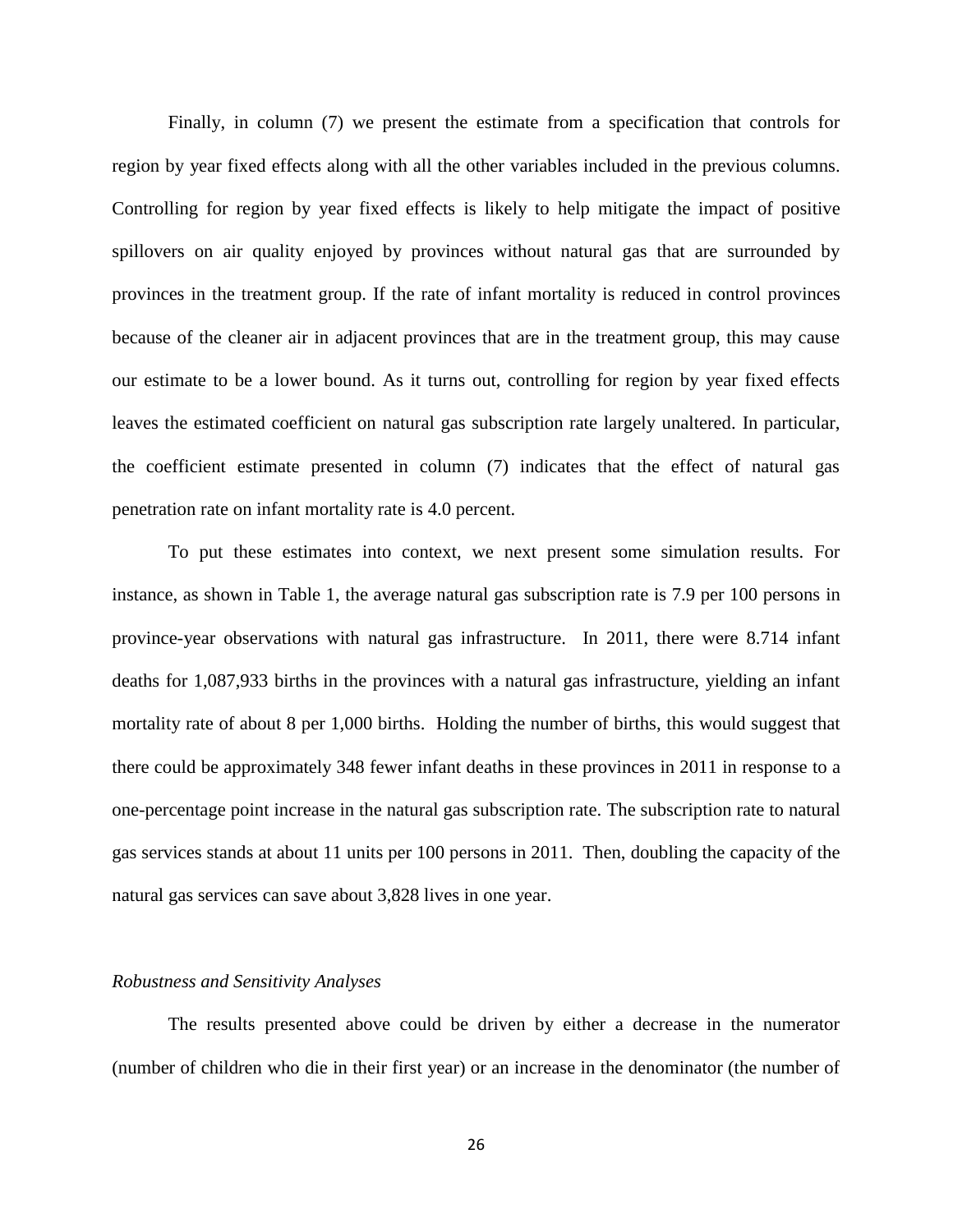live births). For example, the results could be driven by an increase in the denominator if the natural gas adoption is associated with an increase in the overall quality of health care services. As explained previously, this is unlikely since we control for the number of hospitals and hospital beds per capita along with the number of physicians per capita and an indicator for whether the province implements a family physician program. Furthermore, province level linear and quadratic trends should also help gauge these effects. Another possibility is that the improvements in air quality may lead to a reduction in the number of stillbirths and miscarriages, which would result in an increase in the number of live births. We test this by estimating our models with the logarithm of infant deaths as the dependent variable and the logarithm of births as an additional control variable (Arceo-Gomez, Hanna, and Oliva, 2012). As presented in Panel A of Table 3, performing this test yields estimates that are almost identical with those in Table 2 when province fixed effects, province specific linear and quadratic time trends and region-byyear fixed-effects are specified. For example, the column (7) specification suggests that a onepercentage point increase in the subscription rate to natural gas services causes infant deaths to decrease by 4.0 percent. Therefore, it is unlikely that our results are driven by an increase in births. Next, we estimate models using logarithm of births as an outcome. As shown in Panel B of Table 3, the estimates in specifications from columns (4) to (7) are all very small and statistically insignificant, suggesting that natural gas adoption does not have an effect on the number of babies born.

Note that we use data from all 81 provinces in our analysis. Among these provinces, 20 of them have never accessed to a natural gas infrastructure during our analysis period. To test for the possibility that there is something fundamentally different about these provinces that may be affecting our results, we estimate our models excluding these provinces from the analysis.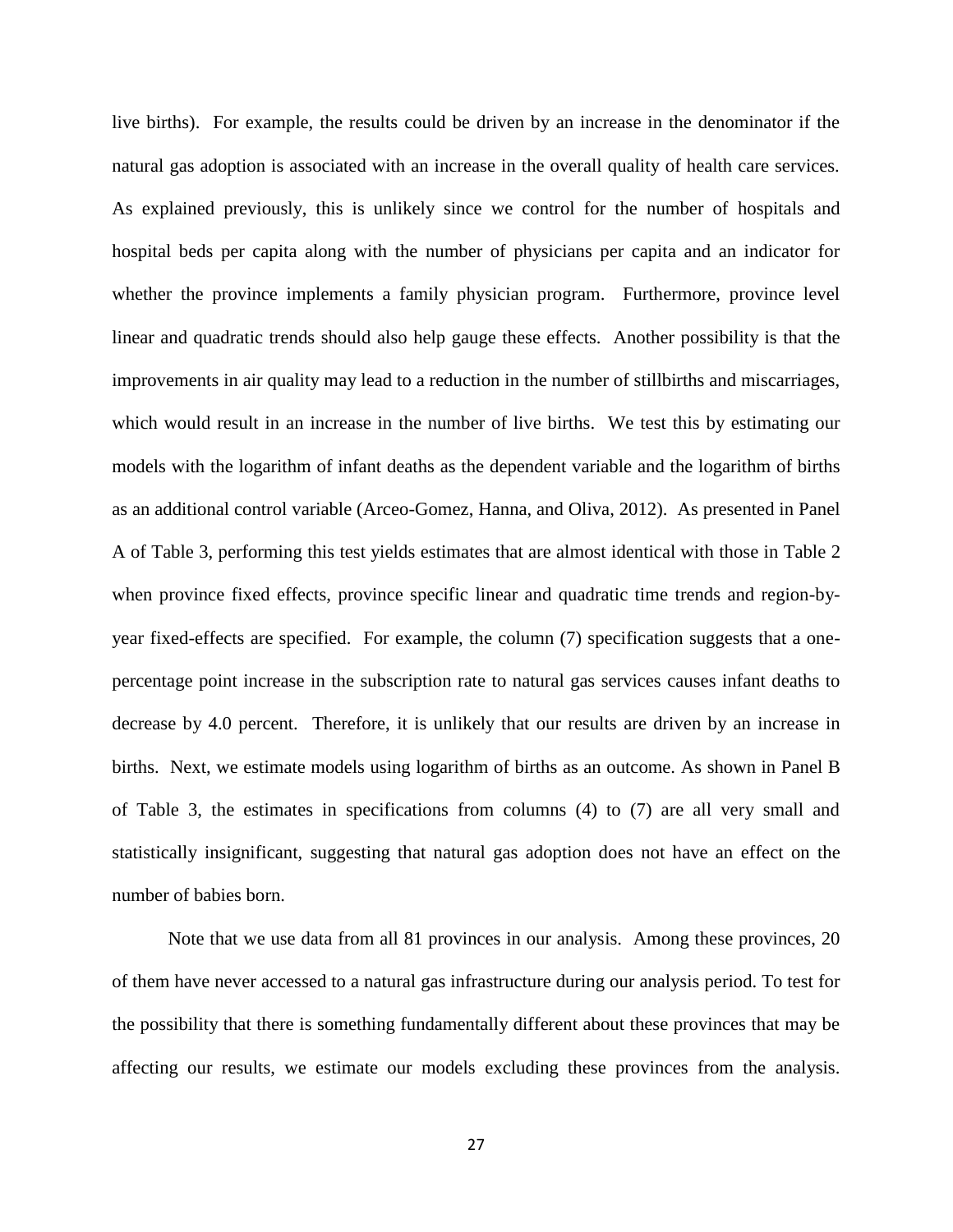Results from the estimation of these models are presented in Table 4. The pattern obtained in Table 4 is very similar to the one in Table 2. Specifically, the estimates in our richest specifications shown in columns (6) and (7) are -0.039 and -0.041, which are almost identical to those presented in Table 2. Therefore, we can rule out the possibility that our results are driven by provinces without a natural gas infrastructure.

Next we explore whether our results are driven by any of the provinces acting as an outlier. One particular candidate is Istanbul which, with its 13.5 million citizens, accounts for over 18 percent of Turkey's total population. It is also one of the largest urban and busiest agglomerations in the world and responsible for over a quarter of Turkey's GDP. Concurrent with the expansion of natural gas infrastructure, Istanbul has experienced a rapid transformation in a multitude of dimensions during the period of our analysis. For example, it saw a surge in the number of private hospitals, which doubled in numbers between 2000 and 2005. Although we control for a number of variables related to the capacity and quality of health delivery services in our models, it may be argued that there remain other related factors that might have coincided with the expansion of natural gas services. One particular candidate is the mass-transit underground railway network, which entered service in 2000 and has caused a major relief in traffic congestion. Then the question is whether and to what extent the control variables and various fixed effects in our models account for these developments in a potential outlier like Istanbul. We test this by estimating the models in Table 2 with Istanbul excluded from the analysis. As shown in Table 5, the results remain almost identical to those in Table 2 when we perform this exercise.<sup>28</sup>

 $\overline{\phantom{a}}$ 

 $28$  We also estimated our models excluding each of the three other large provinces, Ankara, Izmir, Bursa as well as early adopters like Kocaeli and Eskisehir. Although they are smaller in population and economic activity, some of these provinces have elements that resemble Istanbul in certain respects. Again, our results are extremely robust to the exclusion of these provinces from the analysis. These results are available from the authors upon request.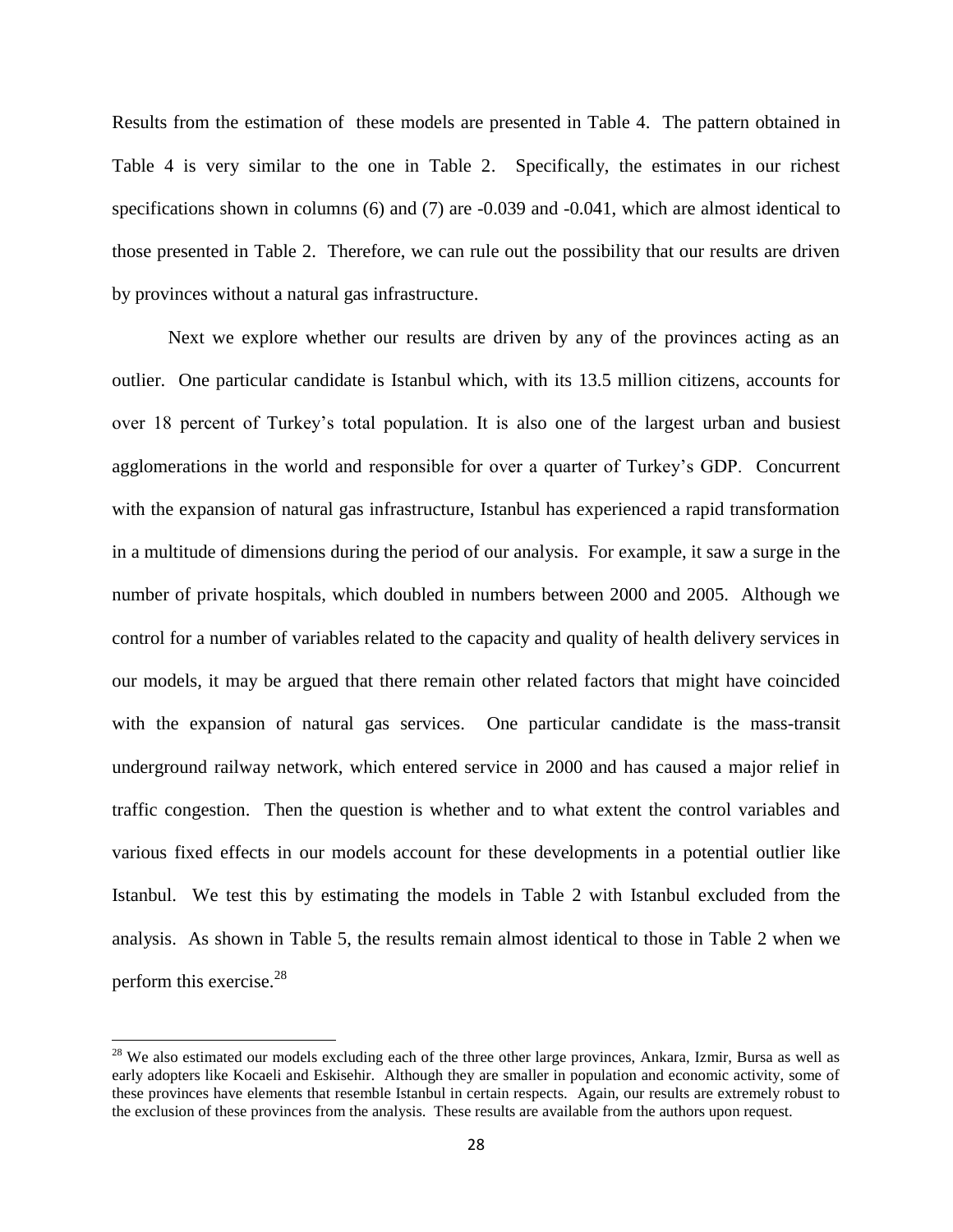Our analysis investigates whether an increase in the intensity of treatment, i.e., number of subscriptions to natural gas services per capita, is associated with a lower infant mortality rate. This allows us to examine the effect of the entire function of average treatment effects over all possible values of the treatment intensities. In contrast, most of the relevant literature on the program evaluation deals with the estimation of causal effects of a binary treatment. Since a binary treatment approach pools all treatment provinces together in one treatment group, the results cannot rule out the possibility that the effects are driven not by provinces that were most treated by natural gas adoption, but by ones that were less treated (Adorno et al., 2007; Chakrabarti, 2008). This issue may be particularly important in our case where the intensity of treatment exposure changes considerably across provinces. In an attempt to assess the sensitivity of our results to imposing the treatment intensity to be identical across provinces, we estimate conventional difference-in-difference models using a binary treatment variable defined by the timing of adoption of a natural gas infrastructure. Results from these models, as shown in Table 6, follow a pattern similar to those in Table 2. In particular, the specifications in the first three columns produce estimates with a positive sign, clearly pointing to the endogeneity of the adoption of natural gas. But, the specification in column (4), which controls for time and province fixed effects along with a full set of control variables, indicates that adoption of natural gas is associated with a 18.9 percent decrease in infant mortality rate. However, incorporating province-specific linear and quadratic trends in columns (5) and (6) as well as region by year fixed effects in column (7) makes the estimate no longer statistically significant at conventional levels. As indicated by this exercise, failing to recognize the continuous nature of the treatment in this case may lead to a misleading conclusion about the impact of natural gas on infant mortality.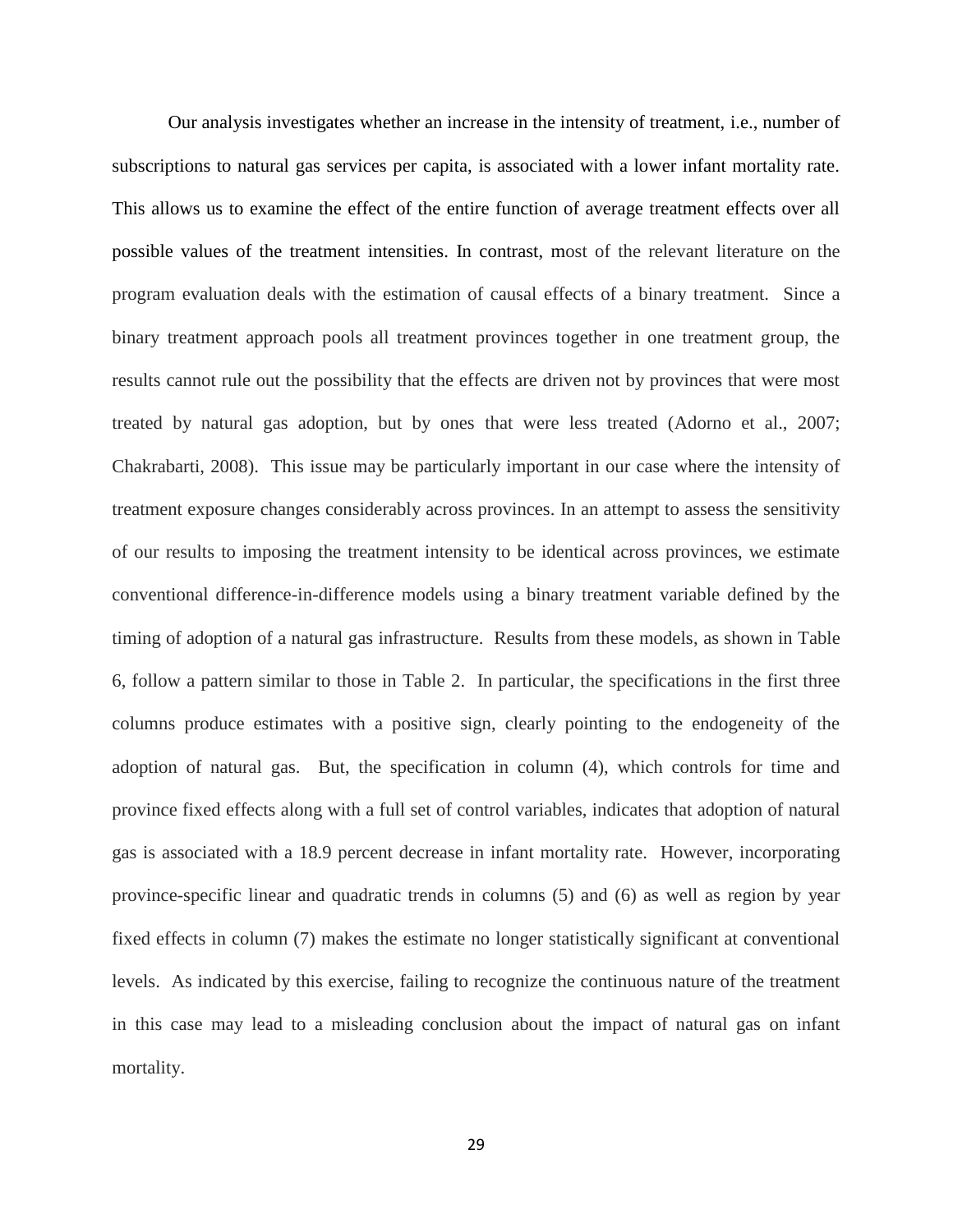#### *Instrumental Variables*

To explore the potential channel between IMR and natural gas rate, we next employ models using two-stage least squares (2SLS) in which province level air pollution measures are instrumented on natural gas subscription rate. Panel A of Table 7 presents evidence on the first stage relationship between pollution measures - particular matter and sulfur dioxide - and natural gas subscription rate. The results from the first stage lend strong support to the hypothesis that the effects presented above are driven by the improvements in air quality caused by the deployment of natural gas networks. In particular, the point estimates suggest that a onepercentage point increase in the natural gas services subscription rate is associated with a 2.1 percent decrease in level of particulate matter and a 4.3 percent decrease in the level of sulfur dioxide. Note that the sample size in these models is smaller due to lack of complete data on air pollution. Despite the smaller sample size, both estimates are statistically significant at conventional levels.

The instrumental variables estimates of the causal impact of air pollution on infant mortality rate are presented in Panel B of Table 7. As shown in the table, air pollution has a positive and statistically significant impact on infant mortality. The elasticity estimates are 1.25 and 0.63 for particulate matter and sulfur dioxide. We are also able to compare our elasticity estimates to those obtained in several previous studies. For example, our estimates are particularly consistent with those of Tanaka (2012) who report elasticities of 0.95 for particulate matter and 0.82 for sulfur dioxide in a study of the impact of air pollution on infant mortality in China. Focusing on the estimates derived from the United State context, the elasticity estimates for particulate matter documented by Chay and Greenstone (2003a), Currie, Neidell, and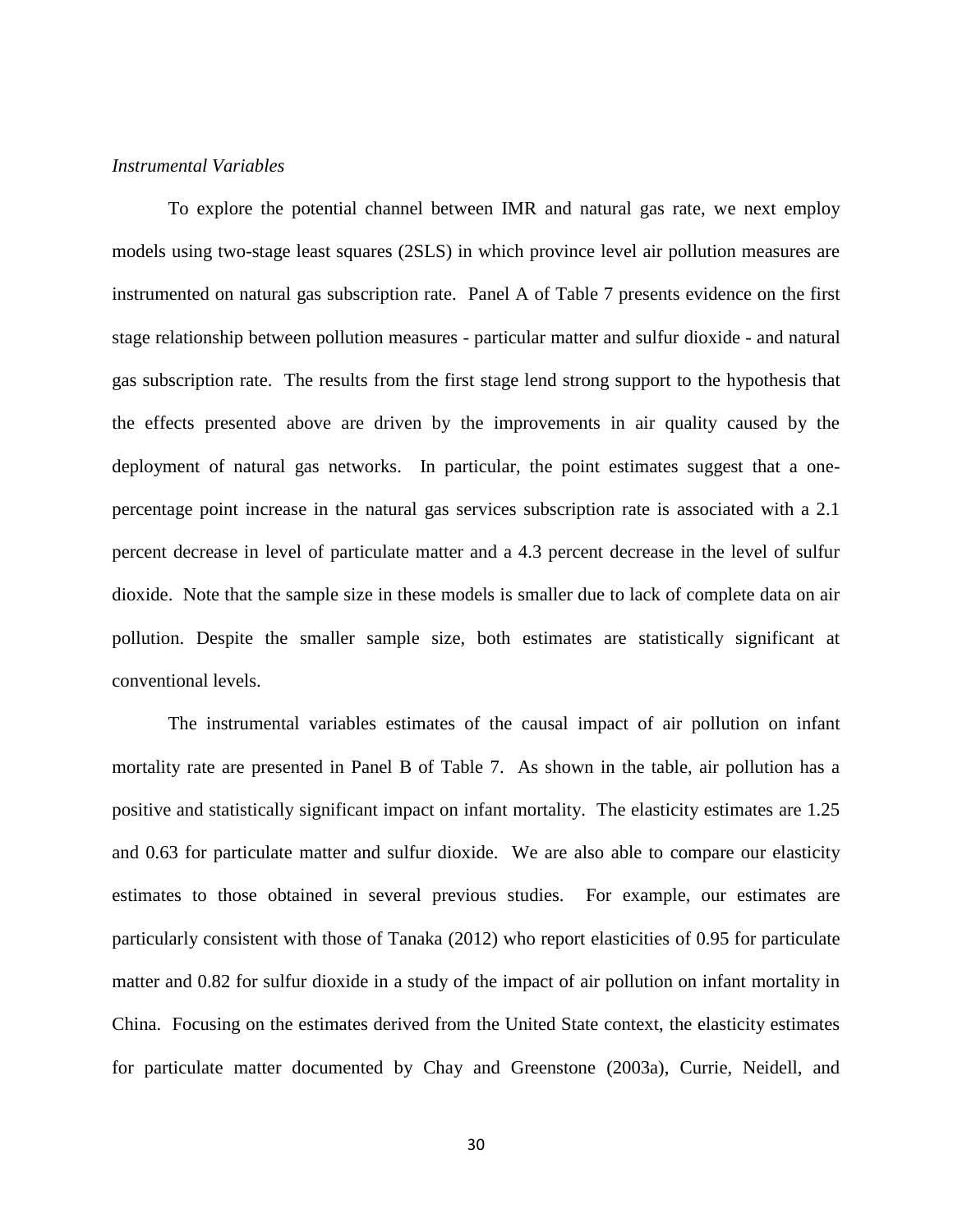Schmieder (2009), and Currie and Neidell (2005) are 0.285,  $-0.008$ , and 0.001, respectively.<sup>29</sup> In a recent study focusing on Mexico, Arceo-Gomez, Hanna, and Oliva (2012) find an elasticity of 0.42 for particulate matter, which is smaller than our estimate, but larger than those reported for the United States. To the extent that our estimates are larger than those reported by studies using data from the United States and consistent with those obtained for China, and to some extent, Mexico, the number of lives of infants saved due to improved air quality is likely to be higher in the developing countries than it is for the developed countries.<sup>30</sup>

#### **VI. Conclusions**

 $\overline{\phantom{a}}$ 

Industrialization and economic development have brought with it dramatic improvements in living conditions of vast populations in developing countries through higher incomes and better health care. However, these benefits have come at the substantial cost of deterioration in environmental conditions and air quality, which threatens some of these gains achieved by these countries. Furthermore, there are very few viable policy options or enforcement mechanisms available to rich countries that could induce developing countries to take meaningful steps toward addressing environmental problems. One policy instrument commonly used to control air pollution is regulations. However, there are serious challenges to implementing regulations successfully, especially in developing countries, due to weak governance and corruption problems. Furthermore, concerns over global climate change are often sidelined in these countries due to a strong desire to maintain robust economic growth. Therefore, international efforts to reduce carbon emissions face major challenges as many in the developing world object to significant cuts voluntarily. Under these circumstances, natural gas has become a popular

 $^{29}$  These figures are obtained from Table 8 in Arceo-Gomes, Hanna, and Oliva (2012).

 $30$  One exception is Knittel, Miller, and Sanders (2011) who find an effect corresponding to an elasticity of 1.88 studying the impact of air pollution on infant mortality in California.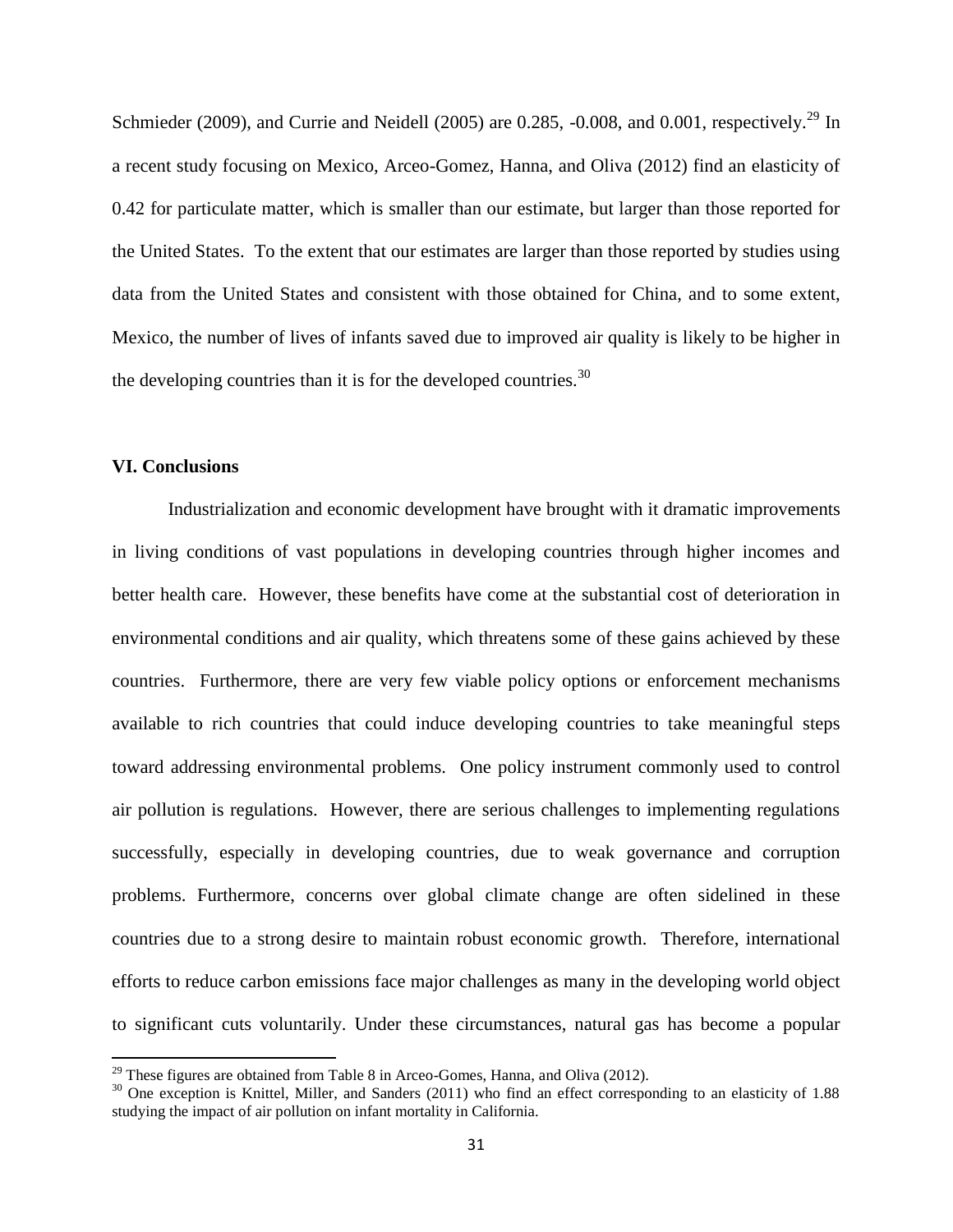source of fuel and one that could help efforts to limit carbon emissions globally without causing interruptions in the mounting energy needs of these countries in the short run.

In this paper, we consider the impact of the expansion of natural gas services for residential and commercial use on the rate of infant mortality in Turkey. In identifying this impact, we use the variation in the timing and intensity in the deployment of natural gas infrastructures across Turkish provinces between 2001 and 2011. Our results indicate that the expansion of natural gas services leads to a significant reduction in the rate of infant mortality. The estimate from our most comprehensive model suggests that a one-percentage point increase in the rate of subscriptions to gas services would cause the infant mortality rate to decrease by 4 percent.

Using supplemental data on total particulate matter and sulfur dioxide available for a subperiod of our analysis sample, we also produce direct estimates of the impact of improved air quality associated with the adoption of natural gas on infant mortality. Our elasticity estimates from this instrumental variables analysis are 1.25 and 0.63 for particulate matter and sulfur dioxide, respectively. A comparison of these estimates with those reported from other developing countries and the United States indicates that potential benefits associated with reducing air pollution may be greater in the developing countries than the developed countries. This finding is consistent with the explanations that improvements in air quality are more beneficial at higher baseline levels of air pollution or these benefits are greater in environments where infants are already weakened by other factors, such as poor access to health care, weak sanitary conditions, or more widespread diseases (Arceo-Gomez, Hanna, and Oliva, 2012; Tanaka, 2012).

32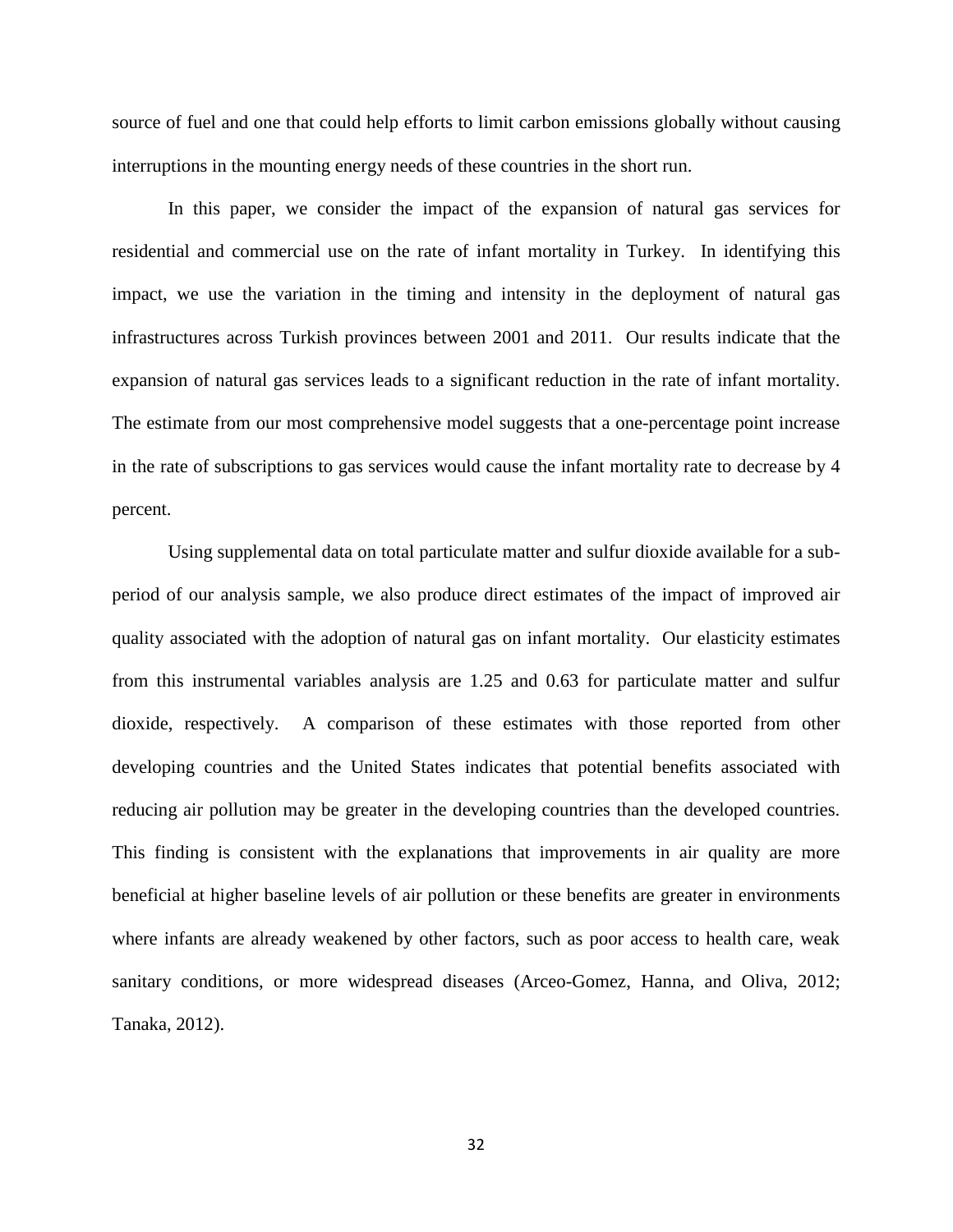Note that replacement of coal by natural gas can result in lower infant mortality through two channels. As demonstrated by our instrumental variables analysis, there are significant external benefits of improved air quality associated with the use of natural gas, as opposed to other fossil fuels such as coal. But it is also likely that there are significant private benefits enjoyed by the subscribers of natural gas services since they would be exposed to lower levels of indoor air pollution. Understanding the extent to which these benefits are split between the two channels is beyond the purpose of this paper, but is important in order to design socially optimal policies to tax and regulate natural gas.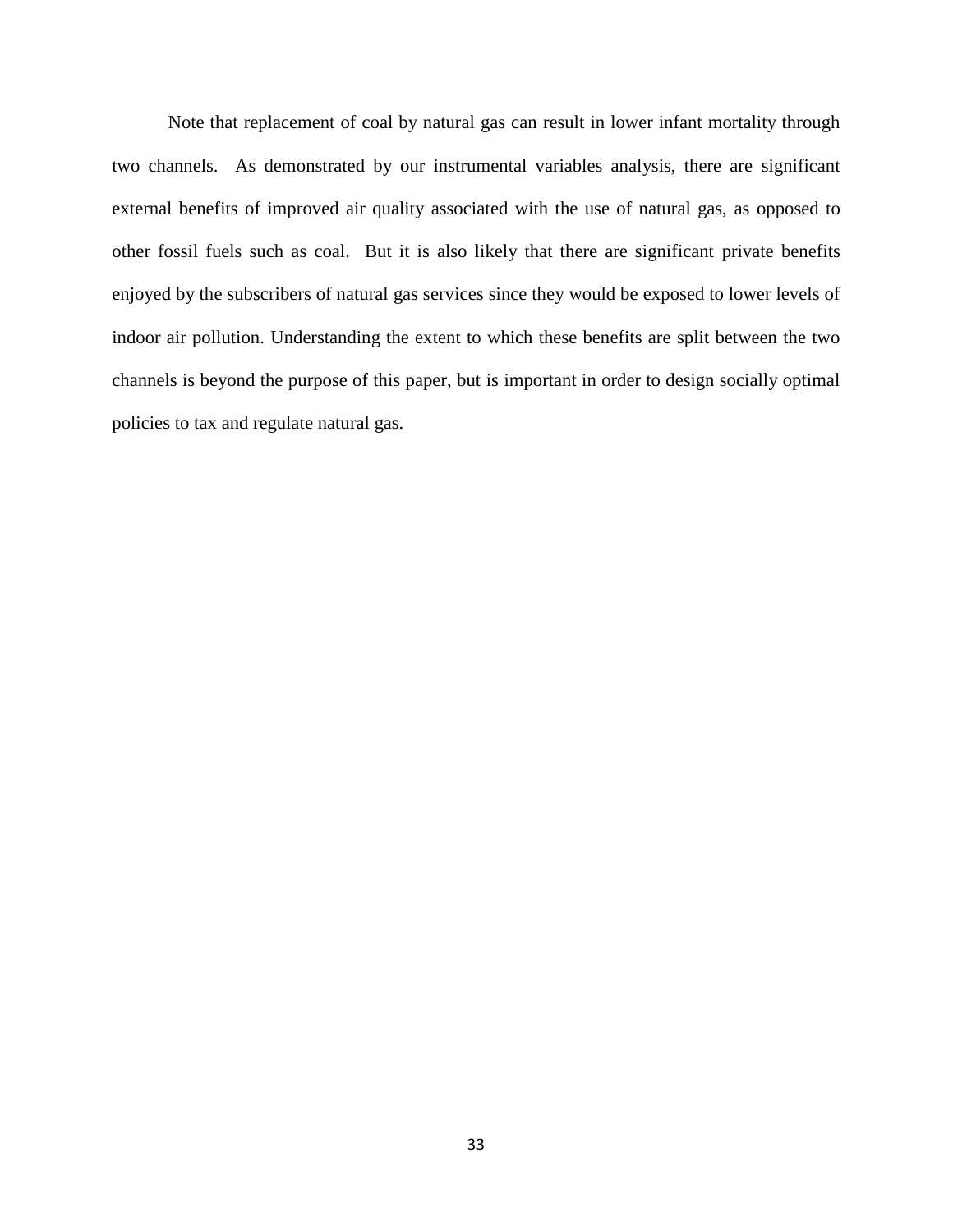#### **References**

350 Ankara. (2010). Kuresel Isinma, Iklim Degisikligi Meselesi, Hepimizin Meselesi. Press Release. [http://350ankara.blogspot.com/2012/11/350-ankara-basn-acklamas.html#!/2012/11/350](http://350ankara.blogspot.com/2012/11/350-ankara-basn-acklamas.html#!/2012/11/350-ankara-basn-acklamas.html) [ankara-basn-acklamas.html.](http://350ankara.blogspot.com/2012/11/350-ankara-basn-acklamas.html#!/2012/11/350-ankara-basn-acklamas.html)

Adorno, V., Bernini, C., & Pellegrini, G. (2007). The impact of capital subsidies: new estimations under continuous treatment. *Giornale degli economisti e annali di economia, 66*(1), 67.

Anand, S., & Baernighausen, T. (2004). Human resources and health outcomes: cross-country econometric study. *Lancet, 364*, 1603-1609.

Anderson, B. A., & Silver, B. D. (1986). Infant mortality in the Soviet Union: Regional differences and measurement issues. *Population and Development Review, 12*(4), 705-738.

Anthopolos, R., & Becker, C. M. (2010). Global Infant Mortality: Correcting for Undercounting. *World Development, 38*(4), 467-481.

Aras, H. & Aras, N. (2005). Eskişehir'de konutsal doğal gaz talebine ekonomik göstergelerin ve dış ortam sıcaklığının etkileri. *Mühendis ve Makine Dergisi*, 46(540), 20-27.

Arceo-Gomez, E. O., Hanna, R., & Oliva, P. (2012). Does the Effect of Pollution on Infant Mortality Differ Between Developing and Developed Countries? Evidence from Mexico City. NBER Working Paper No.18349.

Becker, C. M., Bibosunova, D., Holmes, G., & Ibragimova, M. (1998). Maternal care vs. economic wealth and the health of newborns: Bishkek, Kyrgyz Republic and Kansas City, USA. *World Development, 26*(11), 2057-2072.

Bertrand, M., Duflo, E., & Mullainathan, S. (2004). How Much Should We Trust Differences-In-Differences Estimates? *The Quarterly Journal of Economics, 119*(1), 249-275.

BOTAS. (2010). *2010 Faaliyet Raporu*. Retrieved from [http://www.botas.gov.tr/icerik/docs/faalrapor/2010/tur/fr2010\\_full.pdf.](http://www.botas.gov.tr/icerik/docs/faalrapor/2010/tur/fr2010_full.pdf)

Boxall, P. C., Chan, W. H., & McMillan, M. L. (2005). The impact of oil and natural gas facilities on rural residential property values: a spatial hedonic analysis. *Resource and Energy Economics, 27*(3), 248-269.

Chakrabarti, R. (2008). Can increasing private school participation and monetary loss in a voucher program affect public school performance? Evidence from Milwaukee. *Journal of Public Economics* vol. 92, issues5-6, pp. 1371-1393.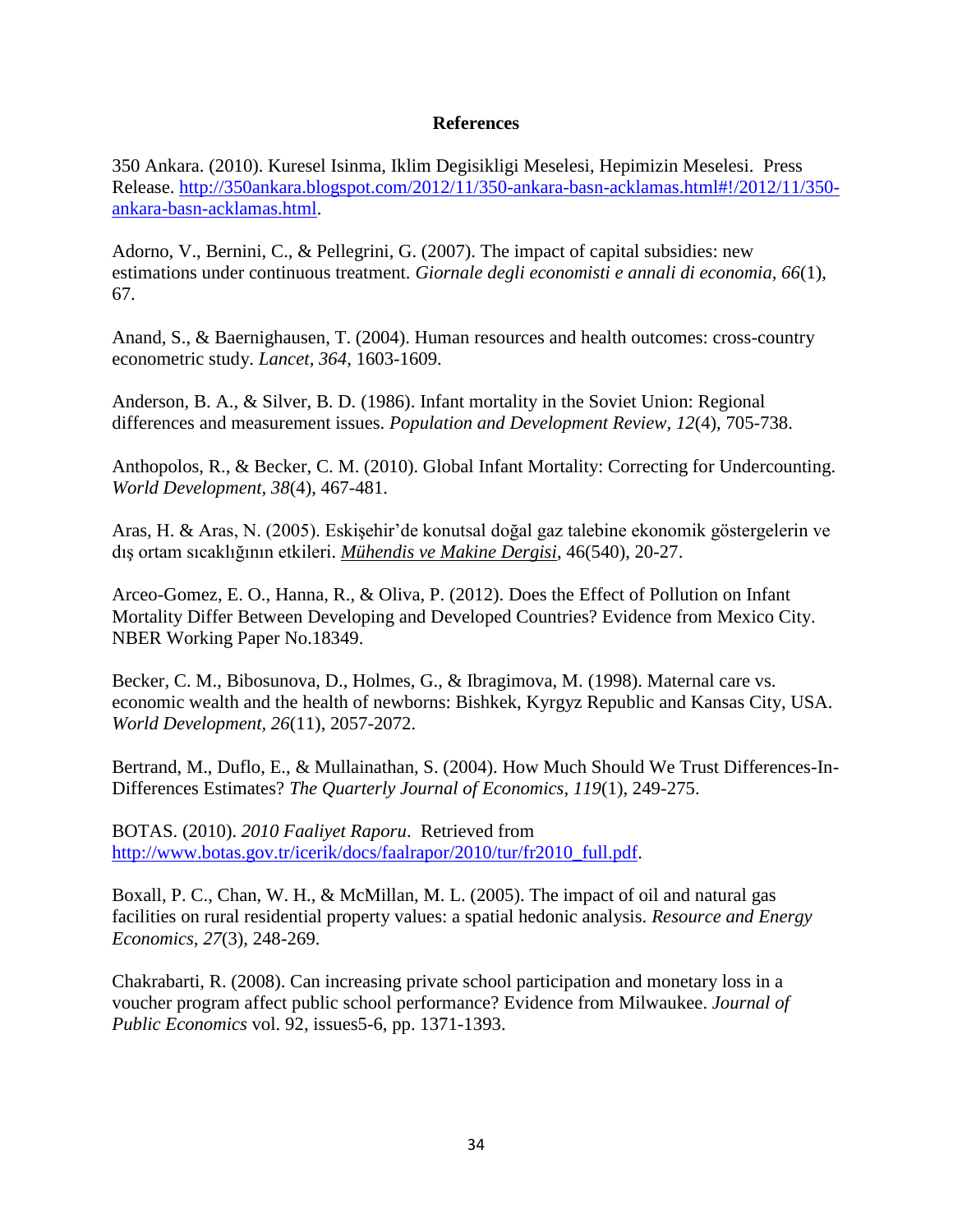Chay, K., and Greenstone, M. (2003a). The Impact of Air Pollution on Infant Mortality: Evidence from Geographic Variation in Pollution Shocks Induced by a Recession. *Quarterly Journal of Economics*, 118(2003), 1121-1167.

Chay, K., and Greenstone, M. (2003b). Air quality, infant mortality, and the Clean Air Act of 1970. NBER Working Paper No. 10053.

Choi, H., Jedrychowski, W., Spengler, J., Camann, D. E., Whyatt, R. M., Rauh, V., Perera, F. P. (2006). International studies of prenatal exposure to polycyclic aromatic hydrocarbons and fetal growth. *Environmental health perspectives, 114*(11), 1744.

Currie, J., Greenstone, M., & Moretti, E. (2011). Superfund Cleanups and Infant Health. *American Economic Review, 101*(3), 435-441.

Currie, J., & Neidell, M. (2005). Air Pollution and Infant Health: What Can We Learn from California's Recent Experience? *The Quarterly Journal of Economics, 120*(3), 1003-1030.

Currie, J., Neidell, M., & Schmieder, J. F. (2009). Air pollution and infant health: Lessons from New Jersey. *Journal of Health Economics, 28*(3), 688-703.

Currie, J., & Vogl, T. (2012). Early-Life Health and Adult Circumstance in Developing Countries. NBER Working Paper No. 18371.

Currie, J., & Walker, R. (2011). Traffic Congestion and Infant Health: Evidence from EZPass. *American Economic Journals-Applied Economics, 3*(1).

Dejmek, J., Solanský, I., Benes, I., Lenícek, J., & Srám, R. J. (2000). The impact of polycyclic aromatic hydrocarbons and fine particles on pregnancy outcome. *Environmental health perspectives, 108*(12), 1159.

DeShazo, P., Ladislaw, S., & Primiani, T. (2007). Natural Gas, Energy Policy, and Regional Development Brazil and the Southern Cone *Policy Papers on the Americas* (Vol. 18): The Center for Strategic and International Studies.

 Energy Information Administration. (2011). *Turkey Energy Data, Statistics and Analysis - Oil, Gas, Electricity, Coal.*: Retrieved from [http://www.eia.gov/cabs/Turkey/pdf.pdf.](http://www.eia.gov/cabs/Turkey/pdf.pdf)

 Farahani, M., Subramanian, S., & Canning, D. (2009). The effect of changes in health sector resources on infant mortality in the short-run and the long-run: A longitudinal econometric analysis. *Social Science & Medicine, 68*(11), 1918-1925.

Flegg, A. T. (1982). Inequality of Income, Illiteracy and Medical Care as Determinants of Infant Mortality in Underdeveloped Countries. *Population Studies, 36*, 441-458.

Guide for Understanding Turkey (2010). Turkiye'yi Anlama Kilavuzu. Ipsos KMG. [http://www.turkiyeyianlamakilavuzu.com/#](http://www.turkiyeyianlamakilavuzu.com/)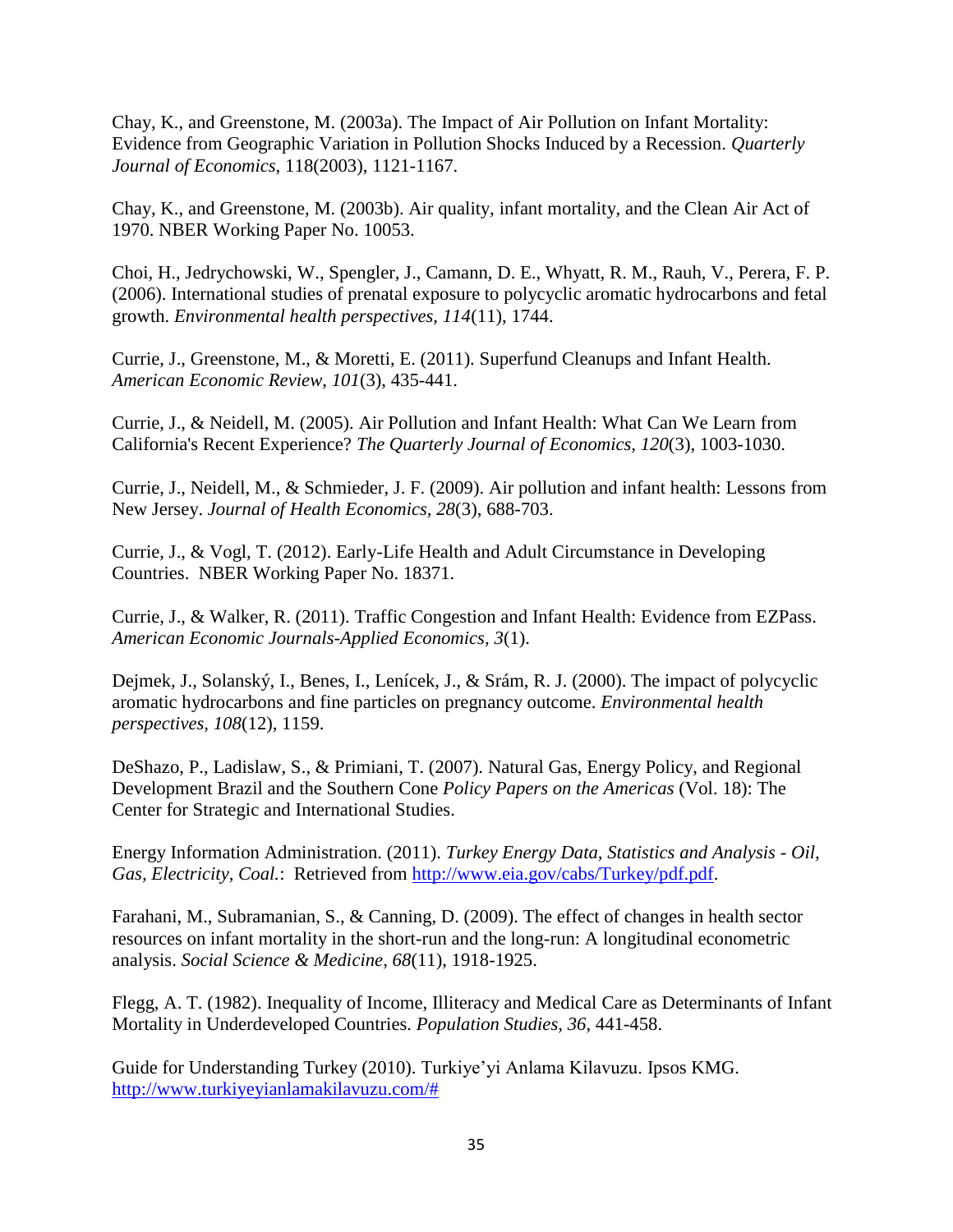Greenstone, M., & Hanna, R. (2011). Environmental regulations, air and water pollution, and infant mortality in India. NBER Working Paper No.17210.

Gruber, J., Hendren, N., & Townsend, R. (2012). Demand and reimbursement effects of healthcare reform: health care utilization and infant mortality in Thailand. NBER Working Paper No.17739.

Ha, E. H., Hong, Y. C., Lee, B. E., Woo, B. H., Schwartz, J., & Christiani, D. C. (2001). Is air pollution a risk factor for low birth weight in Seoul? *Epidemiology, 12*(6), 643.

International Energy Agency. (2005). Energy Policies of IEA Countries: Turkey 2005 Review. Paris: OECD/IEA.

International Energy Agency. (2009). *Natural Gas Information 2009*. Paris: OECD/IEA

International Energy Agency. (2011). *Natural Gas Information 2011*. Paris: OECD/IEA.

International Energy Agency. (2012). *Natural Gas Information 2012*. Paris: OECD/IEA.

International Energy Agency. (2013). Frequently Asked Questions: Coal. <http://www.iea.org/aboutus/faqs/coal/>

Jacquet, J. (2011). Working Paper Series: A Comprehensive Economic Impact Analysis of Natural Gas Extraction in the Marcellus Shale: Ithaca, NY: Cornell University City and Regional Planning.

Jamison, D., Sandbu, M., & Wang, J. (2004). *Why Has Infant Mortality Decreased at Such Different Rates in Different Countries?* Disease Control Priorities Project.

Jayachandran, S. (2009). Air quality and early-life mortality: evidence from Indonesia's wildfires. *Journal of Human Resources* 44(4): 916-954.

Jiping, Z. (2010). *China's Natural Gas Demand and CNPC's Natural Gas Business Strategy*. [http://www.cnpc.com.cn/en/press/speeches/China\\_s\\_Natural\\_Gas\\_Demand\\_and\\_CNPC\\_s\\_Natur](http://www.cnpc.com.cn/en/press/speeches/China_s_Natural_Gas_Demand_and_CNPC_s_Natural_Gas_Business_Strategy_.htm?COLLCC=1351754029&) [al\\_Gas\\_Business\\_Strategy\\_.htm?COLLCC=1351754029&.](http://www.cnpc.com.cn/en/press/speeches/China_s_Natural_Gas_Demand_and_CNPC_s_Natural_Gas_Business_Strategy_.htm?COLLCC=1351754029&)

Kaygusuz, K. (2007). Energy use and air pollution issues in Turkey. *CLEAN–Soil, Air, Water, 35*(6), 539-547.

Knittel, C, Miller, D. L., and Sanders, N.J. (2011). Caution, Drivers! Children Present: Traffic, Pollution, and Infant Health. NBER Working Paper No. 17222.

Li, N., Sioutas, C., Cho, A., Schmitz, D., Misra, C., Sempf, J., and Nel, A. (2003). Ultrafine particulate pollutants induce oxidative stress and mitochondrial damage. *Environmental health perspectives, 111*(4), 455.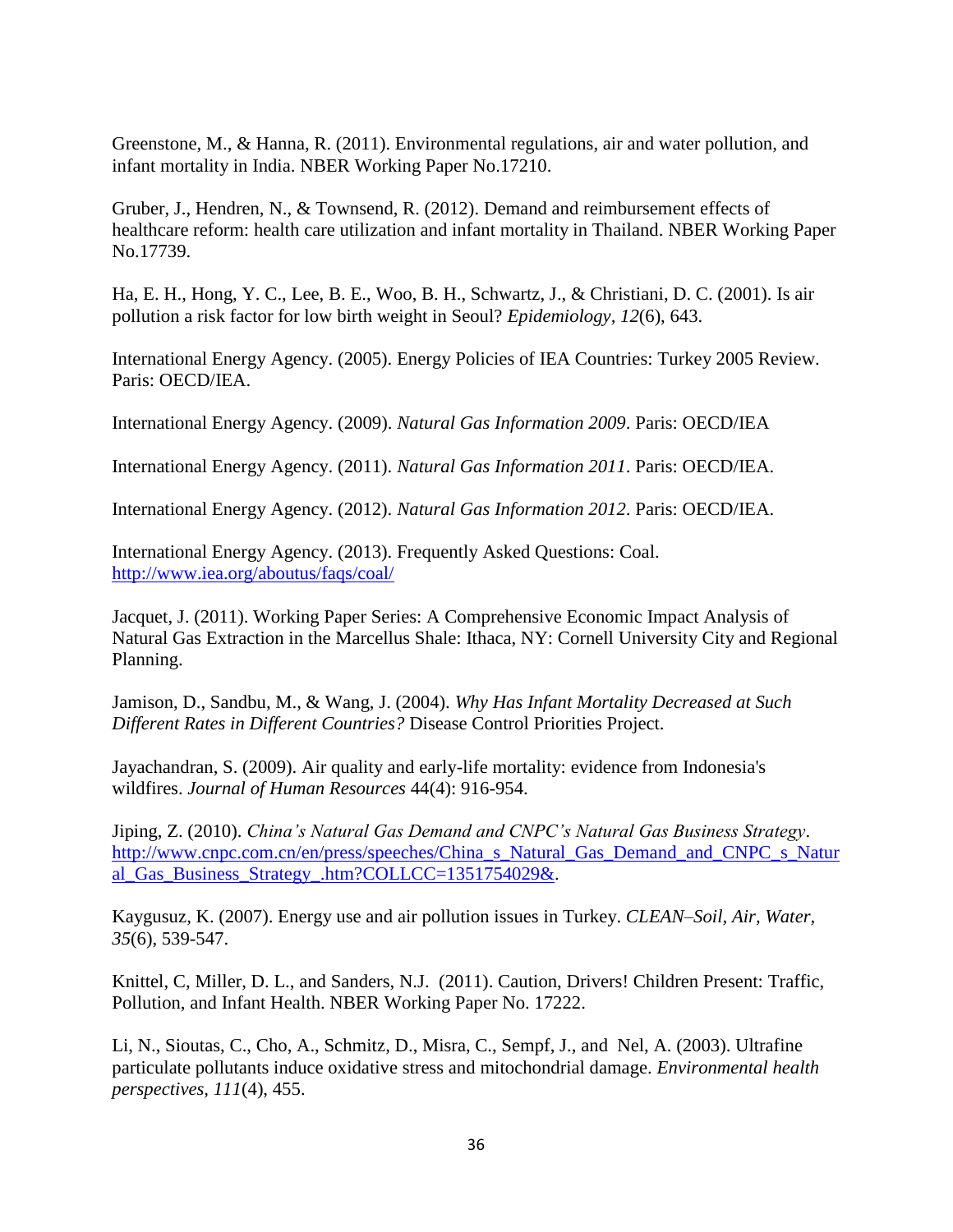Lopez, A., Ahmad, O., Guillot, M., Inoue, M., Ferguson, B., & Salomon, J. (2001). *Health Systems Performance Assessment Peer Review Technical Documentation. IV Outcomes: Population Health - Life tables for 191 countries for 2000: data, methods, results*. World Health Organization: Evidence and Information for Policy.

Maisonet, M., Correa, A., Misra, D., & Jaakkola, J. J. K. (2004). A review of the literature on the effects of ambient air pollution on fetal growth. *Environmental Research, 95*(1), 106-115.

McMillen, S., & Prakash, N. (2011). *The Economic Impact of Expanding Natural Gas Use in Connecticut*.

Murtin, F. (Forthcoming). Long-term Determinants of the Demographic Transition: 1870-2000. *Review of Economics and Statistics*.

OECD. (2012). *OECD Environmental Outlook to 2050: The Consequences of Inaction*. Retrieved from [www.oecd.org/environment/outlookto2050.](http://www.oecd.org/environment/outlookto2050)

Paltsev S.,Jacoby H. D., Reilly J. M., Ejaz Q. J., O'Sullivan F., Morris J., Rausch S., Winchester N., and Kragha O. (2011). The Future of U.S. Natural Gas Production, Use, and Trade. *Energy Policy*, vol. 38, issue 9, pp. 5309-53121.

Perera, F. P., Whyatt, R. M., Jedrychowski, W., Rauh, V., Manchester, D., Santella, R. M., & Ottman, R. (1998). Recent developments in molecular epidemiology: a study of the effects of environmental polycyclic aromatic hydrocarbons on birth outcomes in Poland. *American Journal of Epidemiology, 147*(3), 309-314.

Podesta, J. D., & Wirth, T. E. (2009). Natural Gas—A Bridge Fuel for the 21st Century: Center for American Progress.

Ruhm, C. (2000). Parental leave and child health. *Journal of Health Economics, 19*(6), 931-960.

Shahidehpour, M., Fu, Y., & Wiedman, T. (2005). Impact of natural gas infrastructure on electric power systems. *Proceedings of the IEEE, 93*(5), 1042-1056.

Siddiqui, A. R., Gold, E. B., Yang, X., Lee, K., Brown, K. H., & Bhutta, Z. A. (2008). Prenatal exposure to wood fuel smoke and low birth weight. *Environmental health perspectives, 116*(4), 543.

Tanaka, Sakiko. (2005). Parental Leave and Child Health across OECD Countries. *The Economic Journal, 115*(501), F7-F28.

Tanaka, Shinsuke. (2012). Environmental Regulations on Air Pollution in China and Their Impact on Infant Mortality. Working Paper. Hiroshima University, Graduate School for International Development and Cooperation (IDEC).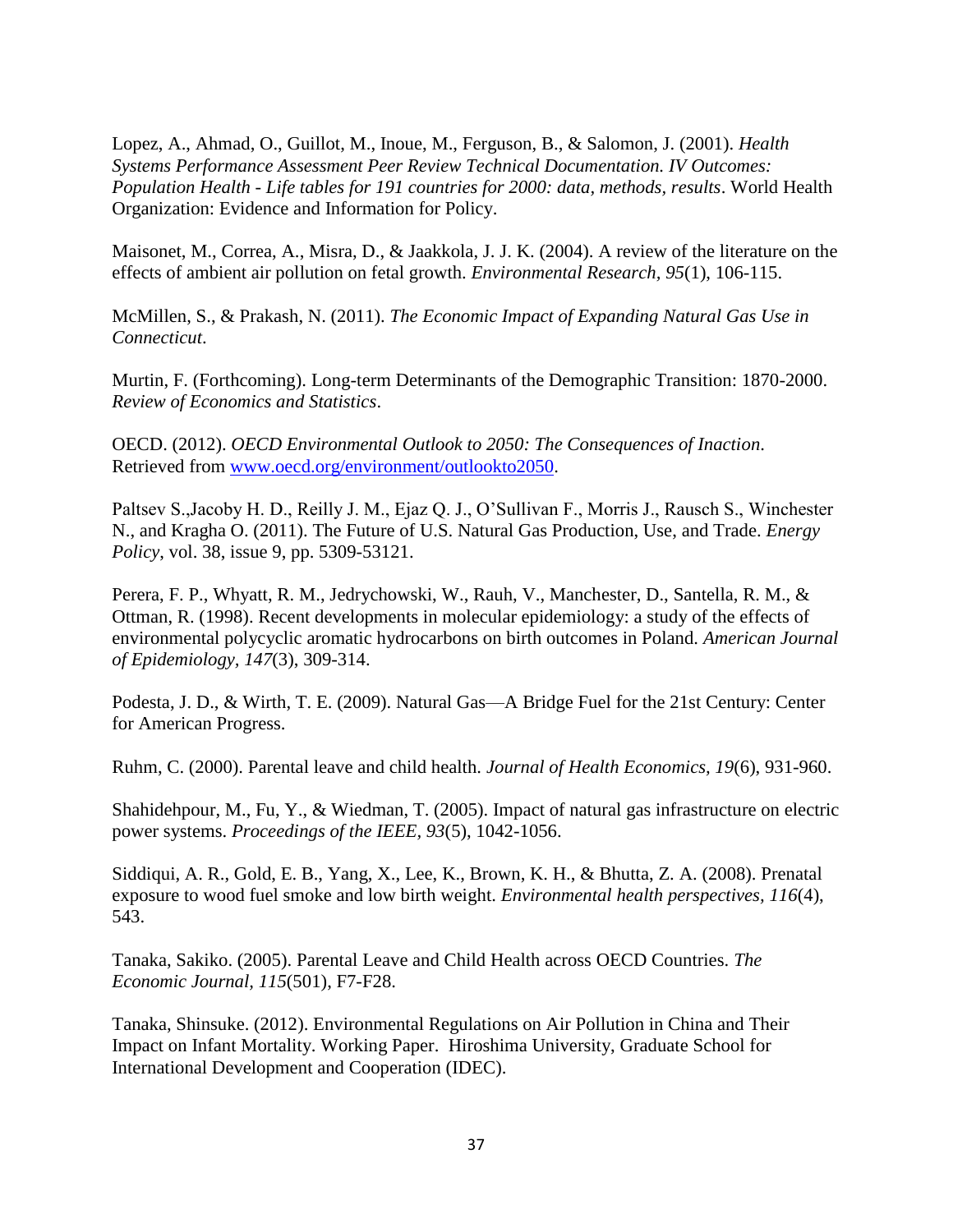Tangcharoensathien, V., Faramnuayphol, P., Teokul, W., Bundhamcharoen, K., & Wibulpholprasert, S. (2006). A critical assessment of mortality statistics in Thailand: potential for improvements. *Bulletin of the World Health Organization, 84*(3), 233-238.

U.S. Energy Information Administration. (2011). *Independent Statistics & Analysis*.

U.S. Environmental Protection Agency. (2012). *Clean Energy: Natural Gas*.

Victora, C. G., & Barros, F. C. (2001). Infant mortality due to perinatal causes in Brazil: trends, regional patterns and possible interventions. *Sao Paolo Medical Journal, 191*(1), 33-42.

World Health Organization (WHO). (2011). *Air Quality and Health*. Retrieved from [http://www.who.int/mediacentre/factsheets/fs313/en/index.ht](http://www.who.int/mediacentre/factsheets/fs313/en/index.h)ml.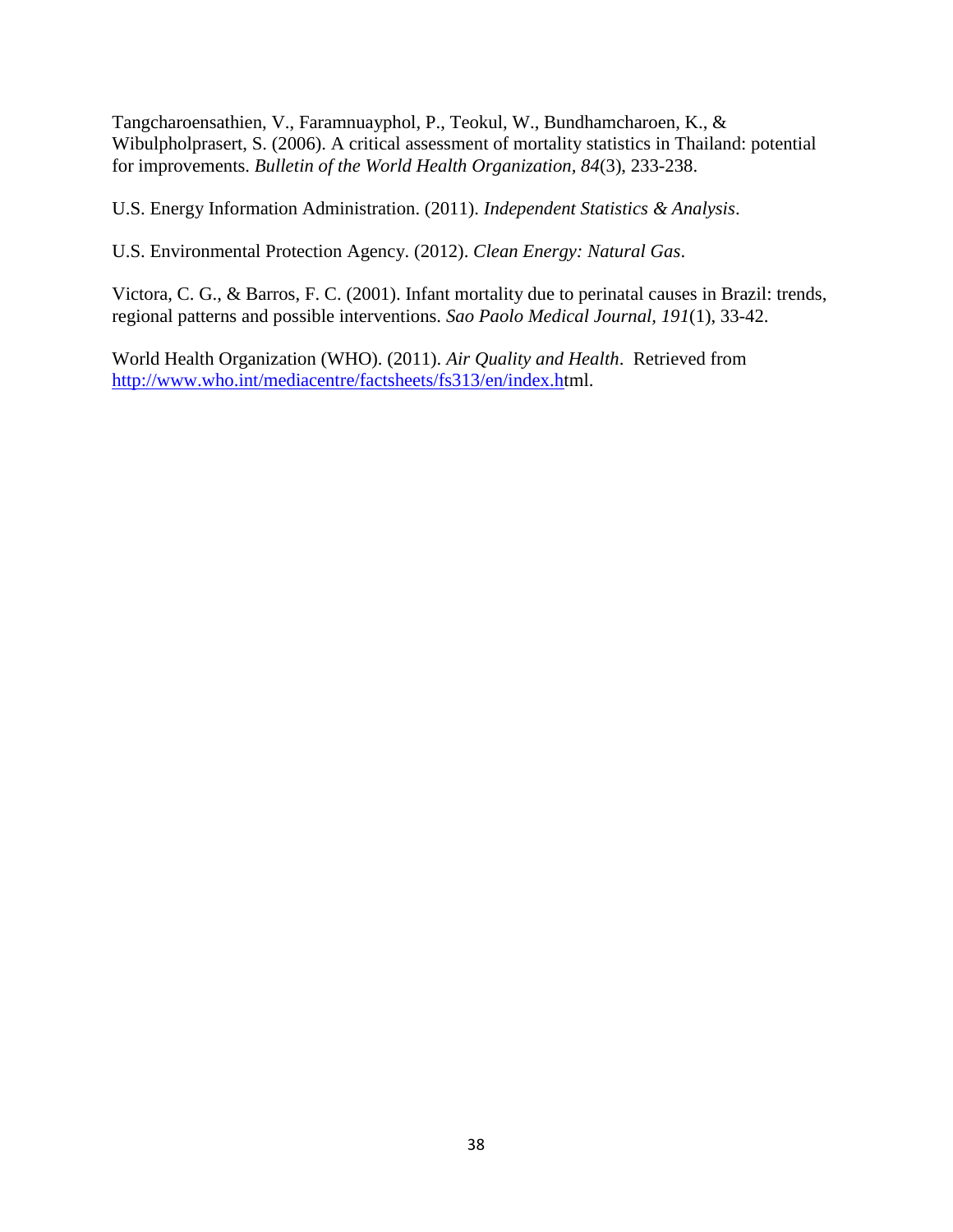

**Figure 1: Number of Provinces with Natural Gas Infrastructure in Turkey** 

**Figure 2: The Number of Subscriptions to Natural Gas Services per 100 persons** 



Note: The sample only consists of provinces with access to natural gas services at least one year during the period of 2001-2011. Source: Natural Gas Journal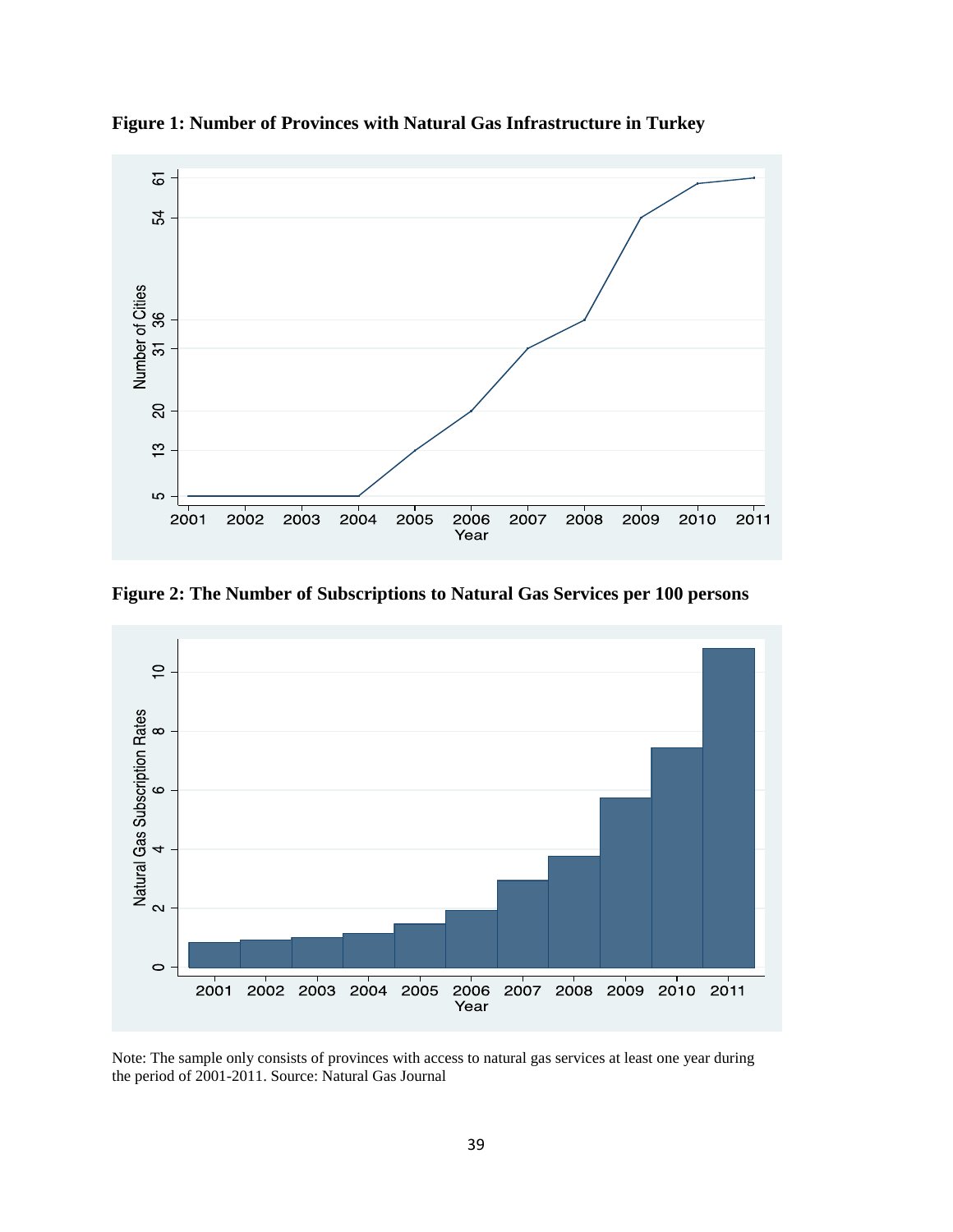**Figure 3: Map of the Natural Gas Networks in Turkey** 



The boundaries and names shown and the designation used on maps included in this publication do not imply official endorsement or acceptance by the IEA. Source: Natural Gas Information, IEA/OECD Paris, 2009.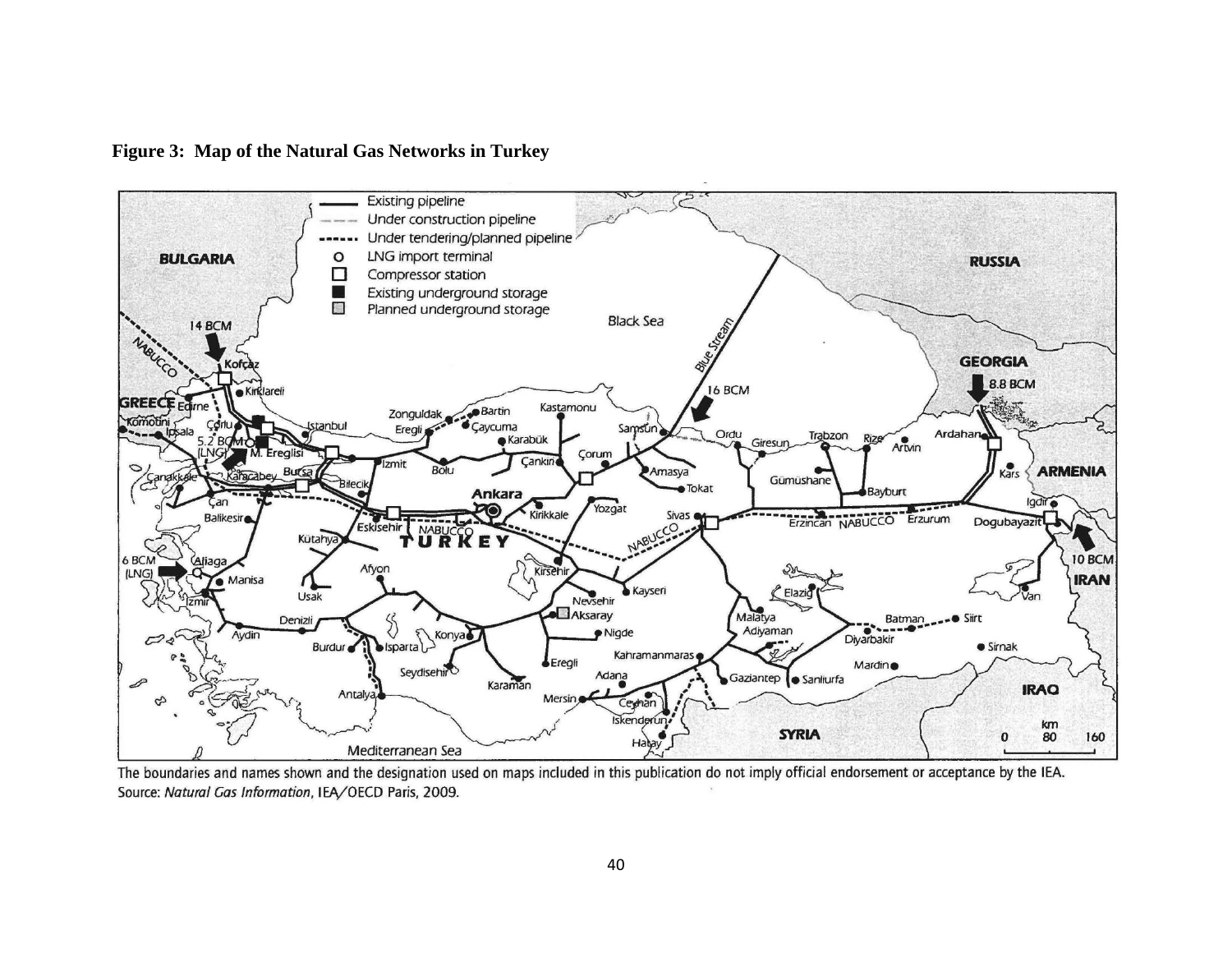

**Figure 4: Natural Gas Subscriptions per 100 persons in Select Provinces** 

Source: Natural Gas Journal.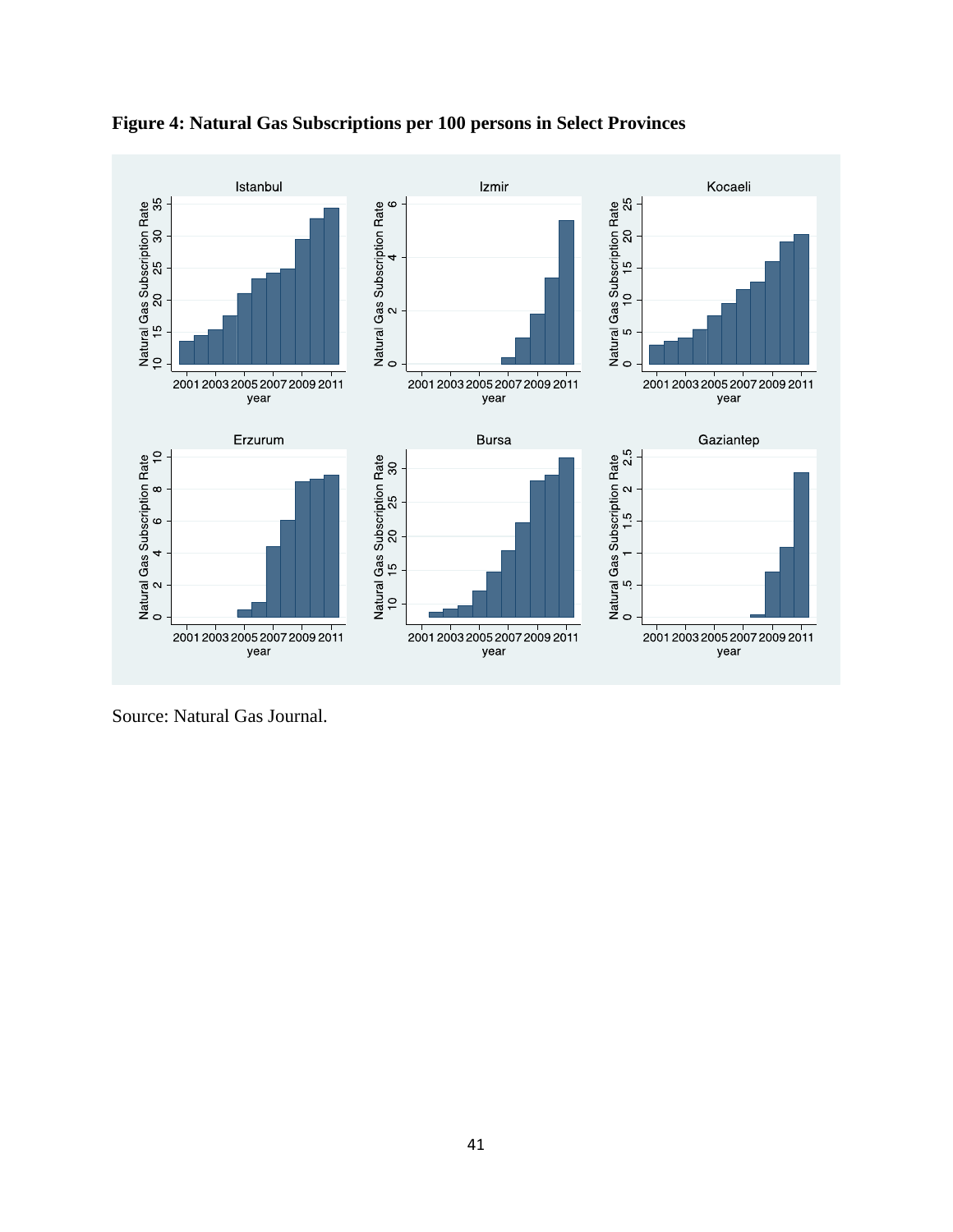



Source: Igdas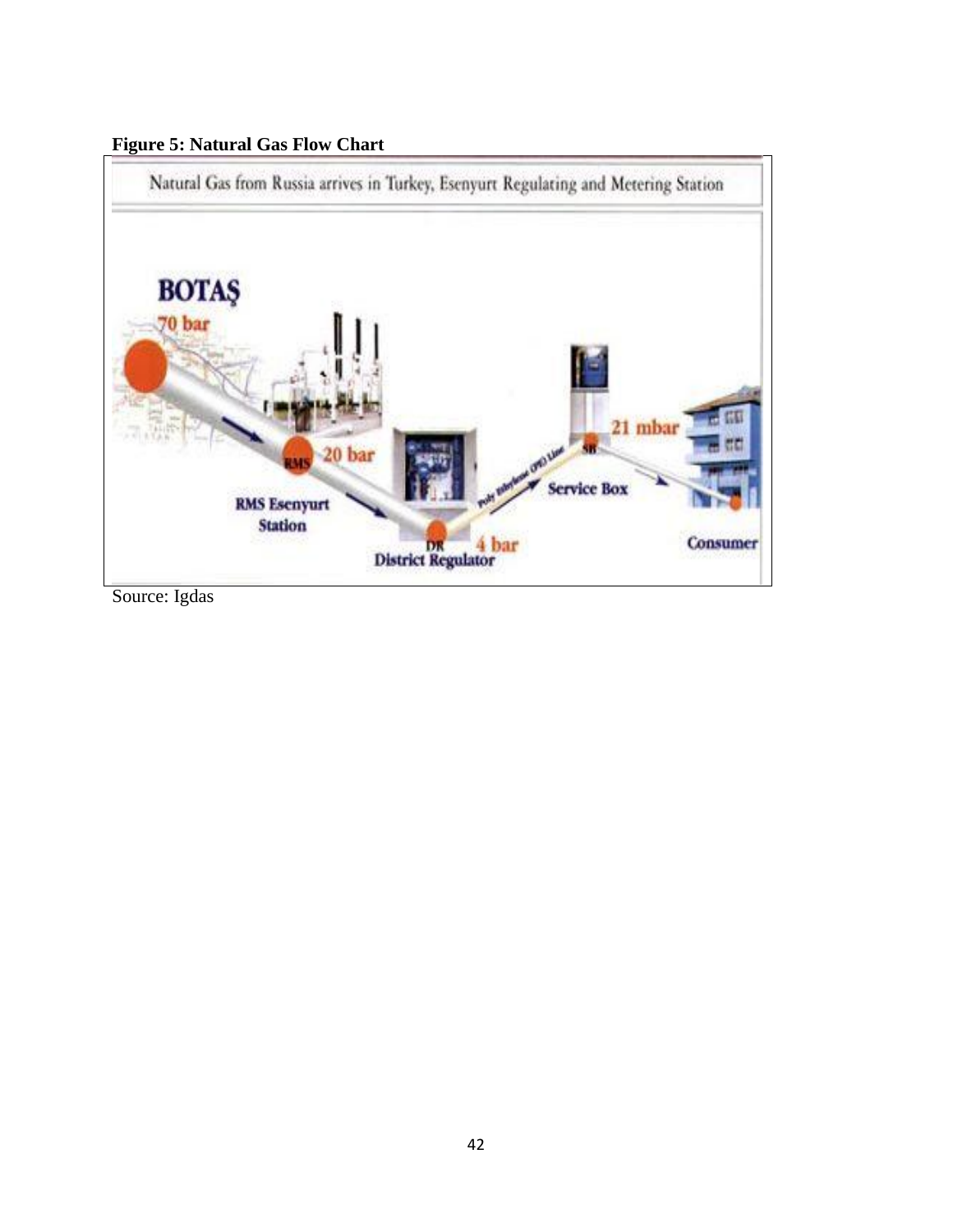### **Table 1: Descriptive Statistics**

| raon 1. Descriptive building                          |            |           |             |           |              |
|-------------------------------------------------------|------------|-----------|-------------|-----------|--------------|
|                                                       | (1)        | (2)       | (3)         | (4)       | (5)          |
| Variable                                              | <b>ALL</b> | $NG=0$    | $NG=1$      | NG Ever=0 | NG Ever=1    |
| <b>Infant Mortality per Thousand Births</b>           | 9.148      | 8.003     | $8.881***$  | 3.138     | $10.017$ *** |
|                                                       | (1.171)    | (1.114)   | (1.069)     | (1.685)   | (1.560)      |
| Number of NG Subscriptions in 100K                    | 0.683      | ---       | 2.031       | ---       | 0.897        |
|                                                       | (3.614)    |           | (6.014)     |           | (4.119)      |
| $=1$ if Natural Gas Subscriptions > 0                 | 0.336      | $- - -$   | ---         | $---$     | 0.442        |
|                                                       | (0.473)    |           |             |           | (0.497)      |
| NG Rate Per 100 Population                            | 2.648      | $---$     | 7.871       |           | 3.476        |
|                                                       | (6.142)    |           | (8.435)     |           | (6.831)      |
| Ever Had Natural Gas                                  | 0.762      | 0.641     | $ -$        | $---$     | ---          |
|                                                       | (0.426)    | (0.480)   |             |           |              |
| Average Particulate Matter ( $\mu$ g/m <sup>3</sup> ) | 66.194     | 62.712    | 70.611***   | 78.941    | 63.519***    |
|                                                       | (30.611)   | (34.188)  | (24.739)    | (37.151)  | (28.388)     |
| Average Sulfur Dioxide ( $\mu$ g/m <sup>3</sup> )     | 39.445     | 48.220    | 28.146***   | 41.048    | 39.110       |
|                                                       | (31.786)   | (34.914)  | (22.766)    | (40.152)  | (29.788)     |
| Hospitals Per-100 K Population                        | 2.063      | 2.052     | 2.089       | 2.185     | $2.025***$   |
|                                                       | (0.924)    | (0.982)   | (0.767)     | (1.158)   | (0.835)      |
| Hospital Beds Per-100 K Population                    | 214.041    | 196.613   | 255.971***  | 159.178   | 231.214***   |
|                                                       | (90.357)   | (88.541)  | (80.520)    | (76.415)  | (87.544)     |
| Physicians Per-100 K Population                       | 125.472    | 107.555   | 143.210***  | 94.378    | 135.426***   |
|                                                       | (51.076)   | (39.063)  | (55.300)    | (23.170)  | (53.535)     |
| Per-capita Regional GDP                               | 7.770      | 6.768     | 10.539***   | 5.509     | 8.467***     |
|                                                       | (3.458)    | (2.835)   | (3.524)     | (2.399)   | (3.439)      |
| Percent High School                                   | 16.163     | 15.489    | 17.019***   | 14.296    | 16.744***    |
|                                                       | (3.284)    | (3.274)   | (3.096)     | (3.094)   | (3.123)      |
| Percent College                                       | 6.676      | 5.654     | 7.975***    | 5.194     | 7.137***     |
|                                                       | (2.570)    | (1.987)   | (2.643)     | (2.121)   | (2.525)      |
| <b>Students Per-Teacher</b>                           | 16.913     | 17.485    | 15.914***   | 19.732    | 16.031***    |
|                                                       | (4.379)    | (4.929)   | (2.949)     | (6.099)   | (3.212)      |
| <b>Unemployment Rate</b>                              | 10.263     | 10.315    | 10.196      | 10.540    | 10.177       |
|                                                       | (3.762)    | (4.232)   | (3.067)     | (4.383)   | (3.547)      |
| Province Has Family Physician Program                 | 0.281      | 0.134     | $0.570***$  | 0.234     | $0.295*$     |
|                                                       | (0.450)    | (0.341)   | (0.496)     | (0.425)   | (0.456)      |
| Motor Vehicles Per capita                             | 161.443    | 134.716   | 195.424***  | 104.133   | 179.285***   |
|                                                       | (78.350)   | (79.156)  | (62.680)    | (87.458)  | (65.876)     |
| <b>Governing Party</b>                                | 0.609      | 0.538     | $0.749***$  | 0.455     | $0.657***$   |
|                                                       | (0.488)    | (0.499)   | (0.434)     | (0.499)   | (0.475)      |
| Population                                            | 884.199    | 609.654   | 1425.845*** | 366.738   | 1046.100***  |
|                                                       | (1460.947) | (540.491) | (2310.550)  | (237.456) | (1635.670)   |
| Observations                                          | 877        | 582       | 295         | 209       | 668          |

Standard Deviations are in parentheses. \*, \*\*, and \*\*\* indicate that mean is statistically different between the sample in columns (2) and (3) or columns (4) the 10%, 5%, and 1% levels, respectively.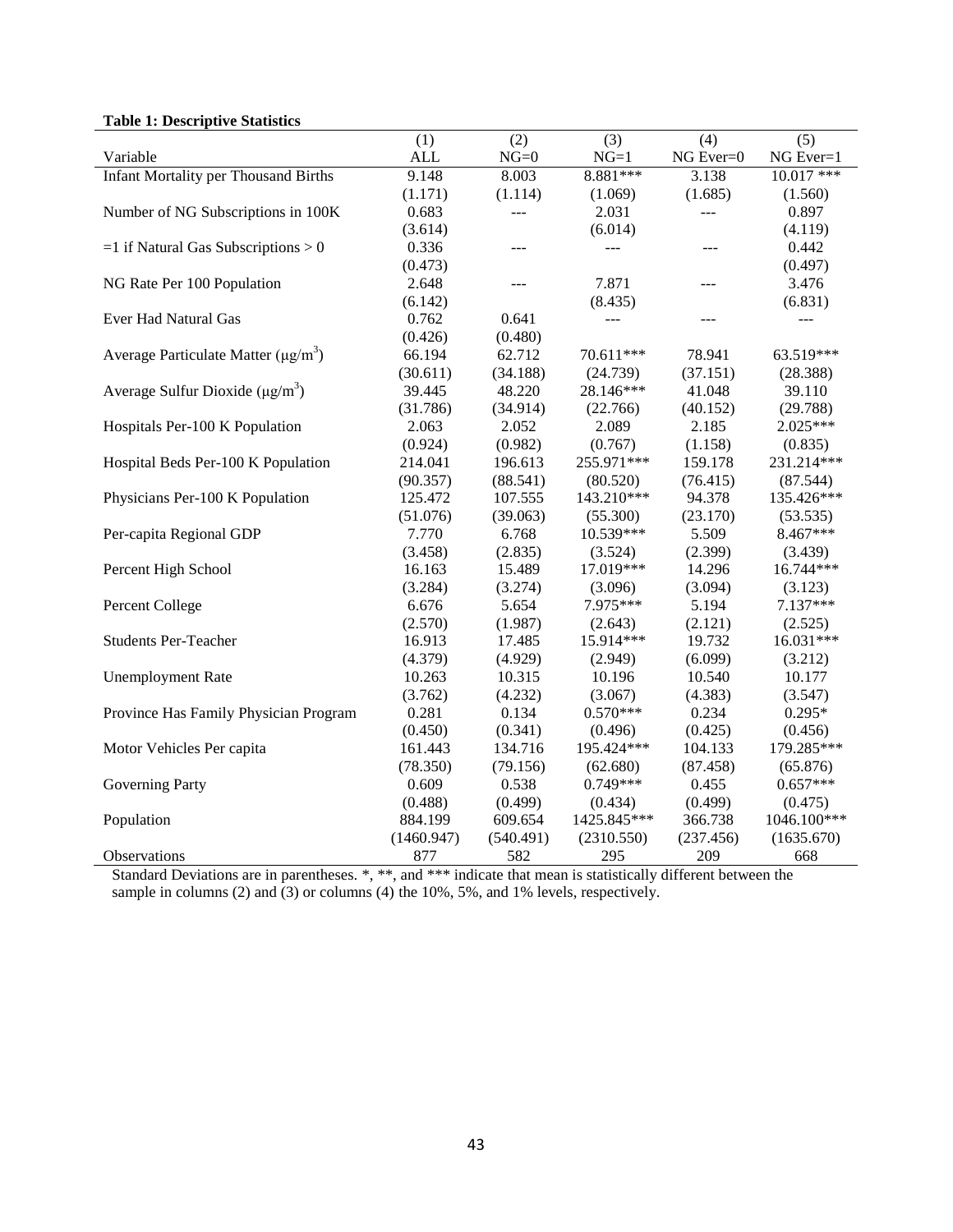|                                       | Table 2. Estimates of Eug Imain Nottanty on Natural Gas Subscriptions to I opulation Katio |                |                |             |            |                |           |
|---------------------------------------|--------------------------------------------------------------------------------------------|----------------|----------------|-------------|------------|----------------|-----------|
| Variable                              | (1)                                                                                        | (2)            | (3)            | (4)         | (5)        | (6)            | (7)       |
|                                       |                                                                                            |                |                |             |            |                |           |
| Natural Gas Rate                      | $0.033***$                                                                                 | $0.031***$     | $0.017**$      | $-0.025***$ | $-0.036**$ | $-0.041**$     | $-0.040*$ |
|                                       | (0.007)                                                                                    | (0.007)        | (0.008)        | (0.007)     | (0.014)    | (0.018)        | (0.023)   |
| Hospitals Per-100 K                   |                                                                                            |                | $-0.296***$    | $-0.071$    | $-0.005$   | $-0.005$       | $-0.014$  |
|                                       |                                                                                            |                | (0.073)        | (0.044)     | (0.043)    | (0.055)        | (0.066)   |
| Hospital Beds Per-100 K               |                                                                                            |                | $0.006***$     | $0.002**$   | $-0.000$   | $-0.000$       | 0.000     |
|                                       |                                                                                            |                | (0.001)        | (0.001)     | (0.001)    | (0.001)        | (0.001)   |
| Physicians Per-100 K                  |                                                                                            |                | 0.002          | $-0.000$    | 0.001      | 0.000          | 0.000     |
|                                       |                                                                                            |                | (0.001)        | (0.001)     | (0.001)    | (0.001)        | (0.001)   |
| Percent High School                   |                                                                                            |                | $-0.073**$     | $-0.064***$ | $-0.033$   | $-0.019$       | 0.007     |
|                                       |                                                                                            |                | (0.034)        | (0.019)     | (0.023)    | (0.026)        | (0.035)   |
| Percent College                       |                                                                                            |                | 0.002          | 0.024       | 0.018      | 0.028          | $-0.017$  |
|                                       |                                                                                            |                | (0.042)        | (0.032)     | (0.034)    | (0.036)        | (0.044)   |
| Log Students Per Teacher              |                                                                                            |                | 0.342          | $-0.126$    | $-0.089$   | $-0.068$       | 0.029     |
|                                       |                                                                                            |                | (0.290)        | (0.312)     | (0.307)    | (0.369)        | (0.410)   |
| <b>Unemployment Rate</b>              |                                                                                            |                | $0.067***$     | $0.028***$  | $0.032**$  | 0.005          | 0.014     |
|                                       |                                                                                            |                | (0.018)        | (0.011)     | (0.014)    | (0.016)        | (0.020)   |
| <b>Family Doctor</b>                  |                                                                                            |                | $-0.146$       | $-0.040$    | 0.017      | 0.012          | $-0.019$  |
|                                       |                                                                                            |                | (0.102)        | (0.064)     | (0.064)    | (0.079)        | (0.075)   |
| Log MV Per 1000 People                |                                                                                            |                | 0.118          | $-0.385***$ | 0.022      | $-0.150$       | 0.227     |
|                                       |                                                                                            |                | (0.135)        | (0.115)     | (0.172)    | (0.175)        | (0.203)   |
| <b>Governing Party</b>                |                                                                                            |                | 0.041          | $-0.042$    | $-0.083$   | $-0.020$       | $-0.003$  |
|                                       |                                                                                            |                | (0.086)        | (0.070)     | (0.072)    | (0.071)        | (0.079)   |
|                                       |                                                                                            |                |                |             |            |                |           |
| Observations                          | 877                                                                                        | 877            | 877            | 877         | 877        | 877            | 877       |
| R-squared                             | 0.049                                                                                      | 0.075          | 0.373          | 0.767       | 0.832      | 0.867          | 0.886     |
| <b>Controls For</b>                   |                                                                                            |                |                |             |            |                |           |
| Year Fixed Effects                    | No                                                                                         | Yes            | Yes            | Yes         | Yes        | Yes            | Yes       |
| Time Varying Province Characteristics | N <sub>o</sub>                                                                             | No             | Yes            | Yes         | Yes        | Yes            | Yes       |
| <b>Province Fixed Effects</b>         | No                                                                                         | No             | No             | Yes         | Yes        | Yes            | Yes       |
| Province-specific Linear Trends       | N <sub>o</sub>                                                                             | No             | No             | No          | Yes        | Yes            | Yes       |
| Province-specific Quadratic Trends    | N <sub>o</sub>                                                                             | N <sub>o</sub> | No             | No          | No         | Yes            | Yes       |
| Region-by-year Fixed Effects          | N <sub>0</sub>                                                                             | No             | N <sub>o</sub> | No          | No         | N <sub>0</sub> | Yes       |

**Table 2: Estimates of Log Infant Mortality on Natural Gas Subscriptions to Population Ratio**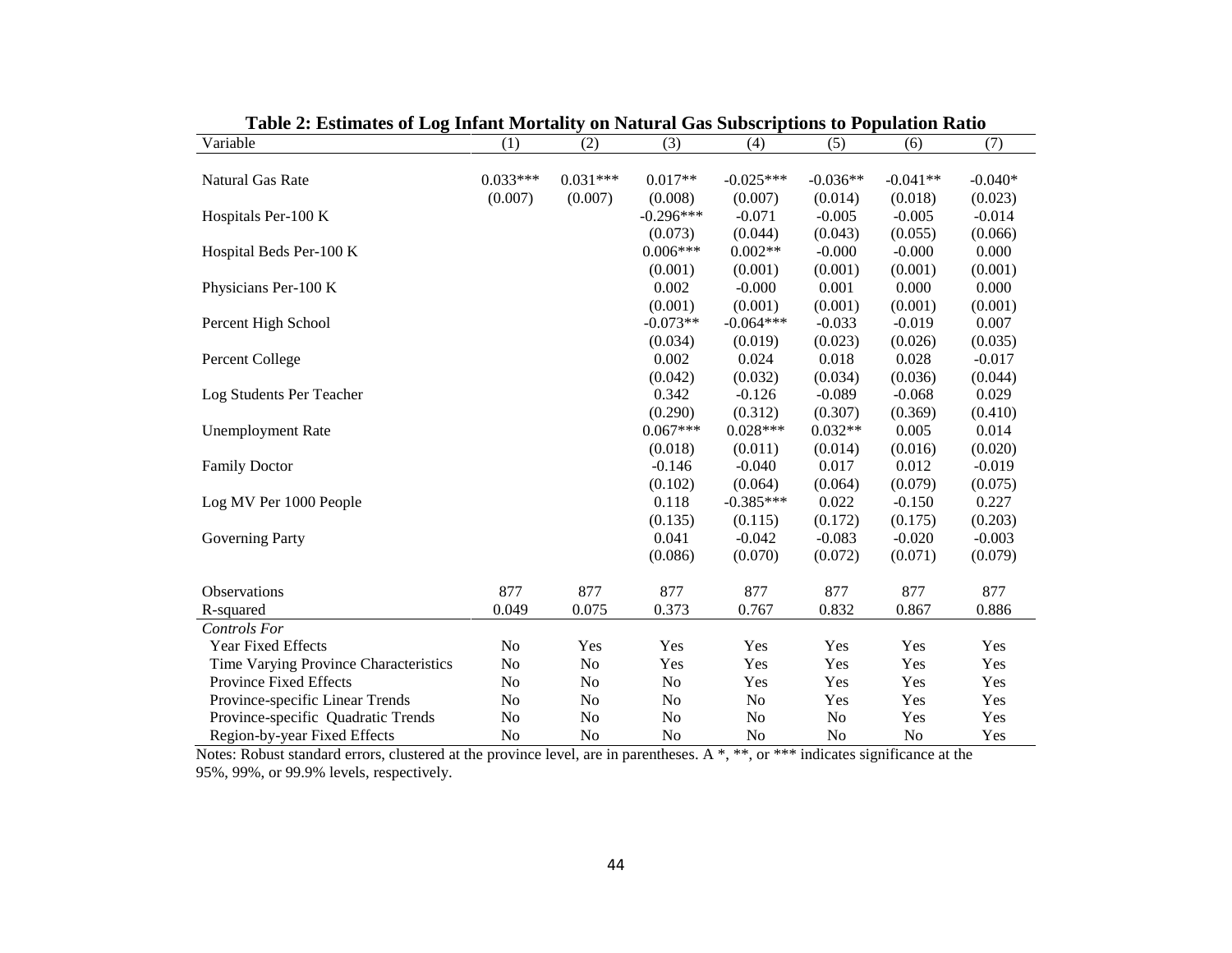|                                       |           | ີ              |                | ີ              |                |            |           |
|---------------------------------------|-----------|----------------|----------------|----------------|----------------|------------|-----------|
|                                       | (1)       | (2)            | (3)            | (4)            | (5)            | (6)        | (7)       |
| Panel A                               |           |                |                |                |                |            |           |
| Dependent Variable: Log Infant Deaths |           |                |                |                |                |            |           |
| Natural Gas Rate                      | 0.014     | 0.007          | 0.002          | $-0.023***$    | $-0.036**$     | $-0.041**$ | $-0.040*$ |
|                                       | (0.009)   | (0.010)        | (0.007)        | (0.007)        | (0.014)        | (0.018)    | (0.022)   |
| Log Births                            | 1.419***  | 1.437***       | $1.427***$     | 0.432          | 0.659          | 0.994      | 0.660     |
|                                       | (0.059)   | (0.058)        | (0.058)        | (0.338)        | (0.600)        | (0.795)    | (0.913)   |
| <b>Observations</b>                   | 877       | 877            | 877            | 877            | 877            | 877        | 877       |
| R-squared                             | 0.773     | 0.784          | 0.842          | 0.930          | 0.949          | 0.960      | 0.965     |
| <b>Panel B</b>                        |           |                |                |                |                |            |           |
| Dependent Variable: Log Infant Births |           |                |                |                |                |            |           |
| Natural Gas Rate                      | $0.045**$ | $0.057***$     | $0.035**$      | 0.003          | 0.000          | 0.001      | 0.001     |
|                                       | (0.019)   | (0.021)        | (0.016)        | (0.003)        | (0.001)        | (0.001)    | (0.001)   |
| <b>Observations</b>                   | 877       | 877            | 877            | 877            | 877            | 877        | 877       |
| R-squared                             | 0.077     | 0.107          | 0.528          | 0.995          | 0.999          | 0.999      | 1.000     |
| <b>Controls For</b>                   |           |                |                |                |                |            |           |
| <b>Year Fixed Effects</b>             | No.       | Yes            | Yes            | Yes            | Yes            | Yes        | Yes       |
| Time Varying Province Characteristics | No.       | No             | Yes            | Yes            | Yes            | Yes        | Yes       |
| <b>Province Fixed Effects</b>         | No        | N <sub>0</sub> | No             | <b>Yes</b>     | Yes            | Yes        | Yes       |
| Province-specific Linear Trends       | No        | N <sub>0</sub> | N <sub>0</sub> | N <sub>0</sub> | Yes            | Yes        | Yes       |
| Province-specific Quadratic Trends    | No.       | N <sub>0</sub> | No             | N <sub>0</sub> | N <sub>0</sub> | Yes        | Yes       |
| Region-by-year Fixed Effects          | No        | No             | No             | N <sub>0</sub> | No             | No         | Yes       |

| Table 3: Estimates of Log Infant Deaths and Log Births |  |  |  |
|--------------------------------------------------------|--|--|--|
|                                                        |  |  |  |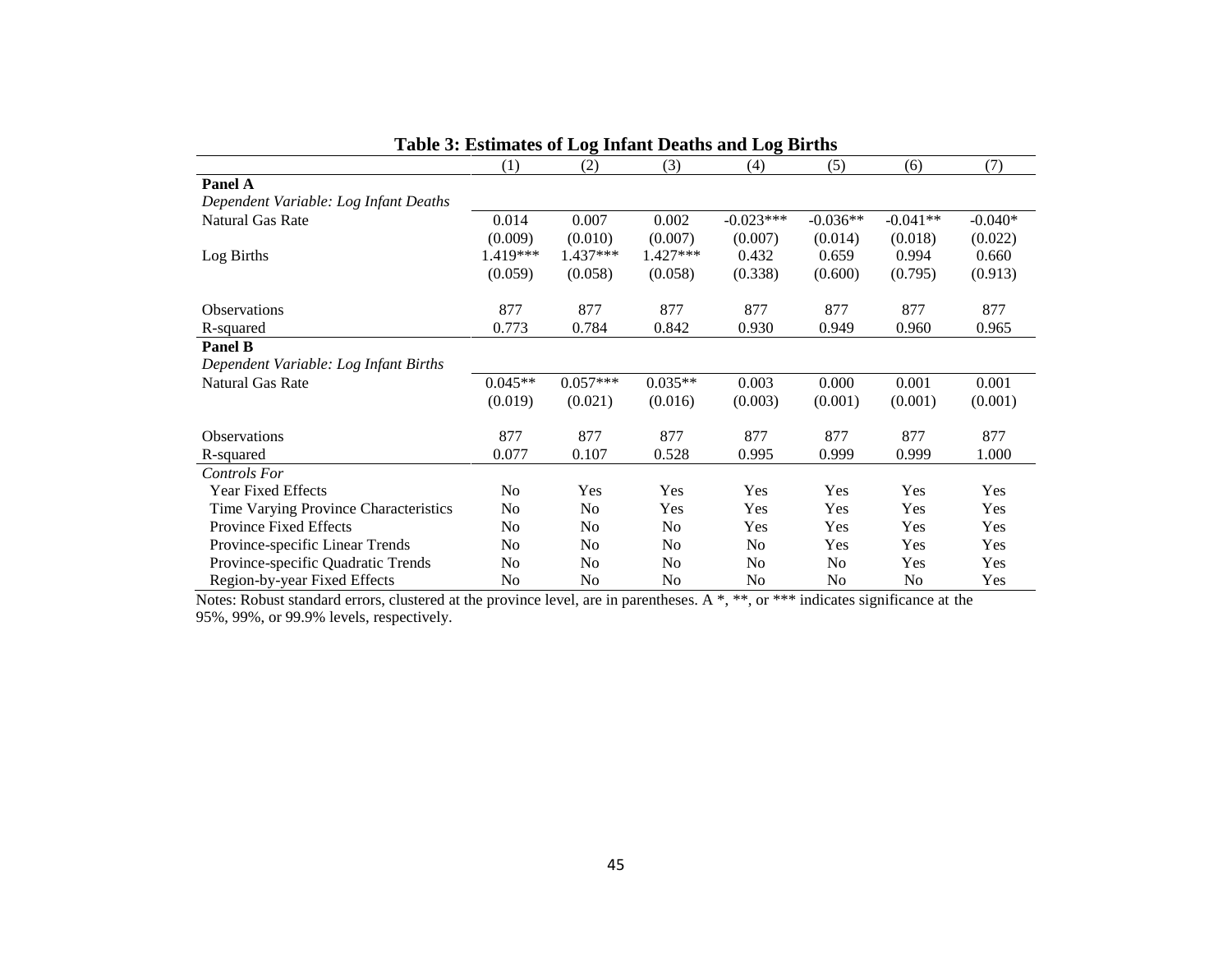| Variables                             | (1)            | (2)            | (3)            | (4)            | (5)      | (6)            | (7)       |
|---------------------------------------|----------------|----------------|----------------|----------------|----------|----------------|-----------|
| Natural Gas Rate                      | $0.020**$      | $0.026***$     | $0.016*$       | $-0.010$       | $-0.020$ | $-0.039**$     | $-0.041*$ |
|                                       | (0.008)        | (0.008)        | (0.008)        | (0.009)        | (0.014)  | (0.019)        | (0.024)   |
| <b>Observations</b>                   | 668            | 668            | 668            | 668            | 668      | 668            | 668       |
| R-squared                             | 0.026          | 0.055          | 0.370          | 0.787          | 0.848    | 0.880          | 0.900     |
| <b>Controls For</b>                   |                |                |                |                |          |                |           |
| <b>Year Fixed Effects</b>             | N <sub>0</sub> | Yes            | <b>Yes</b>     | Yes            | Yes      | Yes            | Yes       |
| Time Varying Province Characteristics | N <sub>0</sub> | No             | Yes            | Yes            | Yes      | Yes            | Yes       |
| <b>Province Fixed Effects</b>         | No             | No             | N <sub>0</sub> | Yes            | Yes      | Yes            | Yes       |
| Province-specific Linear Trends       | N <sub>0</sub> | N <sub>0</sub> | N <sub>0</sub> | N <sub>0</sub> | Yes      | Yes            | Yes       |
| Province-specific Quadratic Trends    | No             | No             | N <sub>0</sub> | N <sub>0</sub> | No       | Yes            | Yes       |
| Region-by-year Fixed Effects          | No             | No             | N <sub>0</sub> | N <sub>0</sub> | No       | N <sub>0</sub> | Yes       |

**Table 4: Estimates of Log Infant Mortality on Natural Gas Subscriptions to Population Ratio, Natural Gas Sample**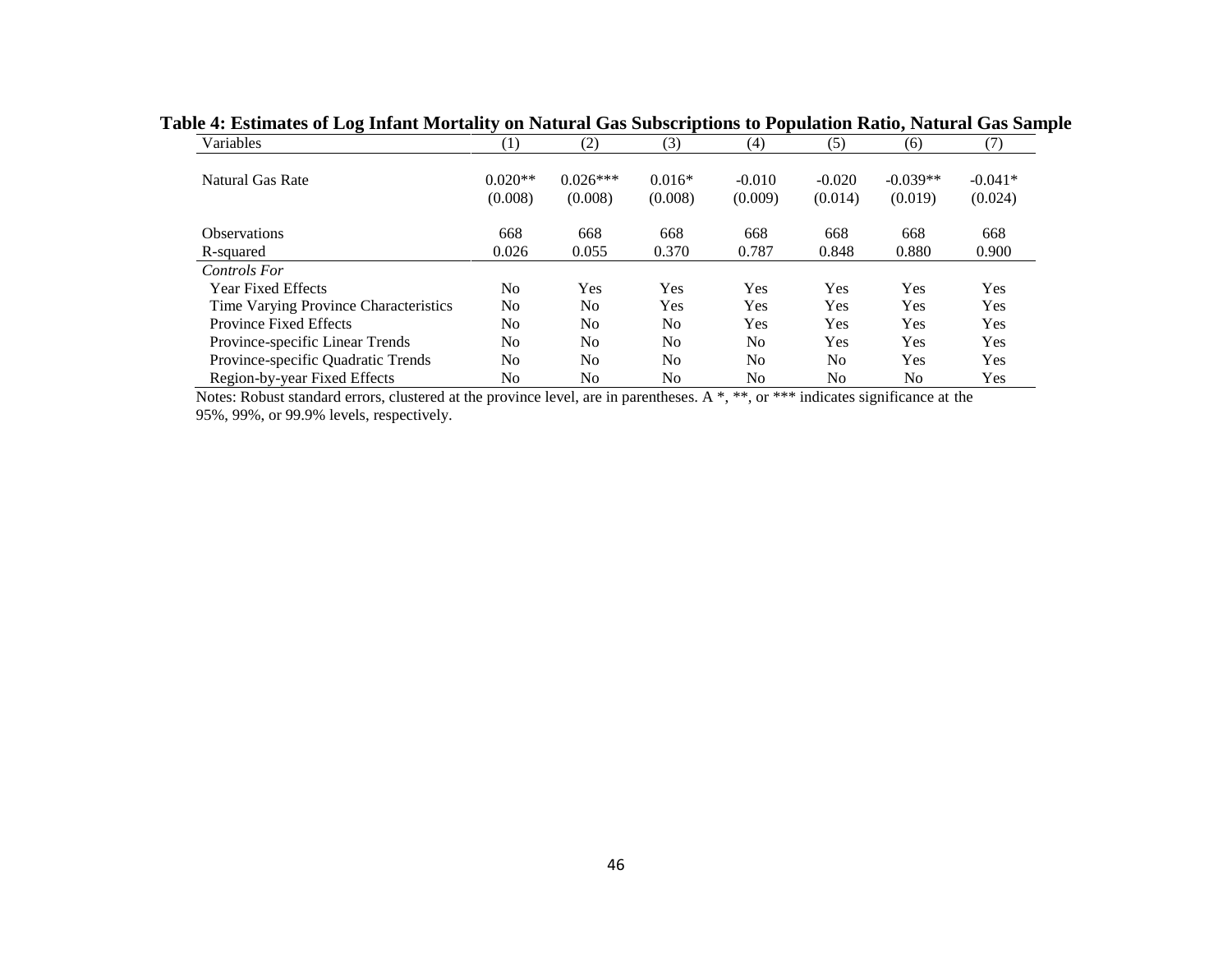| Variables                             | $\left( 1\right)$     | (2)                   | (3)                 | (4)                    | (5)                   | (6)                   | (7)                  |
|---------------------------------------|-----------------------|-----------------------|---------------------|------------------------|-----------------------|-----------------------|----------------------|
| Natural Gas Rate                      | $0.032***$<br>(0.008) | $0.030***$<br>(0.009) | $0.015*$<br>(0.008) | $-0.024***$<br>(0.007) | $-0.037**$<br>(0.014) | $-0.042**$<br>(0.019) | $-0.040*$<br>(0.023) |
| <b>Observations</b>                   | 866                   | 866                   | 866                 | 866                    | 866                   | 866                   | 866                  |
| R-squared                             | 0.040                 | 0.067                 | 0.366               | 0.764                  | 0.830                 | 0.865                 | 0.884                |
| <b>Controls For</b>                   |                       |                       |                     |                        |                       |                       |                      |
| <b>Year Fixed Effects</b>             | No                    | Yes                   | Yes                 | Yes                    | Yes                   | <b>Yes</b>            | Yes                  |
| Time Varying Province Characteristics | No                    | N <sub>0</sub>        | Yes                 | Yes                    | Yes                   | Yes                   | Yes                  |
| <b>Province Fixed Effects</b>         | No                    | N <sub>0</sub>        | N <sub>0</sub>      | Yes                    | Yes                   | Yes                   | Yes                  |
| Province-specific Linear Trends       | No                    | N <sub>0</sub>        | N <sub>0</sub>      | N <sub>0</sub>         | Yes                   | Yes                   | Yes                  |
| Province-specific Quadratic Trends    | N <sub>o</sub>        | No                    | N <sub>0</sub>      | N <sub>o</sub>         | N <sub>0</sub>        | Yes                   | Yes                  |
| Region-by-year Fixed Effects          | No                    | No                    | No                  | No                     | No                    | N <sub>0</sub>        | Yes                  |

# **Table 5: Estimates of Log Infant Mortality on Natural Gas Subscriptions to Population Ratio, Excluding Istanbul**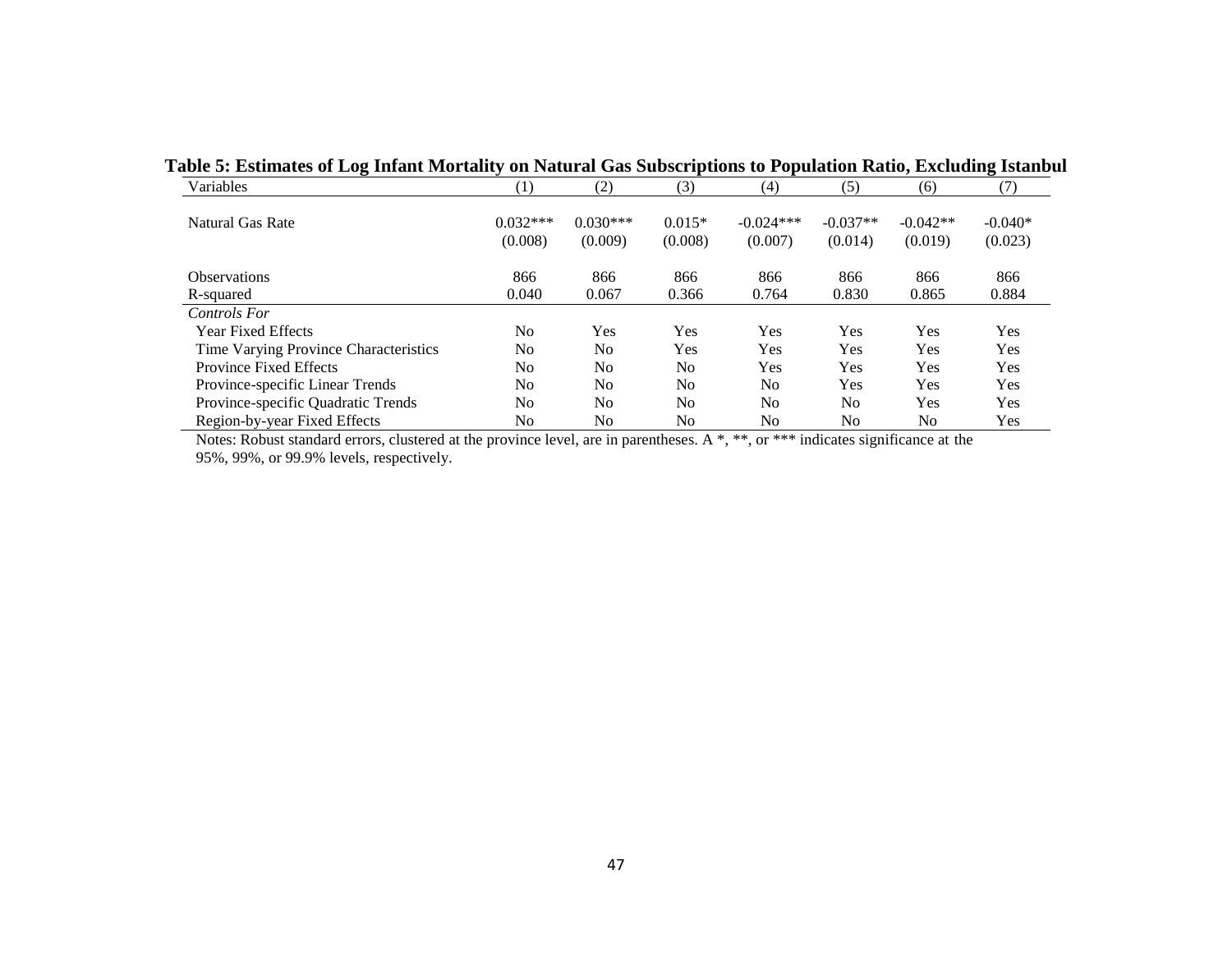| Table v. Estimates of Evg Imam Mortanty on Dinary Futurar Gas Indicator |                   |                |                |                |                |                |            |  |
|-------------------------------------------------------------------------|-------------------|----------------|----------------|----------------|----------------|----------------|------------|--|
| Variables                                                               | $\left( 1\right)$ | (2)            | (3)            | (4)            | (5)            | (6)            | (7)        |  |
|                                                                         |                   |                |                |                |                |                |            |  |
| <b>Binary Natural Gas Indicator</b>                                     | $0.539***$        | $0.632***$     | $0.392***$     | $-0.189*$      | $-0.051$       | $-0.066$       | $-0.172$   |  |
|                                                                         | (0.111)           | (0.132)        | (0.109)        | (0.105)        | (0.123)        | (0.137)        | (0.136)    |  |
| <b>Observations</b>                                                     | 877               | 877            | 877            | 877            | 877            | 877            | 877        |  |
| R-squared                                                               | 0.069             | 0.100          | 0.384          | 0.765          | 0.830          | 0.865          | 0.885      |  |
| <b>Controls For</b>                                                     |                   |                |                |                |                |                |            |  |
| <b>Year Fixed Effects</b>                                               | N <sub>0</sub>    | Yes            | Yes            | Yes            | <b>Yes</b>     | Yes            | <b>Yes</b> |  |
| Time Varying Province Characteristics                                   | N <sub>0</sub>    | N <sub>0</sub> | Yes            | Yes            | Yes            | Yes            | <b>Yes</b> |  |
| <b>Province Fixed Effects</b>                                           | N <sub>0</sub>    | N <sub>0</sub> | N <sub>0</sub> | Yes            | Yes            | Yes            | Yes        |  |
| Province-specific Linear Trends                                         | N <sub>0</sub>    | N <sub>0</sub> | N <sub>0</sub> | N <sub>0</sub> | <b>Yes</b>     | Yes            | <b>Yes</b> |  |
| Province-specific Quadratic Trends                                      | N <sub>0</sub>    | N <sub>0</sub> | N <sub>0</sub> | N <sub>0</sub> | N <sub>0</sub> | Yes            | <b>Yes</b> |  |
| Region-by-year Fixed Effects                                            | No                | No             | No             | No             | No             | N <sub>0</sub> | <b>Yes</b> |  |

**Table 6: Estimates of Log Infant Mortality on Binary Natural Gas Indicator**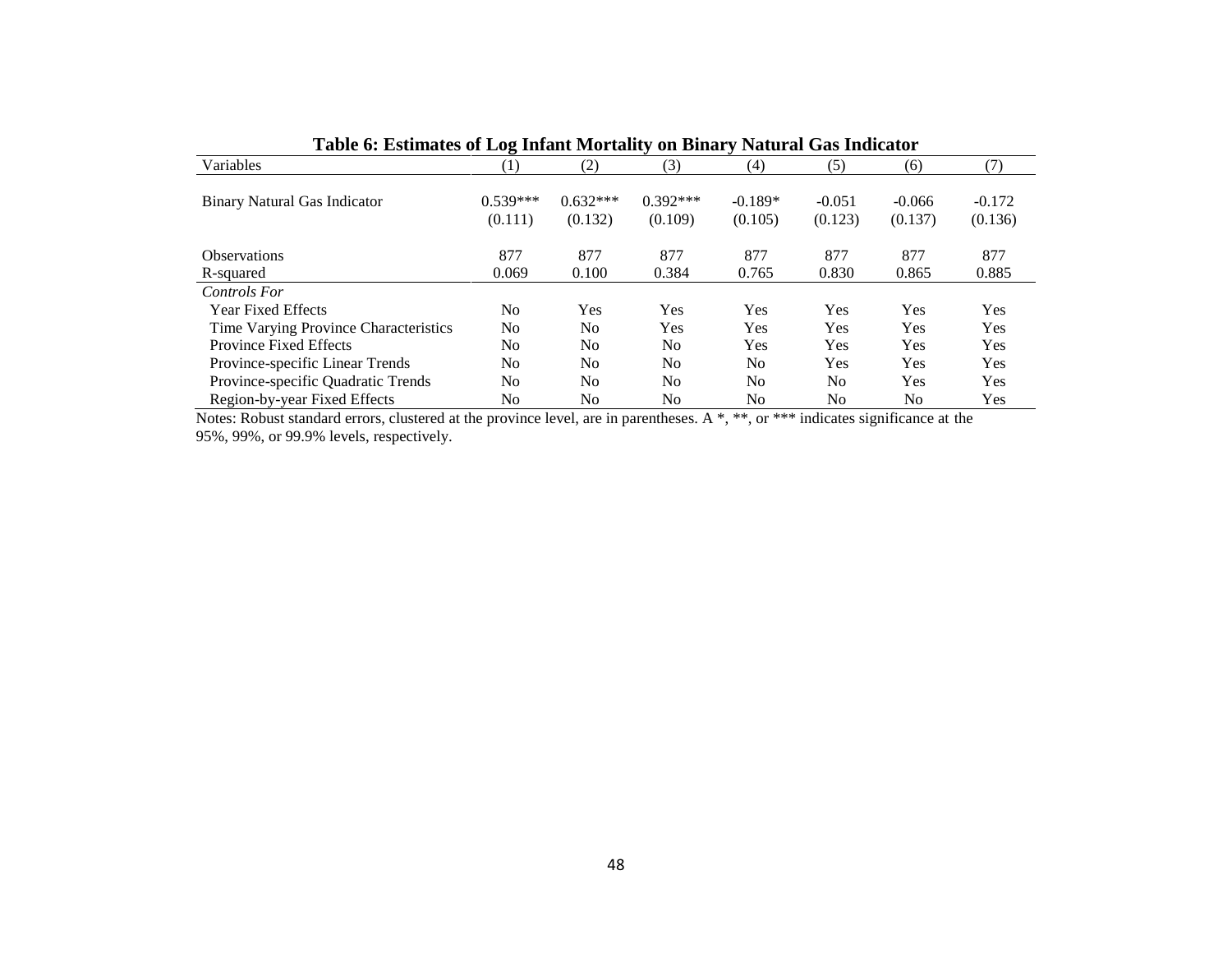| Panel A                      | ----- <b>-</b> -<br>First Stage Estimates of Log Pollution Measures on Natural Gas Rate |             |
|------------------------------|-----------------------------------------------------------------------------------------|-------------|
| Natural Gas Rate             | $-0.021*$                                                                               | $-0.043***$ |
|                              | (0.012)                                                                                 | (0.013)     |
| Hospitals Per-100 K          | $-0.027$                                                                                | $-0.089$    |
|                              | (0.126)                                                                                 | (0.142)     |
| Hospital Beds Per-100 K      | 0.001                                                                                   | $0.003**$   |
|                              | (0.001)                                                                                 | (0.001)     |
| Physicians Per-100 K         | $-0.001$                                                                                | $-0.001$    |
|                              | (0.001)                                                                                 | (0.001)     |
| Percent High School          | $-0.011$                                                                                | $-0.030$    |
|                              | (0.031)                                                                                 | (0.028)     |
| Percent College              | 0.017                                                                                   | $0.091**$   |
|                              | (0.035)                                                                                 | (0.045)     |
| Log Students Per Teacher     | 0.409                                                                                   | $-0.327$    |
|                              | (0.407)                                                                                 | (0.772)     |
| <b>Unemployment Rate</b>     | $-0.008$                                                                                | 0.005       |
|                              | (0.010)                                                                                 | (0.025)     |
| <b>Family Doctor</b>         | 0.042                                                                                   | 0.003       |
|                              | (0.066)                                                                                 | (0.126)     |
| Log MV Per 1000 People       | $0.277**$                                                                               | 0.222       |
|                              | (0.122)                                                                                 | (0.201)     |
| Governing Party              | 0.018                                                                                   | $-0.038$    |
|                              | (0.050)                                                                                 | (0.096)     |
|                              |                                                                                         |             |
| Observations                 | 490                                                                                     | 485         |
| R-squared                    | 0.744                                                                                   | 0.750       |
|                              |                                                                                         |             |
| Panel B                      | IV Estimates of Log Infant Mortality on Log Pollution Measures                          |             |
| Log Particulate Matter       | 1.252*                                                                                  |             |
|                              | (0.748)                                                                                 |             |
| Log Sulfur Dioxide           |                                                                                         | $0.626**$   |
|                              |                                                                                         | (0.253)     |
|                              |                                                                                         |             |
| Observations                 | 490                                                                                     | 485         |
| R-squared                    | 0.614                                                                                   | 0.683       |
| <b>First Stage F-test</b>    | 3.432                                                                                   | 10.86       |
| First Stage F-test (p-value) | 0.068                                                                                   | 0.001       |

**Table 7: Instrumental Variables Estimates of Log Infant Mortality on Air Pollution Measures and the Corresponding First Stage Estimates**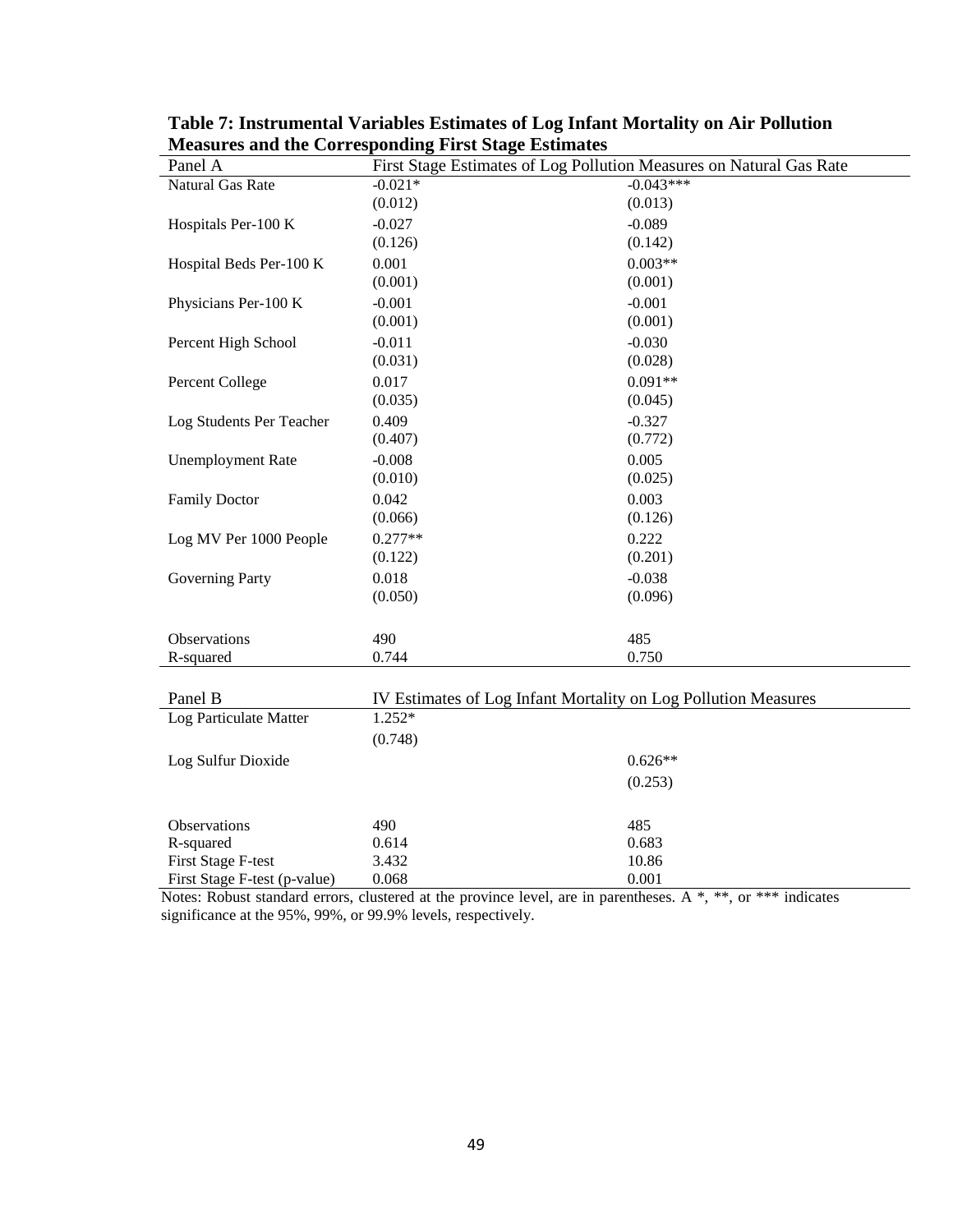| Province         | Adoption | Subscription | Province      | Adoption | Subscription |
|------------------|----------|--------------|---------------|----------|--------------|
|                  | Year     | Rate in 2011 |               | Year     | Rate in 2011 |
| Adana            | 2010     | 0.540        | Karaman       | 2009     | 9.724        |
| Adiyaman         | 2010     | 3.851        | Kars          | 2009     | 1.153        |
| Afyonkarahisar   | 2008     | 4.316        | Kastamonu     | 2009     | 3.783        |
| Aksaray          | 2006     | 11.067       | Kayseri       | 2005     | 23.603       |
| Amasya           | 2008     | 13.272       | Kirikkale     | 2007     | 16.491       |
| Ankara           | 1988     | 33.943       | Kirklareli    | 2009     | 4.160        |
| Antalya          | 2009     | 0.046        | Kirsehir      | 2007     | 16.865       |
| <b>Balikesir</b> | 2005     | 17.334       | Kocaeli/Izmit | 1996     | 20.319       |
| <b>Bayburt</b>   | 2009     | 10.918       | Konya         | 2005     | 12.478       |
| <b>Bilecik</b>   | 2007     | 26.038       | Kutahya       | 2005     | 16.309       |
| Bolu             | 2010     | 8.229        | Malatya       | 2007     | 19.067       |
| <b>Burdur</b>    | 2009     | 3.686        | Manisa        | 2007     | 6.914        |
| <b>Bursa</b>     | 1992     | 31.613       | Mersin        | 2010     | 0.512        |
| Canakkale        | 2007     | 12.565       | Nevsehir      | 2009     | 6.696        |
| Cankiri          | 2009     | 8.726        | Nigde         | 2007     | 8.180        |
| Corum            | 2005     | 14.606       | Ordu          | 2009     | 2.515        |
| Denizli          | 2007     | 12.404       | Osmaniye      | 2011     | 0.473        |
| Diyarbakir       | 2009     | 4.633        | Rize          | 2009     | 10.310       |
| Duzce            | 2006     | 16.089       | Sakarya       | 2005     | 14.684       |
| Edirne           | 2009     | 4.965        | Samsun        | 2006     | 8.942        |
| Elazig           | 2009     | 12.283       | Sanliurfa     | 2008     | 3.069        |
| Erzincan         | 2009     | 7.396        | <b>Sivas</b>  | 2006     | 21.868       |
| Erzurum          | 2005     | 8.884        | Tekirdag      | 2005     | 10.523       |
| Eskisehir        | 1996     | 38.569       | Tokat         | 2009     | 3.631        |
| Gaziantep        | 2008     | 2.262        | Trabzon       | 2010     | 0.672        |
| Hatay            | 2010     | 0.103        | Usak          | 2006     | 9.910        |
| Isparta          | 2009     | 5.141        | Van           | 2008     | 1.838        |
| Istanbul         | 1992     | 34.446       | Yalova        | 2006     | 19.130       |
| Izmir            | 2007     | 5.390        | Yozgat        | 2007     | 8.685        |
| Kahramanmaras    | 2007     | 4.097        | Zonguldak     | 2006     | 9.346        |
| Karabuk          | 2009     | 9.944        |               |          |              |

**Appendix Table 1: Natural Gas Adoption Year and Natural Gas Subscription Rate in 2011 for Provinces with at Natural Gas Infrastructure**

Notes: Provinces without natural gas infrastructure in 2011 are Sirnak, Mus, Hakkari, Aydin, Ardahan, Mugla, Tunceli, Siirt, Batman, Gumushane, Sinop, Mardin, Kilis, Igdir, Artvin, Bingol, Giresun, Bartin, Bitlis, and Agri. In Ankara, Bursa, Eskisehir, Istanbul, and Kocaeli natural gas infrastructure was developed prior to 2001. Natural gas subscription rate is expressed in per hundred populations.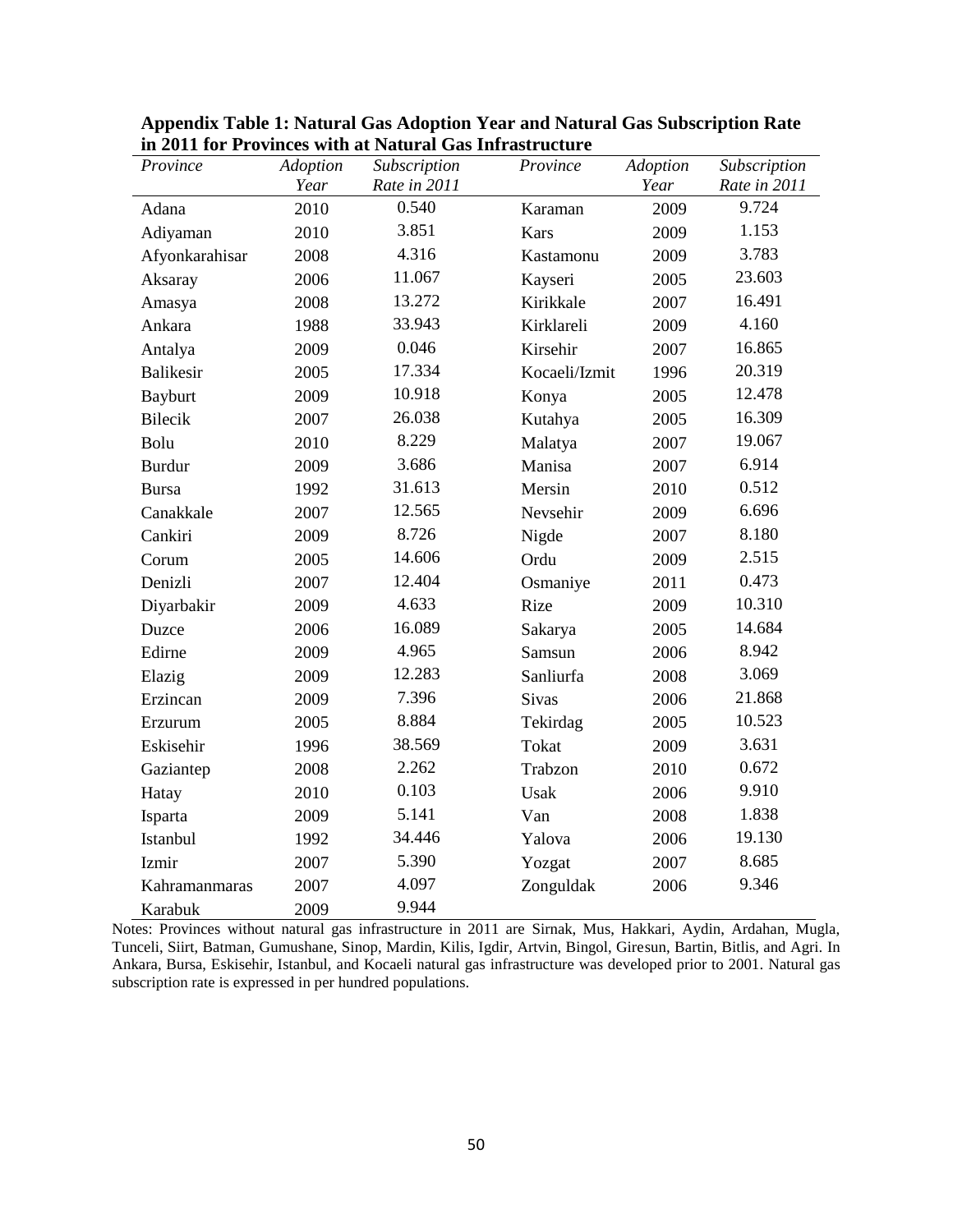|  |  | Appendix Table 2A: Estimates of Binary Indicator of Natural Gas |
|--|--|-----------------------------------------------------------------|
|  |  |                                                                 |

| Variable                                | (1)         | (2)        | (3)       | (4)      | (5)      |
|-----------------------------------------|-------------|------------|-----------|----------|----------|
|                                         |             |            |           |          |          |
| Hospitals Per-100 K                     | $-0.077***$ | 0.014      | $-0.012$  | $-0.006$ | $-0.015$ |
|                                         | (0.028)     | (0.032)    | (0.025)   | (0.028)  | (0.031)  |
| Hospital Beds Per-100 K                 | 0.001       | $-0.000$   | $-0.000$  | $-0.000$ | $-0.000$ |
|                                         | (0.000)     | (0.000)    | (0.000)   | (0.000)  | (0.000)  |
| Physicians Per-100 K                    | 0.001       | 0.001      | 0.001     | 0.001    | 0.000    |
|                                         | (0.001)     | (0.001)    | (0.001)   | (0.001)  | (0.001)  |
| Log Per Capita Regional GDP             | 0.060       | $-0.110$   | 0.129     | 0.018    | $-0.390$ |
|                                         | (0.139)     | (0.124)    | (0.131)   | (0.132)  | (0.303)  |
| Percent High School                     | $0.029**$   | $0.025*$   | 0.011     | 0.017    | 0.010    |
|                                         | (0.014)     | (0.015)    | (0.015)   | (0.014)  | (0.020)  |
| Percent College                         | $-0.012$    | $-0.034$   | $-0.010$  | 0.004    | $-0.001$ |
|                                         | (0.018)     | (0.028)    | (0.019)   | (0.019)  | (0.026)  |
| Log Students Per Teacher                | 0.209       | 0.162      | 0.148     | 0.091    | 0.045    |
|                                         | (0.141)     | (0.116)    | (0.108)   | (0.132)  | (0.153)  |
| <b>Unemployment Rate</b>                | $-0.014*$   | $-0.014**$ | $-0.005$  | $-0.004$ | 0.007    |
|                                         | (0.007)     | (0.006)    | (0.006)   | (0.005)  | (0.011)  |
| <b>Family Doctor</b>                    | $-0.065$    | $-0.010$   | $-0.055$  | $-0.031$ | $-0.032$ |
|                                         | (0.074)     | (0.066)    | (0.057)   | (0.054)  | (0.062)  |
| Log MV Per 1000 People                  | $0.192***$  | $0.236***$ | $-0.124*$ | $-0.086$ | 0.025    |
|                                         | (0.065)     | (0.070)    | (0.073)   | (0.063)  | (0.094)  |
| <b>Governing Party</b>                  | $0.094**$   | 0.011      | 0.029     | 0.035    | 0.009    |
|                                         | (0.042)     | (0.043)    | (0.043)   | (0.041)  | (0.044)  |
|                                         |             |            |           |          |          |
| <b>Year Fixed Effects</b>               | Yes         | Yes        | Yes       | Yes      | Yes      |
| Province Fixed Effects                  | No          | Yes        | Yes       | Yes      | Yes      |
| Province-specific Linear Time Trends    | No          | No         | Yes       | Yes      | Yes      |
| Province-specific Quadratic Time Trends | No          | No         | No        | Yes      | Yes      |
| Region by Year Fixed Effects            | No          | $\rm No$   | No        | $\rm No$ | Yes      |
| Observations                            | 877         | 877        | 877       | 877      | 877      |
| R-squared                               | 0.466       | 0.682      | 0.811     | 0.868    | 0.894    |
| F-test for Joint Significance           | 7.530       | 2.870      | 1.021     | 0.943    | 0.403    |
| F-test P-value                          | 0.000       | 0.003      | 0.436     | 0.505    | 0.951    |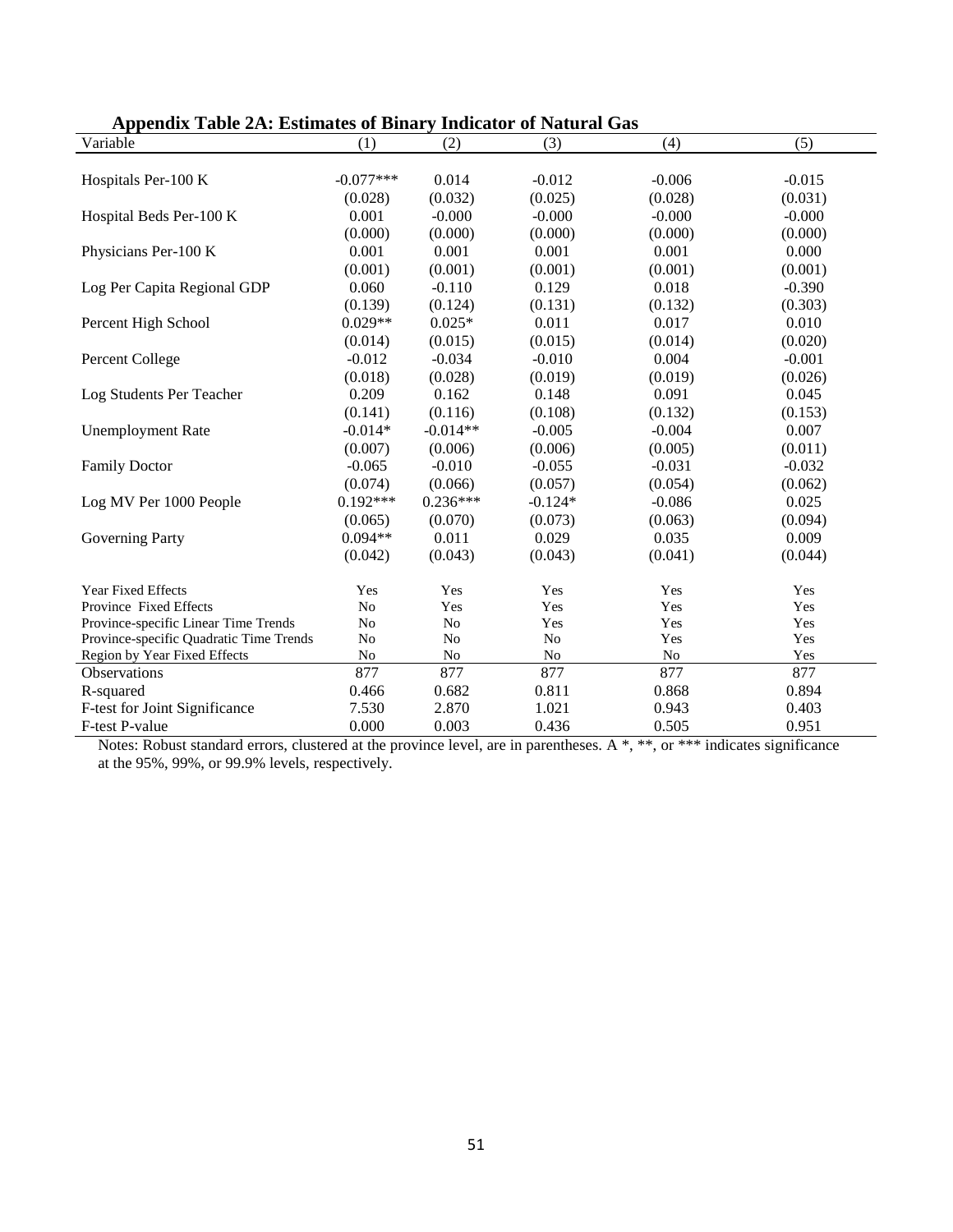| Appendix Table 2B: Estimates of Natural Gas Rate |             |             |                |          |          |
|--------------------------------------------------|-------------|-------------|----------------|----------|----------|
| Variable                                         | (1)         | (2)         | (3)            | (4)      | (5)      |
|                                                  |             |             |                |          |          |
| Hospitals Per-100 K                              | $-0.659$    | 0.512       | 0.011          | $-0.146$ | $-0.220$ |
|                                                  | (0.490)     | (0.399)     | (0.194)        | (0.221)  | (0.278)  |
| Hospital Beds Per-100 K                          | 0.003       | $-0.016**$  | $-0.007*$      | $-0.003$ | $-0.003$ |
|                                                  | (0.007)     | (0.007)     | (0.004)        | (0.004)  | (0.005)  |
| Physicians Per-100 K                             | $0.020**$   | 0.009       | 0.002          | 0.000    | $-0.000$ |
|                                                  | (0.009)     | (0.006)     | (0.004)        | (0.003)  | (0.003)  |
| Log Per Capita Regional GDP                      | $-2.907***$ | $-4.165***$ | $-1.909**$     | $-0.684$ | 0.310    |
|                                                  | (1.016)     | (0.963)     | (0.778)        | (0.493)  | (1.234)  |
| Percent High School                              | 0.445       | $0.407**$   | $-0.103$       | $-0.050$ | $-0.106$ |
|                                                  | (0.297)     | (0.168)     | (0.099)        | (0.050)  | (0.113)  |
| <b>Percent College</b>                           | 0.590       | 0.233       | $0.432***$     | 0.152    | 0.158    |
|                                                  | (0.638)     | (0.267)     | (0.141)        | (0.105)  | (0.131)  |
| Log Students Per Teacher                         | 0.568       | 1.574       | $1.512**$      | $-0.793$ | $-0.344$ |
|                                                  | (1.642)     | (1.006)     | (0.723)        | (0.557)  | (0.587)  |
| <b>Unemployment Rate</b>                         | $-0.091$    | $-0.071$    | $-0.011$       | 0.023    | 0.032    |
|                                                  | (0.107)     | (0.048)     | (0.035)        | (0.023)  | (0.039)  |
| <b>Family Doctor</b>                             | $-0.145$    | 0.159       | $-0.358$       | $-0.026$ | 0.107    |
|                                                  | (1.105)     | (0.482)     | (0.378)        | (0.300)  | (0.316)  |
| Log MV Per 1000 People                           | 0.054       | $1.055*$    | $-0.155$       | 0.218    | 0.435    |
|                                                  | (1.089)     | (0.575)     | (0.554)        | (0.299)  | (0.476)  |
| <b>Governing Party</b>                           | 0.267       | $-0.140$    | $-0.282$       | 0.067    | 0.250    |
|                                                  | (1.017)     | (0.475)     | (0.299)        | (0.160)  | (0.209)  |
|                                                  |             |             |                |          |          |
| <b>Year Fixed Effects</b>                        | Yes         | Yes         | Yes            | Yes      | Yes      |
| <b>Province Fixed Effects</b>                    | No          | Yes         | Yes            | Yes      | Yes      |
| Province-specific Linear Time Trends             | No          | No          | Yes            | Yes      | Yes      |
| Province-specific Quadratic Time Trends          | No          | No          | N <sub>0</sub> | Yes      | Yes      |
| Region by Year Fixed Effects                     | No          | No          | No             | No       | Yes      |
| <b>Observations</b>                              | 877         | 877         | 877            | 877      | 877      |
| R-squared                                        | 0.477       | 0.836       | 0.960          | 0.980    | 0.983    |
| F-test of Joint Significance                     | 4.108       | 4.557       | 4.540          | 1.312    | 0.955    |
| F-test P-value                                   | 0.000       | 0.000       | 0.000          | 0.233    | 0.494    |

#### **Appendix Table 2B: Estimates of Natural Gas Rate**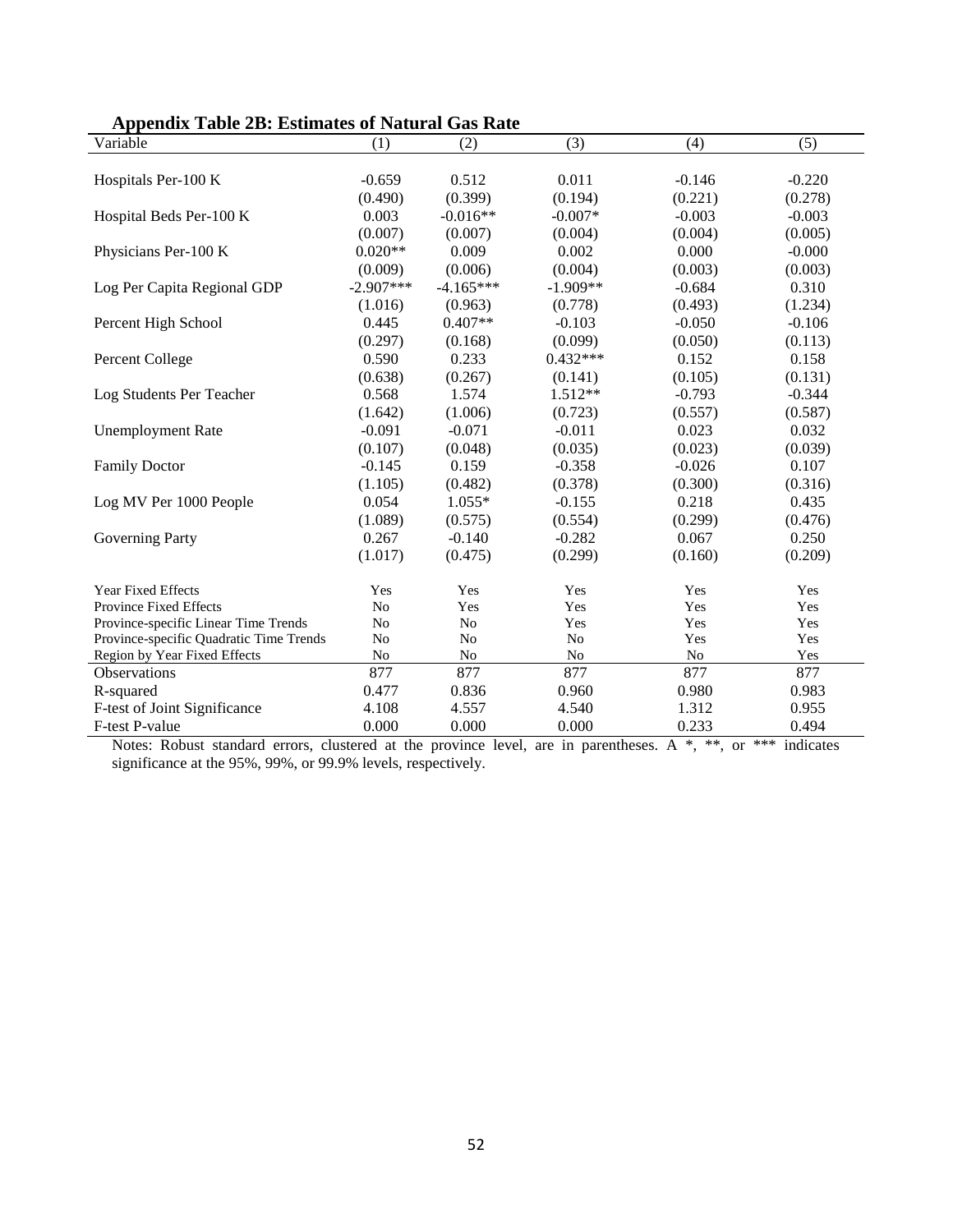| $\mathbf{A}$ , $\mathbf{B}$ , $\mathbf{B}$ , $\mathbf{A}$ , $\mathbf{B}$ , $\mathbf{B}$ , $\mathbf{B}$ , $\mathbf{B}$ , $\mathbf{B}$ , $\mathbf{B}$ , $\mathbf{B}$ , $\mathbf{B}$ , $\mathbf{B}$ , $\mathbf{B}$ , $\mathbf{B}$ , $\mathbf{B}$ , $\mathbf{B}$ , $\mathbf{B}$ , $\mathbf{B}$ , $\mathbf{B}$ , |              |                |        |  |  |  |  |
|-------------------------------------------------------------------------------------------------------------------------------------------------------------------------------------------------------------------------------------------------------------------------------------------------------------|--------------|----------------|--------|--|--|--|--|
|                                                                                                                                                                                                                                                                                                             | World Health | United         | Turkey |  |  |  |  |
| Year                                                                                                                                                                                                                                                                                                        | Organization | <b>Nations</b> |        |  |  |  |  |
| 2001                                                                                                                                                                                                                                                                                                        | 26.1         | 31             | 11.4   |  |  |  |  |
| 2002                                                                                                                                                                                                                                                                                                        | 24.2         | 29             | 10.8   |  |  |  |  |
| 2003                                                                                                                                                                                                                                                                                                        | 22.3         | 26             | 10.7   |  |  |  |  |
| 2004                                                                                                                                                                                                                                                                                                        | 20.5         | 24             | 9.5    |  |  |  |  |
| 2005                                                                                                                                                                                                                                                                                                        | 18.9         | 22             | 9.2    |  |  |  |  |
| 2006                                                                                                                                                                                                                                                                                                        | 17.4         | 20             | 8.9    |  |  |  |  |
| 2007                                                                                                                                                                                                                                                                                                        | 15.9         | 18             | 8.9    |  |  |  |  |
| 2008                                                                                                                                                                                                                                                                                                        | 14.7         | 16             | 8.9    |  |  |  |  |
| 2009                                                                                                                                                                                                                                                                                                        | 13.6         | 15             | 8      |  |  |  |  |
| 2010                                                                                                                                                                                                                                                                                                        | 12.5         | 14             | 7.8    |  |  |  |  |
| 2011                                                                                                                                                                                                                                                                                                        | 11.5         |                | 7.9    |  |  |  |  |
|                                                                                                                                                                                                                                                                                                             |              |                |        |  |  |  |  |

 **Appendix Table 3: Infant Mortality Rate by Source** 

Sources: TUIK; World Health Organization: Child Mortality Estimates; United Nations: The State of the World's Children.

Note: We do not have data on the infant mortality rate for 2011 from the United Nations.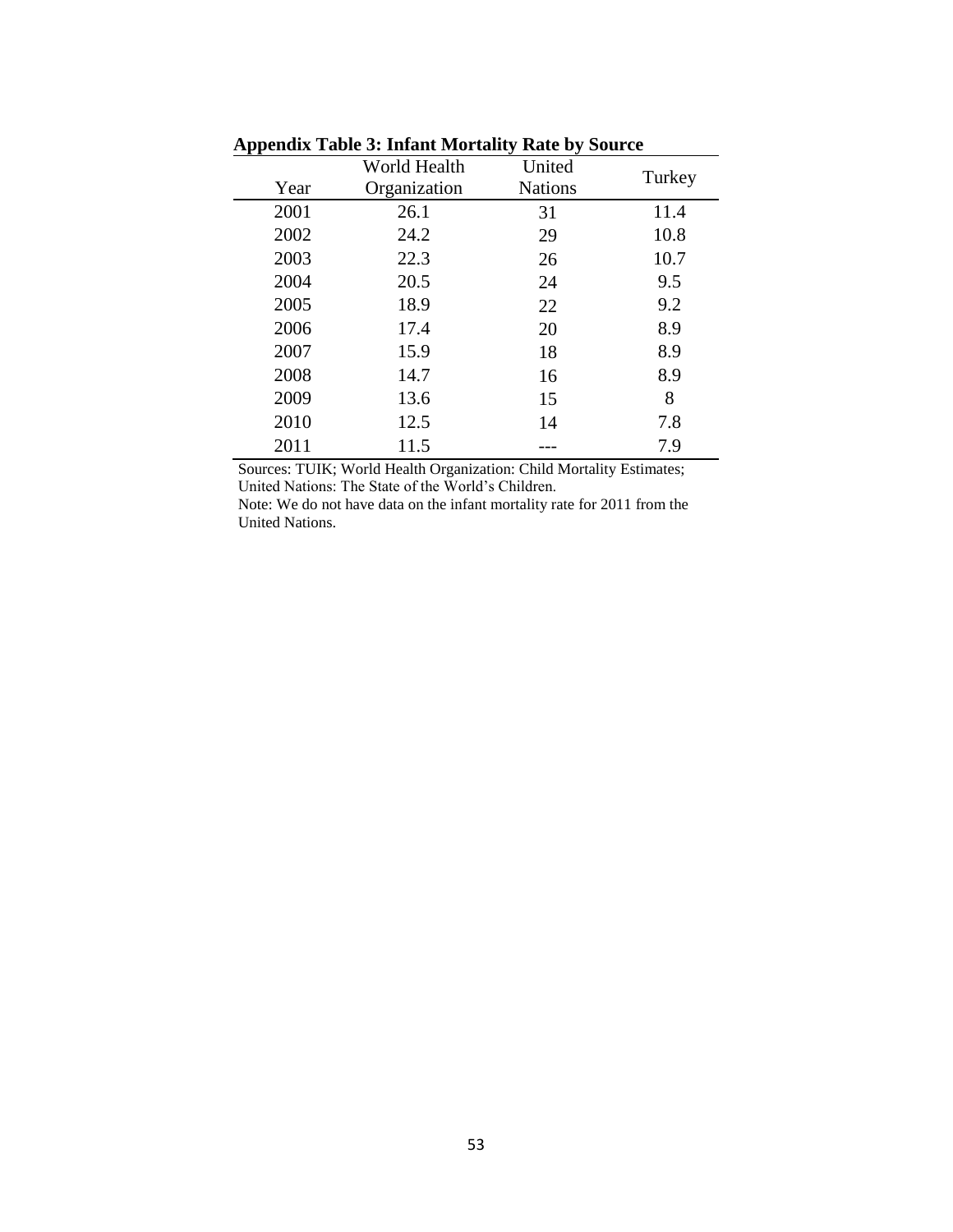| Dependent Variable                 | (1)            | (2)       | (3)      | (4)       | (5)      |
|------------------------------------|----------------|-----------|----------|-----------|----------|
|                                    |                |           |          |           |          |
| Hospitals Per 100K                 | $-0.269*$      | $-0.028$  | $-0.046$ | $-0.105*$ | $-0.103$ |
|                                    | (0.142)        | (0.071)   | (0.058)  | (0.062)   | (0.068)  |
| Hospitals Beds Per 100K            | 46.234***      | 0.444     | $-0.524$ | $-4.537$  | $-2.828$ |
|                                    | (16.823)       | (4.791)   | (4.160)  | (3.903)   | (3.835)  |
| Physicians Per 100K                | 32.635***      | 3.710*    | $-1.777$ | $-0.957$  | $-1.954$ |
|                                    | (9.753)        | (2.062)   | (2.618)  | (2.691)   | (2.876)  |
| GDP Per Capita                     | 3.137***       | $0.320*$  | 0.031    | $0.122**$ | 0.056    |
|                                    | (0.699)        | (0.185)   | (0.065)  | (0.058)   | (0.046)  |
| Percent High School                | 2.386***       | $0.438**$ | 0.384    | 0.069     | 0.022    |
|                                    | (0.612)        | (0.175)   | (0.245)  | (0.213)   | (0.171)  |
| Percent College                    | 1.861***       | 0.193     | 0.155    | 0.055     | 0.042    |
|                                    | (0.487)        | (0.163)   | (0.154)  | (0.160)   | (0.135)  |
| <b>Students Per Teacher</b>        | $-1.937**$     | 0.311     | 0.206    | $-0.117$  | 0.057    |
|                                    | (0.815)        | (0.221)   | (0.201)  | (0.272)   | (0.253)  |
| <b>Unemployment Rate</b>           | $-0.743$       | $-0.654*$ | $-0.080$ | $-0.156$  | 0.416    |
|                                    | (0.594)        | (0.371)   | (0.324)  | (0.348)   | (0.362)  |
| Family Physician Program           | 0.023          | 0.013     | $-0.044$ | $-0.021$  | $-0.026$ |
|                                    | (0.040)        | (0.040)   | (0.056)  | (0.062)   | (0.067)  |
| Log Vehicles PC                    | $0.481***$     | 0.006     | $-0.004$ | $-0.000$  | $-0.001$ |
|                                    | (0.113)        | (0.014)   | (0.005)  | (0.004)   | (0.004)  |
| Governing Party                    | $0.164**$      | 0.036     | 0.050    | 0.044     | 0.027    |
|                                    | (0.065)        | (0.064)   | (0.083)  | (0.057)   | (0.062)  |
| Log Population                     | $0.844***$     | $-0.015$  | $0.009*$ | 0.003     | 0.003    |
|                                    | (0.201)        | (0.013)   | (0.005)  | (0.003)   | (0.003)  |
| Year Fixed Effects                 | Yes            | Yes       | Yes      | Yes       | Yes      |
| <b>Province Fixed Effects</b>      | N <sub>o</sub> | Yes       | Yes      | Yes       | Yes      |
| Province-specific Linear Trends    | No             | $\rm No$  | Yes      | Yes       | Yes      |
| Province-specific Quadratic Trends | N <sub>o</sub> | No        | No       | Yes       | Yes      |
| Region by Year Fixed Effects       | N <sub>o</sub> | $\rm No$  | No       | $\rm No$  | Yes      |

**Appendix Table 4A: Estimates of Time Varying Observable Province Characteristics on Binary Natural Gas Indicator**

Notes: Each cell corresponds to a separate regression. Robust standard errors, clustered at the province level, are in parentheses. A \*, \*\*, or \*\*\* indicates significance at the 95%, 99%, or 99.9% levels, respectively. Sample sizes are 797 for Hospitals Per 100K, Hospitals Beds Per 100K, Students Per Teacher, percent with college education, 400 for Physicians Per 100K ; 395 for GDP Per Capita, 636 for Percent High School, Vehicles Per Capita, and Unemployment Rate; and 877 for Family Physician Program, Governing Party, and Population.